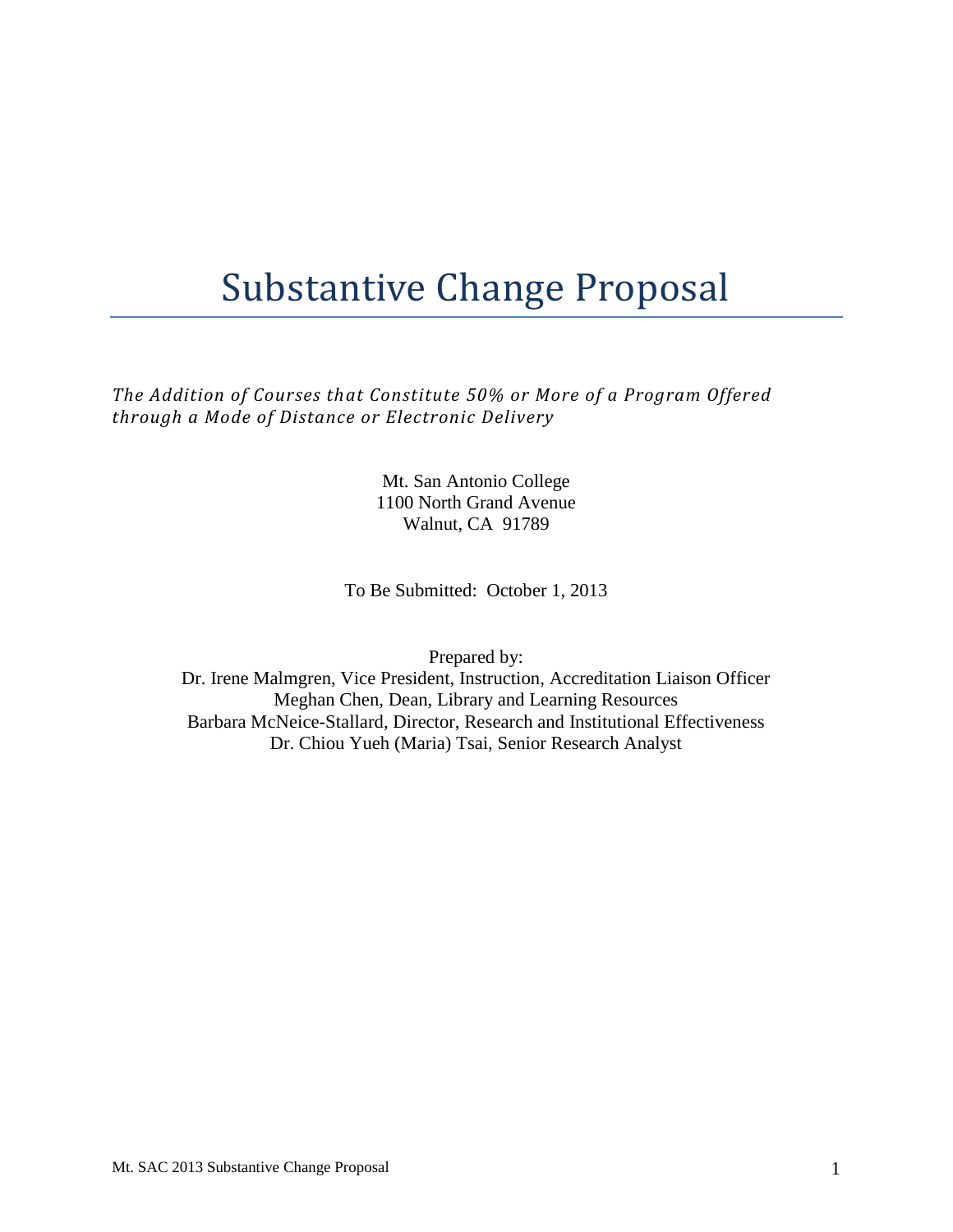# Mt. San Antonio College Substantive Change Proposal

# **Table of Contents**

| A.                                                                                           |
|----------------------------------------------------------------------------------------------|
| Description of Program to be offered (if it involves a new educational program,<br><b>B.</b> |
| $\mathbf{C}$ .                                                                               |
| Evidence of Human, Administrative, Financial, and Physical Resource Support<br>D.            |
| Evidence that the Institution has Received Internal or External Approvals 20<br>Е.           |
| F.                                                                                           |
| G.                                                                                           |
| Appendix A: Mt. San Antonio College Distance learning Participant Demographics 32            |
|                                                                                              |
| Appendix C: Skills and Pedagogy for Online Teaching (SPOT) Documentation 33                  |
| Appendix D: Mt. San Antonio College Distance learning Student Achievement Data  34           |
| Appendix E: Screen shots of sample distance learning courses in Moodlerooms 36               |
| Appendix F: Budget for the Online Learning Support Center 37                                 |
|                                                                                              |
|                                                                                              |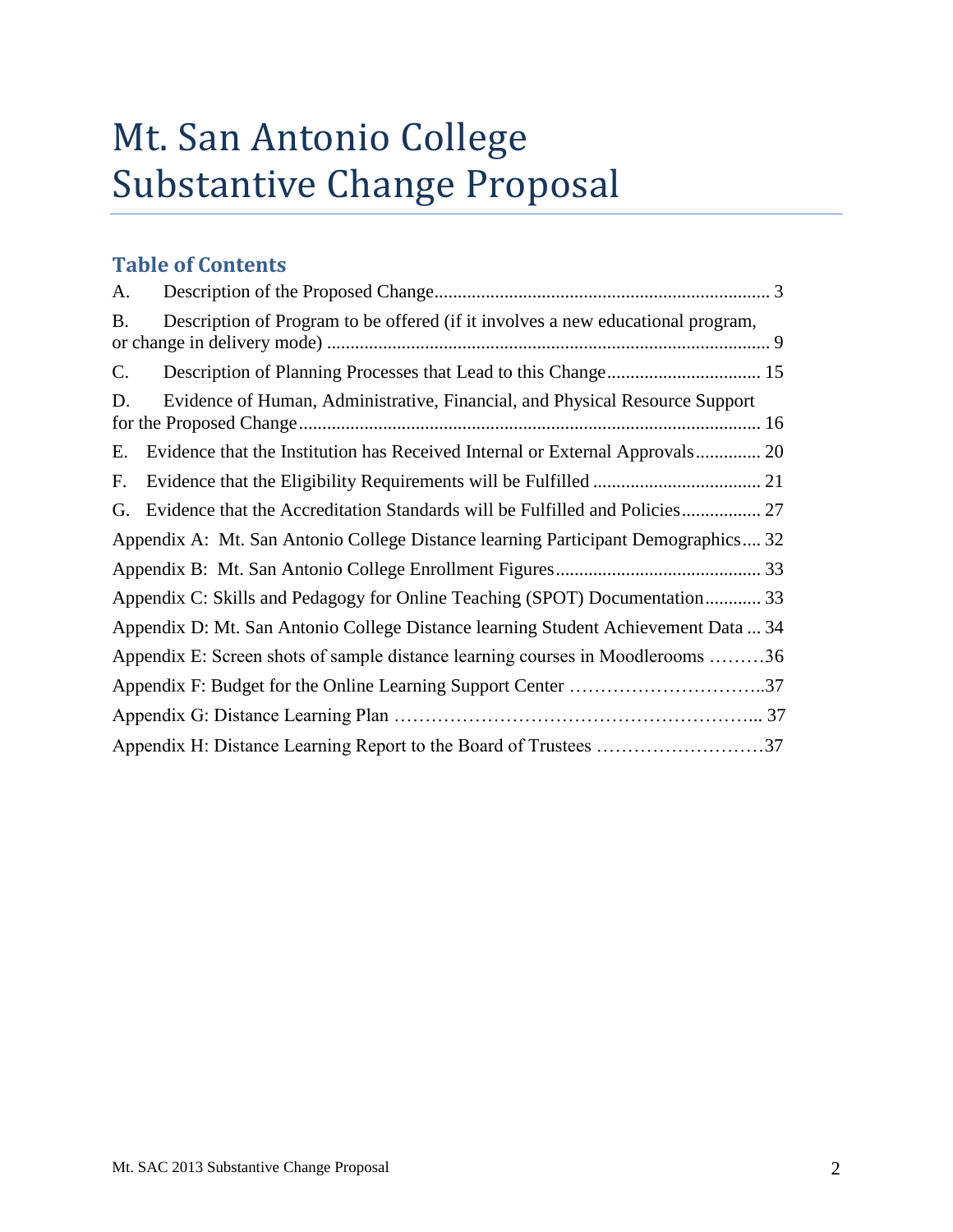# <span id="page-2-0"></span>**A. Description of the Proposed Change**

#### **Overview**

 Certificate Programs through courses offered by means of distance learning (DL). These courses Mt. San Antonio College (Mt. SAC) proposes that students be able to complete the following are offered in the traditional online format and/or in the hybrid format that requires students to attend at least some on campus meetings. The programs that offer students the ability to complete them with 50% or more of the courses being taken online are listed below.

 The college's distance learning courses are conversions from traditional courses (i.e., face-to- exist at the college. Our faculty consider the courses for online delivery based on such factors as face classroom only); distance learning courses solely offered in online delivery mode do not content currency, alignment with state regulations on lecture/lab hours or to-be-arranged hours, number of faculty certified to teach online courses, and classroom or lab facilities for face-toface vs. online versions of classes. That students may earn certificates or degrees at least 50% if not 100% online reflects an inductive, course-level approach to creating online pathways for students. This means that from an institutional perspective, there is a need to strengthen the connection between DL course approval and DL class schedule planning to anticipate timelines for when students may take at least 50% of their required courses online toward their certificate or degree.

 course in the last three years shows that while DL courses have been approved in the catalog, An internal study of all the certificates that have had students take at least one distance learning they may not necessarily be offered every term. Moreover, the college's schedule planning does not purposefully stem from a desire to offer certificates or degrees at least 50% online. In fact, recent college discourse on how to increase students' awareness of their progress towards certificates and on whether to issue automatic awards of certificates reinforces the college's commitment to more purposefully increase certificate completion. Several concrete solutions have been implemented toward that end: for example, DegreeWorks is a software tool that counselors and students use to work with students' educational plans and shows students' progress towards certificates and degrees. Another example, the college conducts traditional program analysis and tracking statistics to follow student progression toward completion of certificates and degrees.

 certificate or degree are within one year away from being offered at least 50% or 100% online. The Distance Learning Committee will include in its deliberation whether a new course proposal will constitute enabling students to earn a certificate or degree at least 50% online. Mt. SAC will may better inform students of their progress, in traditional and distance learning mode, toward A collaborative process will occur among the Distance Learning Committee, Educational Design Committee, the Academic Senate, and Instruction Office to monitor the point at which any also anticipate ACCJC's Substantive Change Proposal approval timeline to inform scheduling and catalog production timelines. Furthermore, Mt. SAC will work on ways in which the college certificates and degrees. On the chart below, certificates that are available 100% online as of 2012-13 are in **bold** text. All of the certificates listed below *are* 50% or more available online.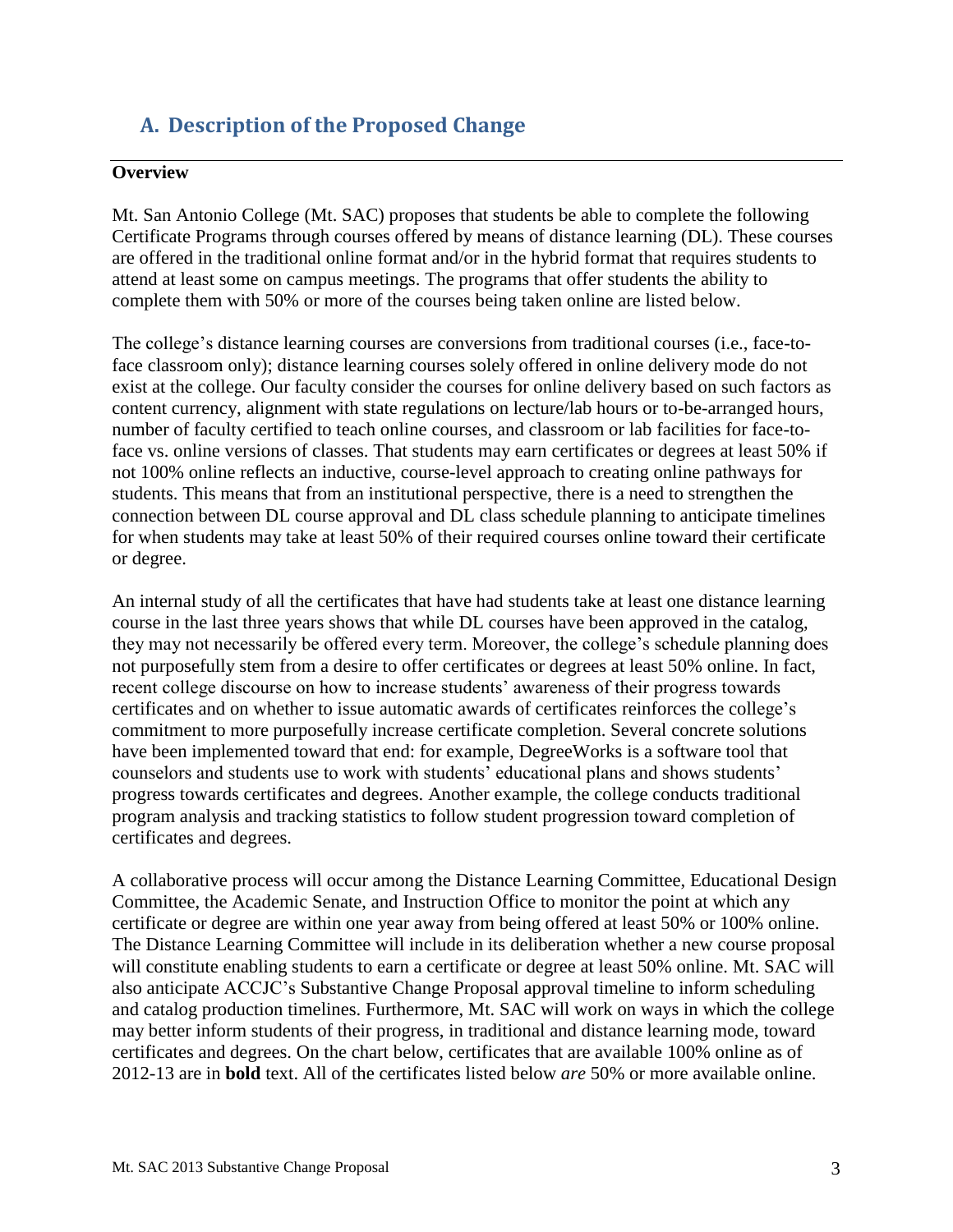| <b>Certificate Name</b><br>2012-13 College Catalog        | <b>Total # Courses/</b><br><b>Required Units</b> | # of DE<br><b>Courses</b> | 50% or<br>More<br>Online | 100%<br>online |
|-----------------------------------------------------------|--------------------------------------------------|---------------------------|--------------------------|----------------|
| Business: Retail Management - Level II                    | 8 courses (22 units)                             | 5                         | Yes                      | No             |
| <b>Business: Escrow Management</b>                        | 6 courses (19 units)                             | $\overline{3}$            | Yes                      | N <sub>o</sub> |
| <b>Business: Marketing Management</b>                     | 8 courses (22 units)                             | $\overline{4}$            | Yes                      | N <sub>o</sub> |
| <b>CIS Professional Certificate in Networking</b>         | 4 courses (16 units)                             | 4                         | Yes                      | Yes            |
| <b>CIS Professional Certificate in Telecommunications</b> | 3 courses (12 units)                             | 3                         | Yes                      | Yes            |
| CIS Professional Certificate in Network Security          | 4 courses (13 units)                             | 3                         | Yes                      | No             |
| <b>Information and Operating Systems Security</b>         | 3 courses (10 units)                             | $\overline{\mathbf{3}}$   | Yes                      | Yes            |
| <b>CIS Professional Certificate in Database</b>           | 4 courses (15 units)                             | $\overline{\mathbf{4}}$   | Yes                      | Yes            |
| <b>Management - Microcomputers</b>                        |                                                  |                           |                          |                |
| <b>CIS Professional Certificate in SQL Server</b>         | 3 courses (11 units)                             | $\mathbf{3}$              | Yes                      | Yes            |
| <b>CIS Professional Certificate in C++ Programming</b>    | 6 courses (14 units)                             | 6                         | Yes                      | Yes            |
| <b>CIS Professional Certificate in Java Programming</b>   | 6 courses (14 units)                             | 6                         | Yes                      | Yes            |
| <b>CIS Professional Certificate in Visual Basic</b>       | 5 courses (14 units)                             | 5                         | Yes                      | Yes            |
| Programming                                               |                                                  |                           |                          |                |
| <b>CIS Professional Certificate in Object-Oriented</b>    | 9 courses (10 units)                             | $\boldsymbol{9}$          | Yes                      | Yes            |
| <b>Design &amp; Programming</b>                           |                                                  |                           |                          |                |
| Programming in C++                                        | 6 courses (23 units)                             | 6                         | Yes                      | Yes            |
| <b>Programming in Visual Basic</b>                        | 5 courses (19 units)                             | 5                         | Yes                      | Yes            |
| <b>CIS Professional Certificate in Windows Operating</b>  | 2 courses (8 units)                              | $\overline{2}$            | Yes                      | Yes            |
| <b>System Administration</b>                              |                                                  |                           |                          |                |
| <b>CIS Professional Certificate in Web Programming</b>    | 3 courses (12 units)                             | $\mathbf{3}$              | Yes                      | Yes            |
| Hospitality: Catering                                     | 8 courses (20.5 units)                           | 5                         | Yes                      | N <sub>o</sub> |
| <b>Hospitality: Hospitality Management - Level I</b>      | 4 courses (10 units)                             | 4                         | Yes                      | Yes            |
| Hospitality: Hospitality Management - Level II            | 7 courses (19 units)                             | 7                         | Yes                      | Yes            |
| <b>Hospitality: Restaurant Management - Level I</b>       | 4 courses (8.5 units)                            | $\overline{\mathbf{4}}$   | Yes                      | Yes            |
| Hospitality: Restaurant Management - Level II             | 7 courses (19.5 units)                           | 6                         | Yes                      | N <sub>o</sub> |
| Microcomputer Productivity Software                       | 7 courses (20-22 units)                          | 6                         | Yes                      | No             |
| Nutrition Program Assistant - Level 1                     | $6$ courses $(10.5 \text{ units})$               | $\overline{4}$            | Yes                      | N <sub>o</sub> |

#### **New Certificate Programs 50% or More Available Online, Effective 2013-14**

| <b>Certificate Name</b><br>2013-14 College Catalog     | Total # Courses/<br><b>Required Units</b> | # of $\bf{DE}$<br><b>Courses</b> | $50\%$ or<br>More<br>Online | $100\%$<br>online |
|--------------------------------------------------------|-------------------------------------------|----------------------------------|-----------------------------|-------------------|
| <b>Introduction to Computer Information Technology</b> | 2 courses (7 units)                       |                                  | Yes                         | <b>Yes</b>        |
| CIS Professional Certificate in Excel and Access       | 6 courses (13 units)                      |                                  | Yes                         | N <sub>0</sub>    |
| CIS Professional Certificate in LINUX                  | $6$ courses $(10.5 \text{ units})$        |                                  | Yes                         | N <sub>0</sub>    |
| CIS Professional Certificate in Database Management -  |                                           | 0                                | N/A                         | N/A               |
| Microcomputers* (Inactivated effective 2013-14)        |                                           |                                  |                             |                   |

#### **Relationship of the Proposed Change to the Mission**

The mission of Mt. SAC is "to support students in achieving their educational goals in an environment of academic excellence" (Board approved June 2013).

 Mt. SAC is one of the largest of the 112 community colleges in California. It serves nearly twenty communities. The diversity of this large population that is served by the college extends into many areas. In order for the mission of Mt. SAC to be met, all students must be considered, and this diversity must be addressed. Thus, alternatives for those students who cannot come to campus and for those students who want more flexibility in their schedules need to be offered.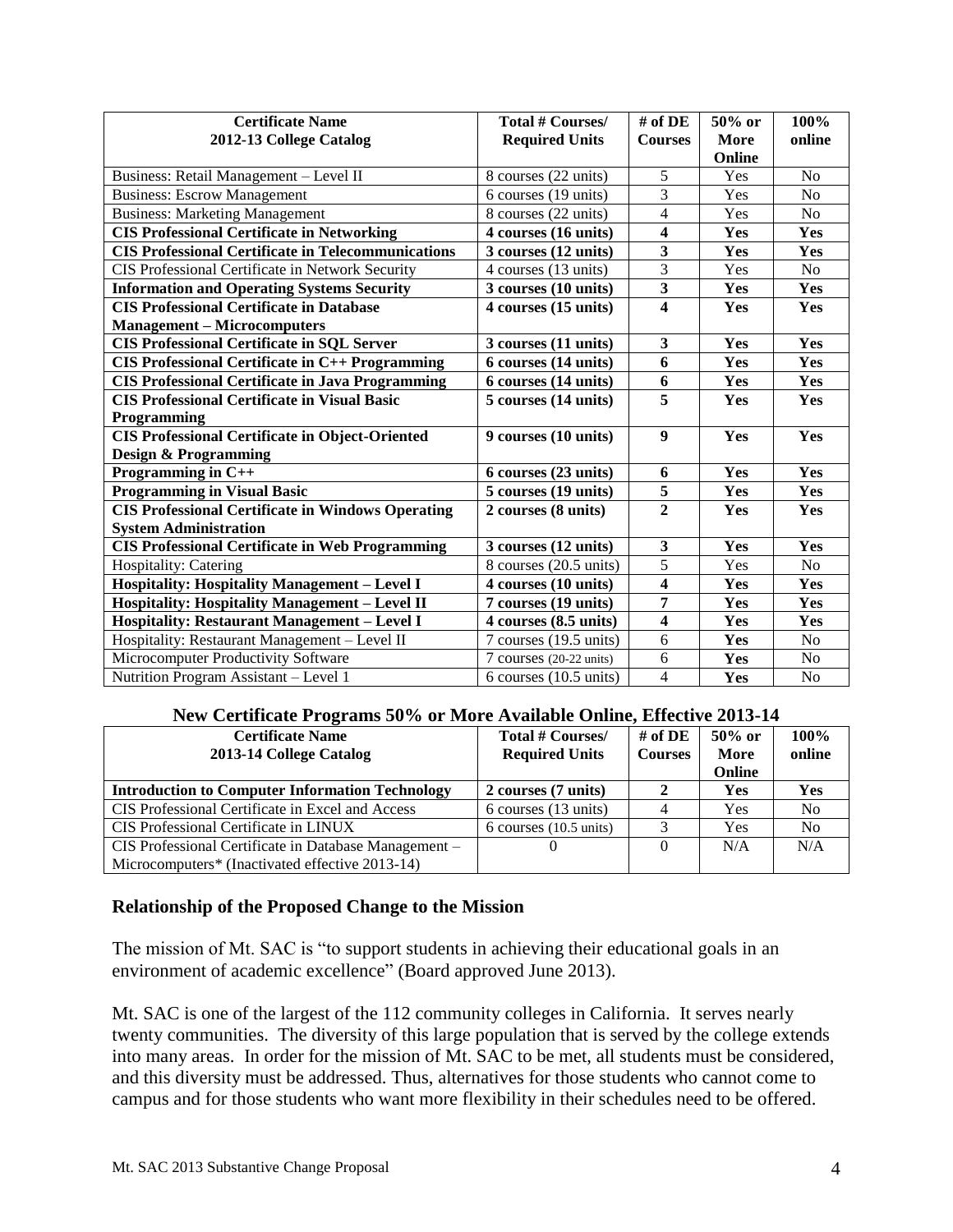means of 50% or more distance learning courses. The population of Mt. SAC's District area as programs. This reasoning drives Mt. SAC's decision to allow the prior listed certificates to be earned by found in the 2010 Census is about 700,000 residents. Because of the traffic on and around the campus during school hours, especially during daytime hours, offering distance learning opportunities for students will allow some more appropriate access to Mt. SAC's instructional

programs.<br>Data in Appendix A separated college-wide credit enrolled students into those who took at least one distance learning class (DL) within the academic year and those took only traditional oncampus classes (RG). For the past three years, the percentage of students who enrolled in at least one distance learning class has increased steadily from 21.9% to 23.6%. Asian and White students were slightly more likely to take distance learning classes. Female students were also more likely than male students to take distance learning classes.

#### **Rationale for Change**

 complete the prior listed certificates and degrees by taking 50% or more of their courses through As a California Community College, Mt. SAC is an open access institution of higher education. As such, its students are diverse in a variety of ways. Many of the students of this college are members of the workforce, some are raising families while they finish their education, and some have disabilities that prevent them from coming to campus. Giving students the option to distance learning will benefit students, the college, the community, and the workforce. Students will have more options, and this should allow some who cannot earn college credits by traditional attendance to succeed in college. As Mt. SAC serves these students, it continues to provide highly skilled and educated human resources to the community and to the workforce.

 The unduplicated credit student population of Mt. SAC was 38,052 in 2010-2011, 36,360 in 2011-2012, and 36,141 in 2012-2013 (See Appendix B). The demand for courses remains high. Because supporting its students' educational goals is central to the mission at Mt. SAC, differing instructional delivery formats must be explored and then offered to students. Mt. SAC ensures that all of its courses, whether traditional or distance learning, are offered with the same quality for its students.

The need for courses, certificates, and programs is established through annual Planning for Institutional Effectiveness processes (program review). Labor Market Information for several of our Career Technical Education (CTE) programs drives growth in skilled and talented students in: Interior Design, Real Estate, Accounting, Human Resources and Management, Child Development, CIS, Culinary Arts, and Fashion Merchandising & Product Design (Business Division PIE 2012-13). Proposals for new programs are evaluated for program needs: facilities, staffing, equipment, and support services, as well as labor market needs for Career and Technical Education (CTE) programs and articulation alignment for transfer programs. Such review allows the college to plan for any new programs to ensure the success of the proposed program and maintain the integrity and high quality standards that appropriately represent the college.

Curriculum proposals are vetted through advisory committees, Educational Design Committee, Curriculum and Instruction Council, and the Academic Senate, prior to submission to the Board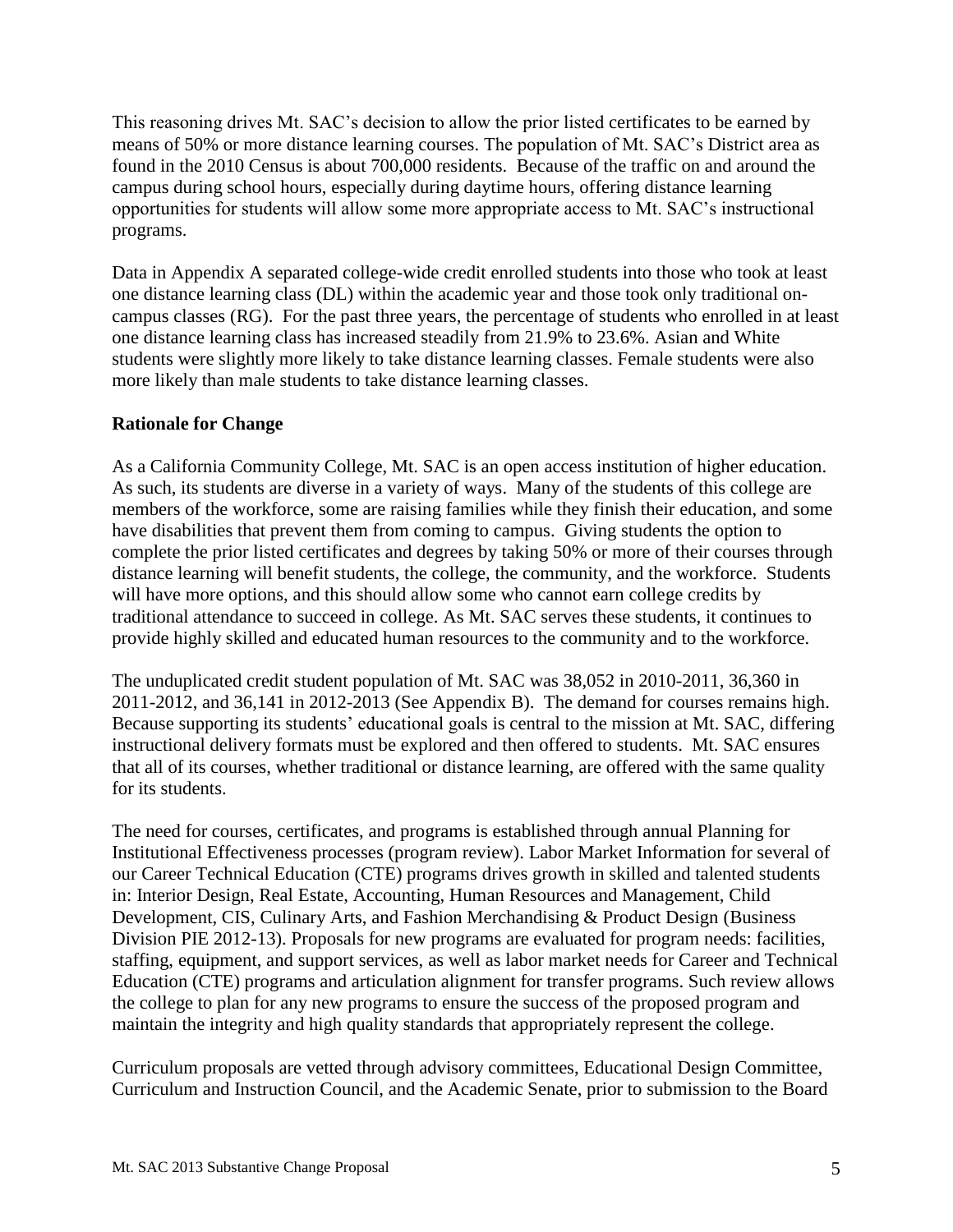of Trustees for approval. Thereafter, course, certificate and program proposals are sent to the Chancellor's Office for approval. The college's proposals are accompanied by evidence of data analysis of labor market needs, statistical projects of growth in specific jobs by county, advisory committee input, and recent job advertisements, among others (Chancellor's Office Program and Course approval handbook (draft) info regarding AA-T degrees

 reviewed by the Distance Learning Committee, and then they are forwarded to the Educational [http://www.mtsac.edu/governance/committees/eddesign/PCAHrev120512.pdf\)](http://www.mtsac.edu/governance/committees/eddesign/PCAHrev120512.pdf). Once formally approved at the state level, new courses, certificates, and programs may be offered. Subsequently, whether courses are approved to be offered through distance learning mode depends on individual course proposals on the Distance Learning Amendment Form, which are Design Committee for local approval. Once locally approved, distance learning courses may be offered without seeking state-level approval.

#### Distance Learning Class Offering

 In addition to traditional on-campus instruction, Mt. SAC offers distance learning via online and hybrid schedule types. Instruction of online classes are delivered almost entirely via the Internet, while hybrid classes utilize a combination of in-class and online instruction. A summary of Mt. SAC course section offerings by schedule type of the last three years is provided below.

 hybrid or online section offerings were generally maintained or slightly increased in most terms. A view on credit course offering by section at Mt. SAC for the past three years shows the impact of budget reduction. While traditional classes were being cut further, except in spring 2013,

| 3 Year Credit Section* Count |       |         |       |         |       |             |       |
|------------------------------|-------|---------|-------|---------|-------|-------------|-------|
| by Schedule Type             |       | Hybrid  |       | Online  |       | Traditional | Total |
| <b>TERM/YEAR</b>             | Count | Percent | Count | Percent | Count | Percent     | Count |
| Summer 2010                  | 10    | 2.4%    | 32    | 7.5%    | 383   | 90.1%       | 425   |
| Summer 2011                  | 18    | 4.5%    | 31    | 7.8%    | 351   | 87.8%       | 400   |
| Summer 2012                  | 18    | 4.3%    | 28    | 6.7%    | 369   | 88.9%       | 415   |
| <b>Summer 3YR Total</b>      | 46    | 3.7%    | 91    | 7.3%    | 1103  | 89.0%       | 1240  |
| Winter 2011                  | 20    | 3.7%    | 36    | 6.6%    | 487   | 89.7%       | 543   |
| Winter 2012                  | 27    | 5.3%    | 31    | 6.1%    | 447   | 88.5%       | 505   |
| Winter 2013                  | 24    | 4.9%    | 34    | 7.0%    | 428   | 88.1%       | 486   |
| <b>Winter 3YR Total</b>      | 71    | 4.6%    | 101   | 6.6%    | 1362  | 88.8%       | 1534  |
| Fall 2010                    | 96    | 3.3%    | 74    | 2.5%    | 2742  | 94.2%       | 2912  |
| <b>Fall 2011</b>             | 113   | 4.1%    | 55    | 2.0%    | 2605  | 93.9%       | 2773  |
| <b>Fall 2012</b>             | 112   | 4.1%    | 55    | 2.0%    | 2598  | 94.0%       | 2765  |
| <b>Fall 3YR Total</b>        | 321   | 3.8%    | 184   | 2.2%    | 7945  | 94.0%       | 8450  |
| Spring 2011                  | 135   | 4.7%    | 34    | 1.2%    | 2684  | 94.1%       | 2853  |
| Spring 2012                  | 104   | 3.9%    | 58    | 2.2%    | 2490  | 93.9%       | 2652  |
| Spring 2013                  | 115   | 4.1%    | 66    | 2.4%    | 2626  | 93.6%       | 2807  |
| <b>Spring 3YR Total</b>      | 354   | 4.3%    | 158   | 1.9%    | 7800  | 93.8%       | 8312  |
| <b>Overall 3YR Total</b>     | 792   | 4.1%    | 534   | 2.7%    | 18210 | 93.2%       | 19536 |

\*sections with enrollment >0 only.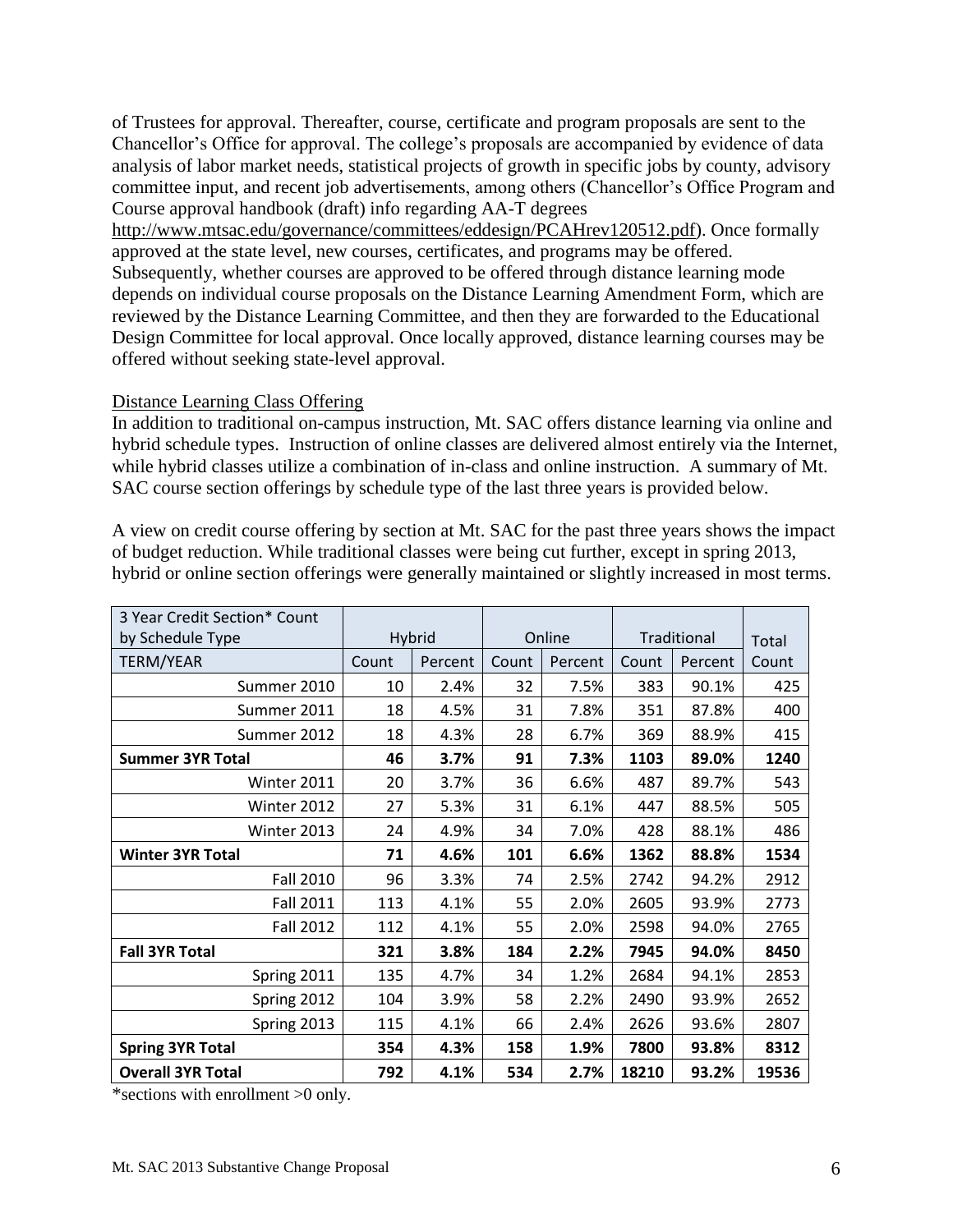#### Certificate Completers

 Twenty-four Mt. SAC certificate programs are identified as in need of substantive change approval by ACCJC. The following tables provide a summary and a detailed list on the number completers took at least one distance learning class as part of their certificate pathway at Mt. SAC. In comparison, 2148 students earned 2998 certificates in other certificate programs during had taken at least one distance learning course. Please note that 53 students were in both DL24 and Other certificate completer groups. of awards earned in these 24 programs (**henceforth called DL24**) over the past three years. A total of 153 students (7% of total students who earned a certificate) completed 306 DL24 certificates (10% of all certificates completed) within the three-year period. Over 91.3% of these the same three-year period. Less than one third (32.6%) of these 'Other' certificate completers

| <b>DL24 Certificates Completers</b> | <b>YR2010-</b><br>2011 | <b>YR2011-</b><br>2012 | <b>YR2012-</b><br>2013 | <b>3YR Total</b> |
|-------------------------------------|------------------------|------------------------|------------------------|------------------|
| Total Awards                        | 62                     | 118                    | 126                    | 306              |
| <b>Unduplicated Head Count</b>      | 35                     | 67                     | 70                     | 172 (153^)       |
| % Taken at least one DL course      | 94.3%                  | 88.1%                  | 92.9%                  | 91.3%            |

^ Unduplicated across three year count.

| <b>Other Cert* Completers</b>  | <b>YR2010-</b><br>2011 | <b>YR2011-</b><br>2012 | <b>YR2012-</b><br>2013 | <b>3YR Total</b> |
|--------------------------------|------------------------|------------------------|------------------------|------------------|
| <b>Total Awards</b>            | 591                    | 1156                   | 1251                   | 2998             |
| <b>Unduplicated Head Count</b> | 438                    | 843                    | 867                    | 2148             |
| % Taken at least one DL course | 38.1%                  | 31.1%                  | 31.3%                  | 32.6%            |

\*other certificates are those not part of the 24 programs of substantive changes.

|                    | <b>Three Year DL Certificate Award Count (DL24 Programs)</b> |                                    |                |      |                |              |  |  |  |  |  |
|--------------------|--------------------------------------------------------------|------------------------------------|----------------|------|----------------|--------------|--|--|--|--|--|
| <b>AWARD</b>       | <b>PROGRAM</b>                                               |                                    | <b>YR2012-</b> | 3YR  |                |              |  |  |  |  |  |
| <b>TYPE</b>        | <b>CODE</b>                                                  | <b>PROGRAM TITLE</b>               | 2011           | 2012 | 2013           | <b>Total</b> |  |  |  |  |  |
| <b>Certificate</b> | E0700                                                        | CIS Java Programming Cert          |                | 4    | 3              |              |  |  |  |  |  |
| $6$ to $<$ 18      | E0713                                                        | CIS Web Programming Cert           | 2              |      |                | 2            |  |  |  |  |  |
| Units (C1)         | E0714                                                        | CIS C++ Programming Cert           | 2              | 5    | 5              | 12           |  |  |  |  |  |
|                    | E0715                                                        | CIS Database Mgmt - Micro Cert     |                |      | 3              | 10           |  |  |  |  |  |
|                    | E0716                                                        | <b>CIS Networking Cert</b>         | 2              | 3    | 7              | 12           |  |  |  |  |  |
|                    | E0718                                                        | <b>CIS Telecommunications Cert</b> | $\overline{2}$ | 14   | 15             | 31           |  |  |  |  |  |
|                    | E0719                                                        | <b>CIS Visual Basic Prog Cert</b>  | 2              | 4    | 3              | 9            |  |  |  |  |  |
|                    | E0720                                                        | CIS Windows Oper Sys Adm Cert      |                | 5    | 4              | 9            |  |  |  |  |  |
|                    | E0721                                                        | <b>CIS Network Security Cert</b>   | $\mathbf{1}$   | 10   | 11             | 22           |  |  |  |  |  |
|                    | E0723                                                        | CIS Object-Oriented Dsn Cert       | 4              | 9    | 9              | 22           |  |  |  |  |  |
|                    | E0730                                                        | CIS SQL Cert                       | 5              | 10   | 3              | 18           |  |  |  |  |  |
|                    | E0731                                                        | Info/Oper Sys Security Cert        | 1              | 1    | $\overline{2}$ | 4            |  |  |  |  |  |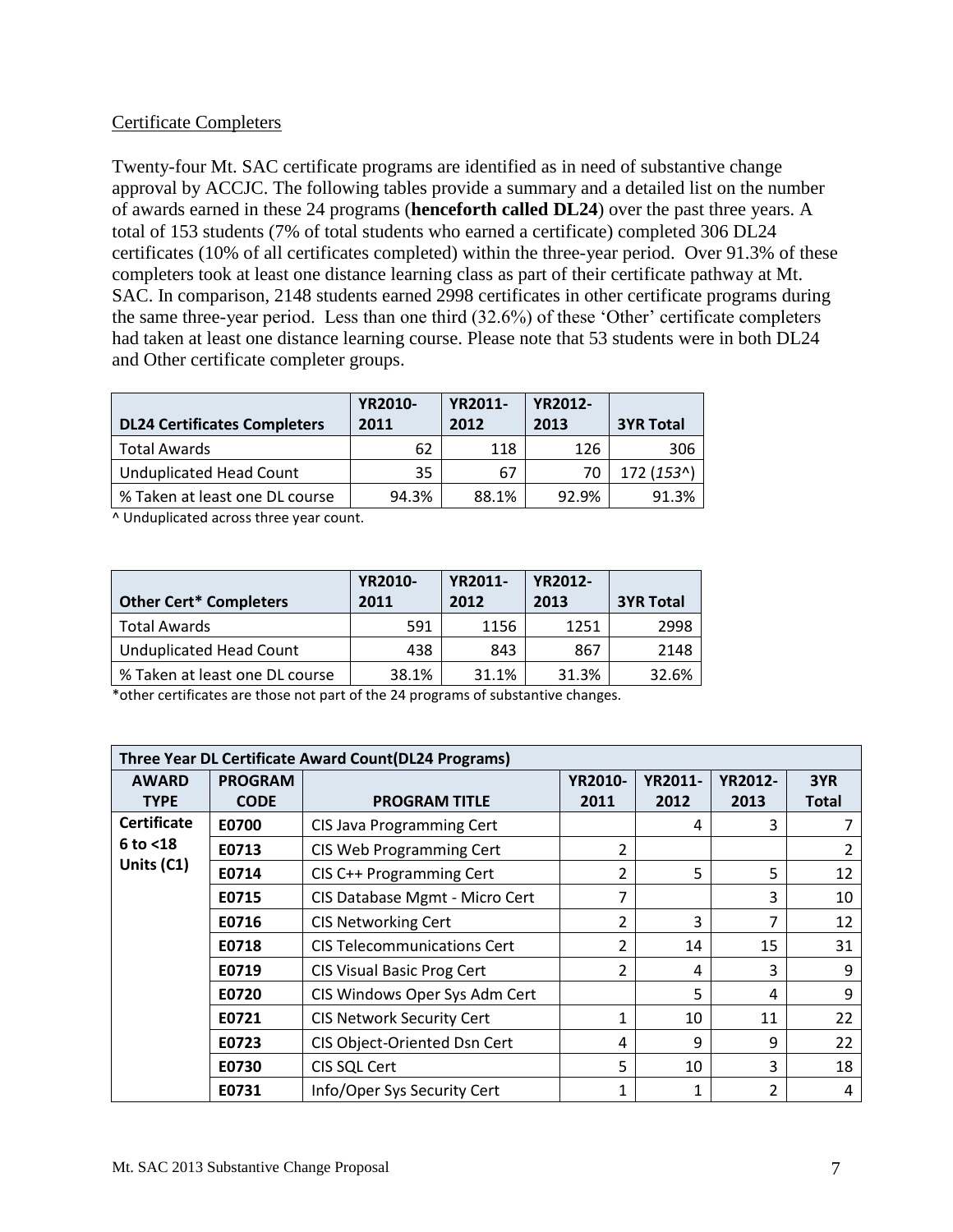|                                | Three Year DL Certificate Award Count(DL24 Programs) |                                                 |                |                |                |                |  |  |  |
|--------------------------------|------------------------------------------------------|-------------------------------------------------|----------------|----------------|----------------|----------------|--|--|--|
| <b>AWARD</b>                   | <b>PROGRAM</b>                                       |                                                 | <b>YR2010-</b> | <b>YR2011-</b> | <b>YR2012-</b> | 3YR            |  |  |  |
| <b>TYPE</b>                    | <b>CODE</b>                                          | <b>PROGRAM TITLE</b>                            | 2011           | 2012           | 2013           | <b>Total</b>   |  |  |  |
|                                | E1331                                                | Nutr Prog Asst I Cert                           | 4              | 4              | 8              | 16             |  |  |  |
|                                | E1332                                                | Hosp: Hospitality Mgmt I Cert                   | 8              | 14             | 15             | 37             |  |  |  |
|                                | E1333                                                | Hosp: Restaurant Mgmt I Cert                    | 9              | 15             | 14             | 38             |  |  |  |
| <b>C1 Total</b>                |                                                      |                                                 | 49             | 98             | 102            | 249            |  |  |  |
| <b>Certificate</b>             | L0510                                                | Marketing Management Cert                       |                |                | 1              | 1              |  |  |  |
| 19 to <30                      | L0511                                                | <b>Business: Escrow Management</b>              |                |                |                |                |  |  |  |
| Units (C2)                     | L0591                                                | <b>Bus: Retail Mgmt II Cert</b>                 | 1              |                | $\overline{2}$ | 3              |  |  |  |
|                                | L0702                                                | Microcomp Prod Software Cert                    |                |                | $\mathbf{1}$   | $\mathbf{1}$   |  |  |  |
|                                | L0789                                                | Program in Visual Basic Cert                    |                | 3              |                | 3              |  |  |  |
|                                | L0794                                                | Program in C++ Cert                             | $\mathbf{1}$   | $\mathbf{1}$   |                | $\overline{2}$ |  |  |  |
|                                | L1319                                                | Hosp: Restaurant Mgmt II Cert                   | 3              | 5              | 6              | 14             |  |  |  |
|                                | L1325                                                | Hosp: Hospitality Mgmt II Cert                  | 6              | 11             | 13             | 30             |  |  |  |
|                                | L1395                                                | Hosp: Catering Cert                             | $\overline{2}$ |                | 1              | 3              |  |  |  |
| <b>C2 Total</b>                |                                                      |                                                 | 13             | 20             | 24             | 57             |  |  |  |
| <b>Certificate Award Total</b> |                                                      |                                                 | 62             | 118            | 126            | 306            |  |  |  |
|                                |                                                      | <b>Unduplicated Certificate Completer Count</b> | 35             | 67             | 70             | 153            |  |  |  |

A comparison of DL24 and Other Certificate completers by demographics shows Asian and White students, proportionally, were more likely to earn certificates in the DL24 programs while Hispanic or Latino students were more likely to earn certificates in the Other certificate programs. Male students were overwhelmingly represented as completers in both DL24 and Other certificate programs than female students, except in the year of 2010-2011 with Other certificate programs.

| <b>DL24 Completers</b>           |    | YR2010-2011 |    | YR2011-2012 | YR2012-2013 |        | <b>3YR Total</b> |        |
|----------------------------------|----|-------------|----|-------------|-------------|--------|------------------|--------|
| <b>Ethnicity</b>                 | #  | %           | #  | %           | #           | %      | #                | %      |
| American Indian or Alaska Nativ  |    |             |    |             |             |        |                  |        |
| Asian                            | 13 | 37.1%       | 29 | 43.3%       | 23          | 32.9%  | 65               | 37.8%  |
| <b>Black or African American</b> |    | 0.0%        | 3  | 4.5%        | 2           | 2.9%   | 5                | 2.9%   |
| Hispanic, Latino                 | 11 | 31.4%       | 20 | 29.9%       | 20          | 28.6%  | 51               | 29.7%  |
| Native Hawaiian or Other         |    |             |    |             |             |        |                  |        |
| Pacific Islander                 |    |             |    |             |             |        |                  |        |
| Two or More Races                |    | 0.0%        | 4  | 6.0%        | 4           | 5.7%   | 8                | 4.7%   |
| White                            | 9  | 25.7%       | 9  | 13.4%       | 18          | 25.7%  | 36               | 20.9%  |
| X - Unknown                      | 2  | 5.7%        | 2  | 3.0%        | 3           | 4.3%   | 7                | 4.1%   |
| <b>Grand Total</b>               | 35 | 100.0%      | 67 | 100.0%      | 70          | 100.0% | 172              | 100.0% |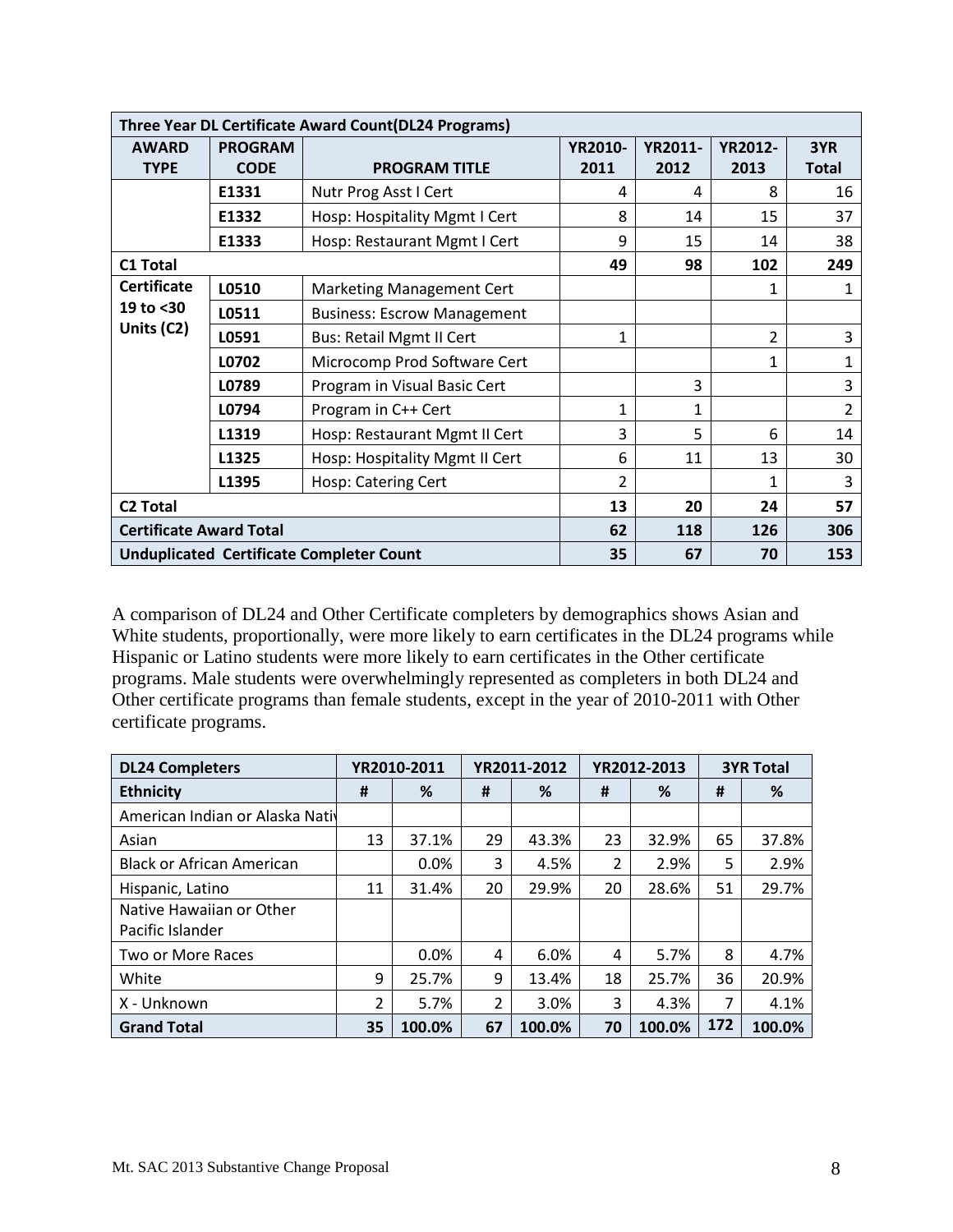| <b>Other Cert Completers</b>     |     | YR2010-2011 |     | YR2011-2012 |     | YR2012-2013 |      | <b>3YR Total</b> |  |  |
|----------------------------------|-----|-------------|-----|-------------|-----|-------------|------|------------------|--|--|
| <b>Ethnicity</b>                 | #   | %           | #   | %           | #   | %           | #    | %                |  |  |
| American Indian or               |     |             |     |             |     |             |      |                  |  |  |
| Alaska Native                    | 6   | 1.4%        | 3   | 0.4%        | 3   | 0.3%        | 12   | 0.6%             |  |  |
| Asian                            | 87  | 19.9%       | 146 | 17.3%       | 155 | 17.9%       | 388  | 18.1%            |  |  |
| <b>Black or African American</b> | 40  | 9.1%        | 53  | 6.3%        | 47  | 5.4%        | 140  | 6.5%             |  |  |
| Hispanic, Latino                 | 176 | 40.2%       | 400 | 47.4%       | 421 | 48.6%       | 997  | 46.4%            |  |  |
| Native Hawaiian or Other         |     |             |     |             |     |             |      |                  |  |  |
| Pacific Islander                 | 2   | 0.5%        | 3   | 0.4%        | 3   | 0.3%        | 8    | 0.4%             |  |  |
| Two or More Races                | 7   | 1.6%        | 19  | 2.3%        | 24  | 2.8%        | 50   | 2.3%             |  |  |
| White                            | 96  | 21.9%       | 179 | 21.2%       | 185 | 21.3%       | 460  | 21.4%            |  |  |
| X - Unknown                      | 24  | 5.5%        | 40  | 4.7%        | 29  | 3.3%        | 93   | 4.3%             |  |  |
| <b>Grand Total</b>               | 438 | 100.0%      | 843 | 100.0%      | 867 | 100.0%      | 2148 | 100.0%           |  |  |

| <b>DL24 Completers</b> | YR2010-2011 |        | YR2011-2012 |        | YR2012-2013 |        | <b>3YR Total</b> |        |
|------------------------|-------------|--------|-------------|--------|-------------|--------|------------------|--------|
| Gender                 | #           | %      | #           | %      | #           | %      | #                | %      |
| Female                 | 14          | 40.0%  | 17          | 25.4%  | 24          | 34.3%  | 55               | 32.0%  |
| Male                   | 20          | 57.1%  | 48          | 71.6%  | 45          | 64.3%  | 113              | 65.7%  |
| Unknown                | 1           | 2.9%   |             | 3.0%   |             | 1.4%   | 4                | 2.3%   |
| <b>Grand Total</b>     | 35          | 100.0% | 67          | 100.0% | 70          | 100.0% | 172              | 100.0% |

| <b>Other Cert Completers</b> | YR2010-2011 |        | YR2011-2012 |        | YR2012-2013 |        | <b>3YR Total</b> |        |
|------------------------------|-------------|--------|-------------|--------|-------------|--------|------------------|--------|
| Gender                       | #           | %      | #           | %      | Ħ           | %      | #                | %      |
| Female                       | 241         | 55.0%  | 368         | 43.7%  | 406         | 46.8%  | 1015             | 47.3%  |
| Male                         | 191         | 43.6%  | 466         | 55.3%  | 456         | 52.6%  | 1113             | 51.8%  |
| Unknown                      | 6           | 1.4%   | 9           | 1.1%   |             | 0.6%   | 20               | 0.9%   |
| <b>Grand Total</b>           | 438         | 100.0% | 843         | 100.0% | 867         | 100.0% | 2148             | 100.0% |

## <span id="page-8-0"></span> **B. Description of Program to be offered (if it involves a new educational program, or change in delivery mode)**

 The college is requesting approval to teach more than 50% of each of the programs in a distance learning format. The certificates recognize students' satisfactory completion of an organized The change in mode of delivery does not involve the creation of new educational programs. The programs reflected in this substantive change proposal are existing programs offered at Mt. SAC. program of study and are awarded upon satisfying the minimum qualifications for each program of study.

 The educational purpose of the change is to allow students more flexibility in how they attain their educational goals by allowing them to take through an online format. With a slow economic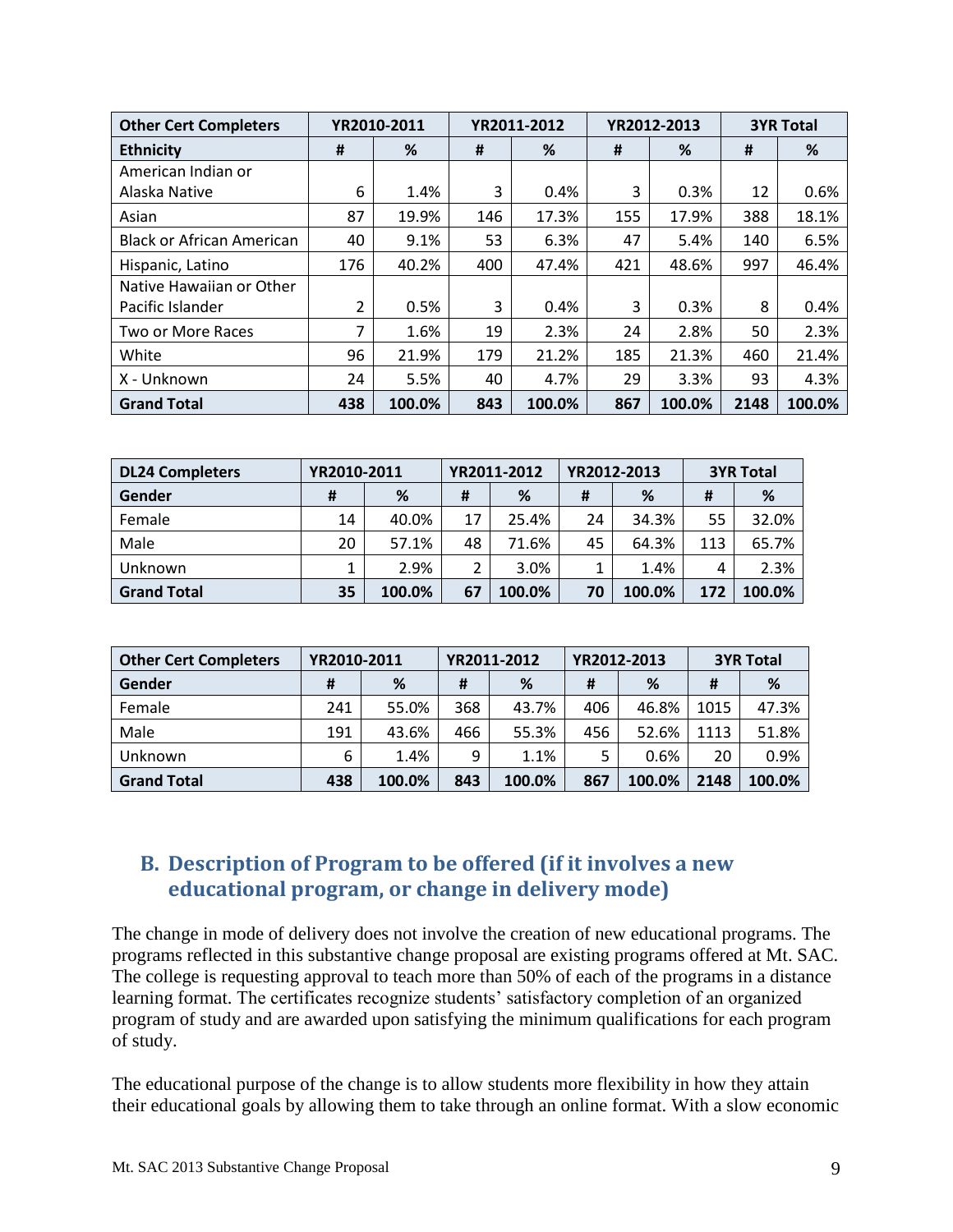recovery in the state, this type of flexibility is needed for workers, some of whom are employed at two or more jobs. Many students only need a few courses to earn a certificate. Once obtained, certificates allow students to increase their wages and earn promotions, get better jobs, and contribute their knowledge and skills to the workplace.

 in the first section (page 4) of this report indicates the number of units for each program. Descriptions of the programs to be offered in distance mode are noted below. The previous table

| <b>Certificate Name</b>                               | <b>Description of Program</b>                                                                                                                                                                                                                                                                                                                                                                                                                                                                                                                                                                                                                                                                                                                                                                                                                                                                                                                                                                                                                        |
|-------------------------------------------------------|------------------------------------------------------------------------------------------------------------------------------------------------------------------------------------------------------------------------------------------------------------------------------------------------------------------------------------------------------------------------------------------------------------------------------------------------------------------------------------------------------------------------------------------------------------------------------------------------------------------------------------------------------------------------------------------------------------------------------------------------------------------------------------------------------------------------------------------------------------------------------------------------------------------------------------------------------------------------------------------------------------------------------------------------------|
| Business: Retail Management - Level II                | This intermediate certificate builds upon the Level I Certificate to<br>expose students to the various functions of managers in retail<br>positions. Fundamentals of business organization, retail marketing and<br>staffing provides the student a solid foundation from which to build a<br>career in retail management.                                                                                                                                                                                                                                                                                                                                                                                                                                                                                                                                                                                                                                                                                                                           |
| <b>Business: Marketing Management</b>                 | Students completing this Marketing Management certificate will have<br>gained practical world business knowledge and experience. In<br>addition, completers of the certificate will have learned to use some of<br>the latest business computer software.                                                                                                                                                                                                                                                                                                                                                                                                                                                                                                                                                                                                                                                                                                                                                                                            |
| CIS Professional Certificate in<br>Networking         | The CIS Professional Certificate in Networking program is designed<br>to prepare students for a career in the computer networking industry.<br>The certificate offers a balanced set of classes that prepare students to<br>design, implement, and manage the heterogeneous corporate network.<br>The network administration courses emphasize network operating<br>systems, network infrastructure and data communications.<br>Student will acquire the skills to install and administer a Windows<br>network, Virtualization, Active Directory, group policy, file system<br>security, DNS, DHCP, Linux Networking, Cisco routers, switches,<br>network infra-structure, access control list, Virtual LAN (VLAN) and<br>VLAN routing. Individual courses will help students prepare for<br>related industry certification exams such as Network+, Microsoft<br>MCITP, Cisco CCNA and Red Hat RHCSA. Opportunities available<br>upon completion of this certificate include entry-level and mid-<br>management positions in Network Administration. |
| CIS Professional Certificate in<br>Telecommunications | The CIS Professional Certificate in Telecommunications program is<br>designed to prepare students for a career in the computer networking<br>industry. The certificate offers a balanced set of classes that prepare<br>students to design, implement and manage the heterogeneous<br>corporate network. The network administration courses emphasize<br>network operating systems, network infrastructure and data<br>communications. Students will acquire the skills to install and<br>administer a Windows network, Virtualization, Active Directory,<br>group policy, file system security, DNS, DHCP, Cisco routers,<br>switches, network infrastructure, access control list, Virtual LAN<br>(VLAN) and VLAN routing. Individual courses will assist students in<br>preparing for industry certification exams such as Network+,<br>Microsoft MCITP and Cisco CCNA. Opportunities available upon<br>completion of the certificate program include entry-level and mid-<br>management positions in Network Administration.                     |
| CIS Professional Certificate in Network               | The CIS Professional Certificate in Network Security                                                                                                                                                                                                                                                                                                                                                                                                                                                                                                                                                                                                                                                                                                                                                                                                                                                                                                                                                                                                 |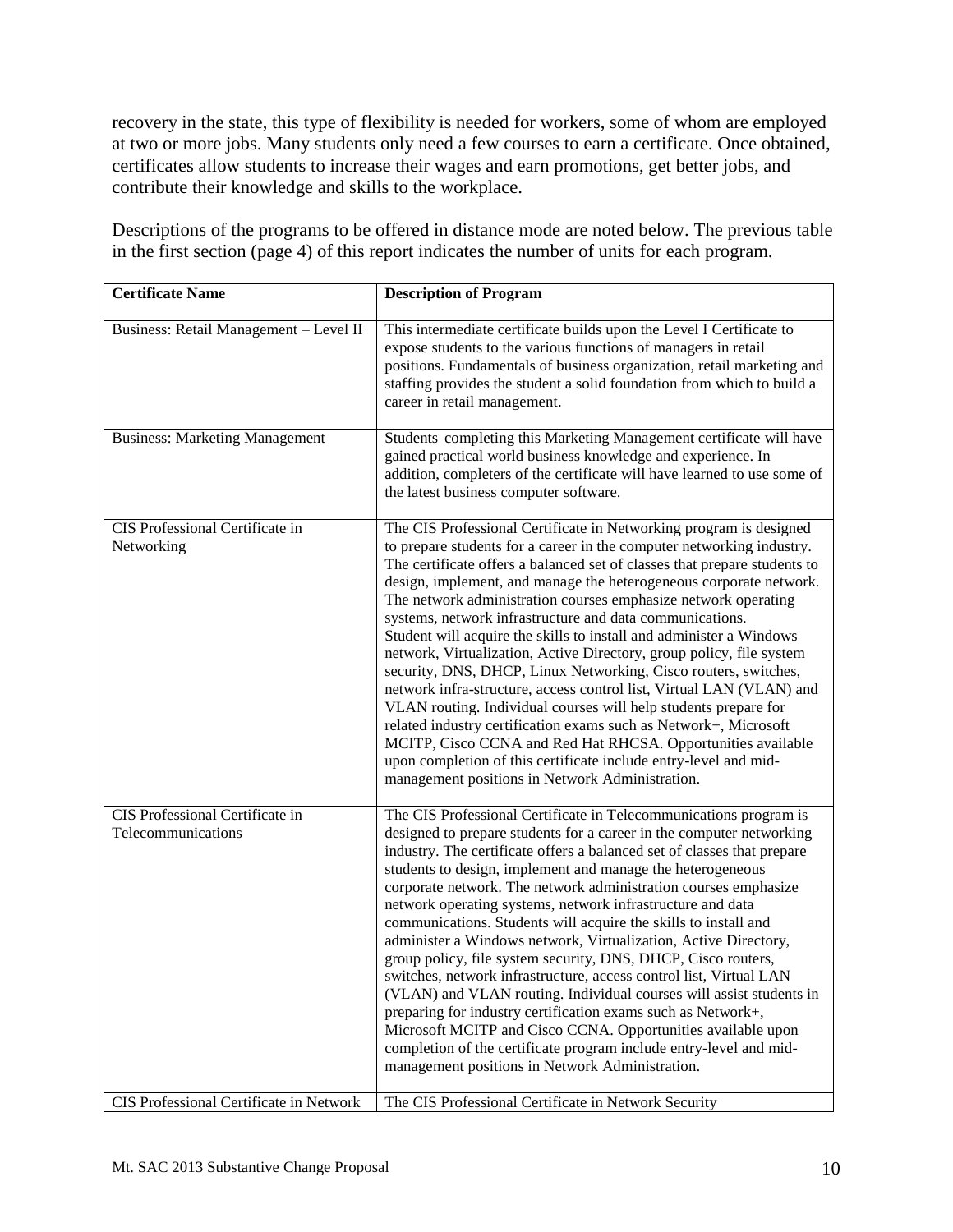| <b>Certificate Name</b>                              | <b>Description of Program</b>                                                                                                                                                                                                                                                                                                                                                                                                                                                                                                                                                                                                                                                                                                                                                                                                                                                                                                                                                                                                                                                                                                                                                      |
|------------------------------------------------------|------------------------------------------------------------------------------------------------------------------------------------------------------------------------------------------------------------------------------------------------------------------------------------------------------------------------------------------------------------------------------------------------------------------------------------------------------------------------------------------------------------------------------------------------------------------------------------------------------------------------------------------------------------------------------------------------------------------------------------------------------------------------------------------------------------------------------------------------------------------------------------------------------------------------------------------------------------------------------------------------------------------------------------------------------------------------------------------------------------------------------------------------------------------------------------|
| Security                                             | program is designed to prepare students for a career in the computer<br>network security industry. The certificate offers a balanced set of<br>classes that prepare students to design, implement, manage and secure<br>the heterogeneous corporate network. The security management<br>courses emphasize firewall security appliances, network protocol<br>analysis, Linux network, Snort intrusion detection, intrusion<br>prevention, and vulnerability management. Students will acquire the<br>skills to utilize network protocol analyzers, to troubleshoot network<br>problems, deploy intrusion prevention systems, configure firewall<br>security appliances and Virtual Private Network (VPN), and assess<br>network vulnerabilities and implement countermeasures. Individual<br>courses will help students prepare for industry certification exams<br>such as Certify Ethical Hacker (CEH), Cisco Firewall Specialist, and<br>Cisco IPS Specialist. Opportunities available upon completion of the<br>certificate program include Network Security Analyst, Junior Network<br>Security Engineer, Network Vulnerability Management, and Network<br>Security Architect. |
| <b>Information and Operating Systems</b><br>Security | The Information and Operating Systems Security certificate provides<br>students the skills to analyze security risks to a computer network and<br>select and deploy countermeasures to reduce the network's exposure<br>to such risks. The certificate offers a balanced set of classes that<br>provides students the skills to identify network threats and protect the<br>system against them. Students will demonstrate the ability to create a<br>secure computer system and utilize security tools to protect it from<br>security threats. Although this certificate, by itself, may not qualify a<br>student for a career in network security, it would ideally compliment<br>other network security certificates and/or degrees within the CIS<br>program.                                                                                                                                                                                                                                                                                                                                                                                                                  |
| CIS Professional Certificate in SQL<br>Server        | The SQL Server certificate is designed to prepare students for a career<br>in database administration using SQL Server. The certificate offers a<br>balanced set of classes that provides students skills in database design,<br>data retrieval and database programming. Emphasis is placed on<br>building databases; retrieving data; creating and maintaining database<br>objects; writing stored procedures, functions and triggers for reusable<br>software components. Students will demonstrate the ability to view<br>and update databases and develop programs to automate database<br>functions. Opportunities available after the completion of this<br>certificate include SQL Server report writer, SQL Server developer<br>and software engineer.                                                                                                                                                                                                                                                                                                                                                                                                                    |
| CIS Professional Certificate in C++<br>Programming   | The CIS Professional Certificate in C++ Programming<br>prepares students for a career in computer programming. It is intended<br>for returning CIS professionals with several years of experience or<br>current students who have completed several CIS courses. Emphasis<br>is placed on object-oriented programming, database programming and<br>developing a graphical user interface. Students will demonstrate the<br>ability to create business-oriented applications using both the $C++$ and<br>Visual C++ programming languages; demonstrate effective object-<br>oriented design techniques; write effective program documentation,<br>and demonstrate program troubleshooting skills. Opportunities<br>available after the completion of this certificate include programming<br>for stand-alone applications, games and databases.                                                                                                                                                                                                                                                                                                                                     |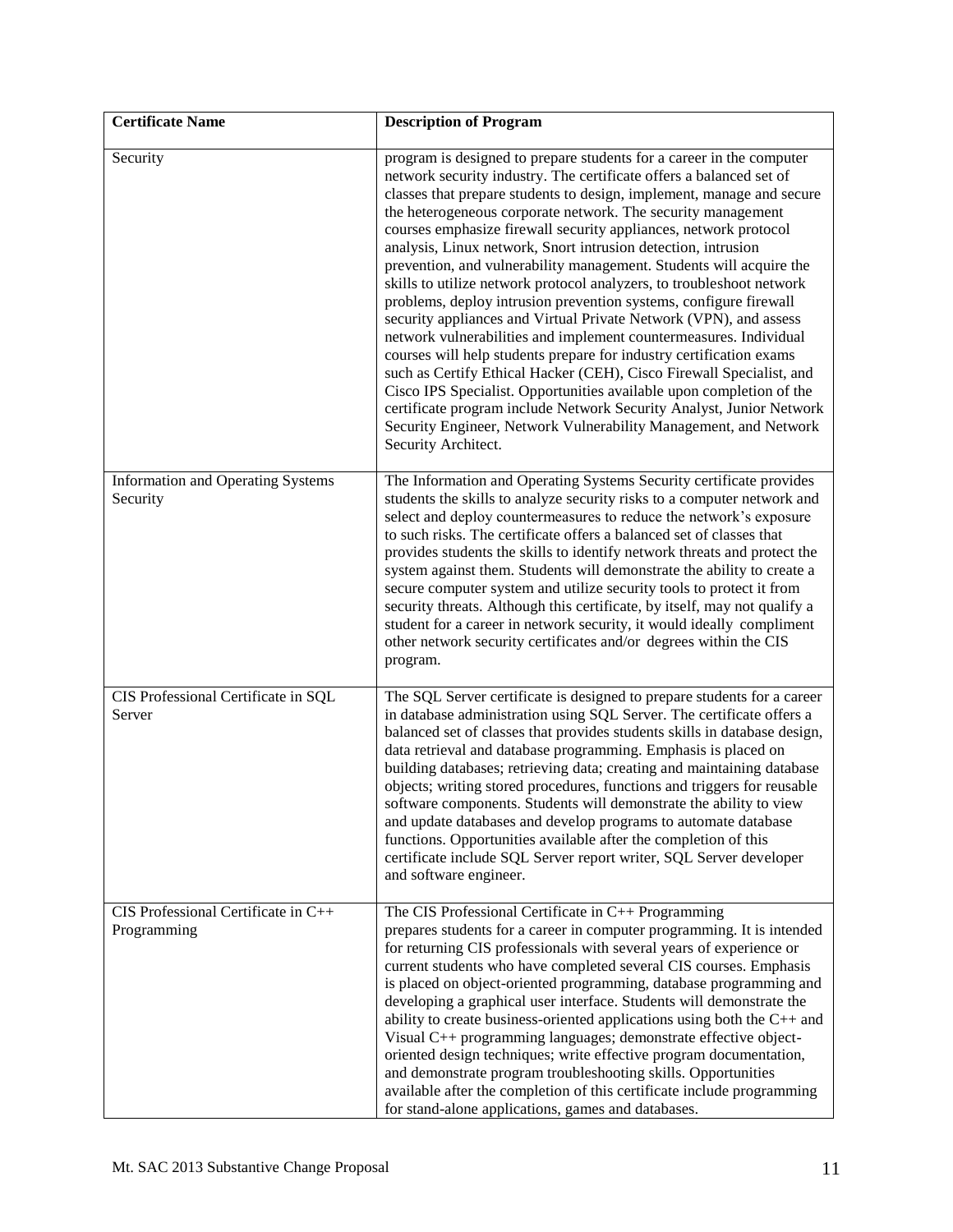| <b>Certificate Name</b>                                                  | <b>Description of Program</b>                                                                                                                                                                                                                                                                                                                                                                                                                                                                                                                                                                                                                                                                                                                                                                                                                                                                                                                  |
|--------------------------------------------------------------------------|------------------------------------------------------------------------------------------------------------------------------------------------------------------------------------------------------------------------------------------------------------------------------------------------------------------------------------------------------------------------------------------------------------------------------------------------------------------------------------------------------------------------------------------------------------------------------------------------------------------------------------------------------------------------------------------------------------------------------------------------------------------------------------------------------------------------------------------------------------------------------------------------------------------------------------------------|
| CIS Professional Certificate in Java<br>Programming                      | The Java programming certificate is designed to prepare students for a<br>career in computer programming. The certificate offers a balanced set<br>of classes that provides students with client, server, and database<br>programming skills required by industry. Emphasis is placed on<br>object-oriented programming applications Web-based applets<br>configuring an Apache Tomcat servlet, implementing JavaServer<br>Pages, JavaBeans, and NetBeans for reusable software components.<br>Student will demonstrate the ability to design and implement a Java<br>application that will contain the front end user interface and back end<br>database. Opportunities available after the completion of this<br>certificate include programming for systems, mobile devices, device<br>drivers and software engineering.                                                                                                                    |
| CIS Professional Certificate in Visual<br><b>Basic Programming</b>       | The CIS Professional Certificate in Visual Basic Programming is<br>designed to prepare students for a career in computer programming.<br>The certificate offers a balanced set of classes that provides students<br>client, server and database programming skills required by industry.<br>Emphasis is placed on object-oriented programming applications,<br>web based applications and implementing ASP.NET, ADO.NET and<br>.NET Framework for reusable software components. Students will<br>demonstrate the ability to design and implement a Visual Basic<br>application that contains the client interface, the server<br>implementation and the database. Opportunities available after the<br>completion of this certificate include programming for systems,<br>mobile applications, integration of systems and web applications.                                                                                                    |
| CIS Professional Certificate in Object-<br>Oriented Design & Programming | The CIS Professional Certificate in Object-Oriented Design and<br>Programming prepares students for a career in computer<br>programming. The certificate offers a balanced set of classes that<br>provides students the skills to design and develop business<br>applications using the Unified Modeling Language (UML) and an<br>object-oriented programming language. Students will demonstrate the<br>ability to design and implement business environment applications<br>that will contain the front end user interface and back end database.<br>Students in this program select one of the following three<br>programming language concentrations: Visual Basic.NET, Java or<br>$C++$ . Career opportunities available after the completion of this<br>certificate include programming for systems, mobile devices, device<br>drivers and software engineering.                                                                         |
| Programming in $C++$                                                     | The Programming in $C++$ Certificate prepares students for a career in<br>computer programming. The certificate offers a balanced set of<br>classes that provides students the skills to create business-oriented<br>applications in C++, maintain a Microsoft Access database, and learn<br>the tools and techniques required of a systems analyst. Emphasis is<br>placed on object-oriented programming techniques; creating database<br>tables, forms, reports and queries; and implementing a computer<br>system using the system development life cycle methodology.<br>Students will demonstrate the ability to create business applications;<br>write effective program documentation; demonstrate program<br>trouble-shooting skills; and build a computer system using the steps of<br>the system development life cycle. Career opportunities after the<br>completion of this certificate include programmer and systems<br>analyst. |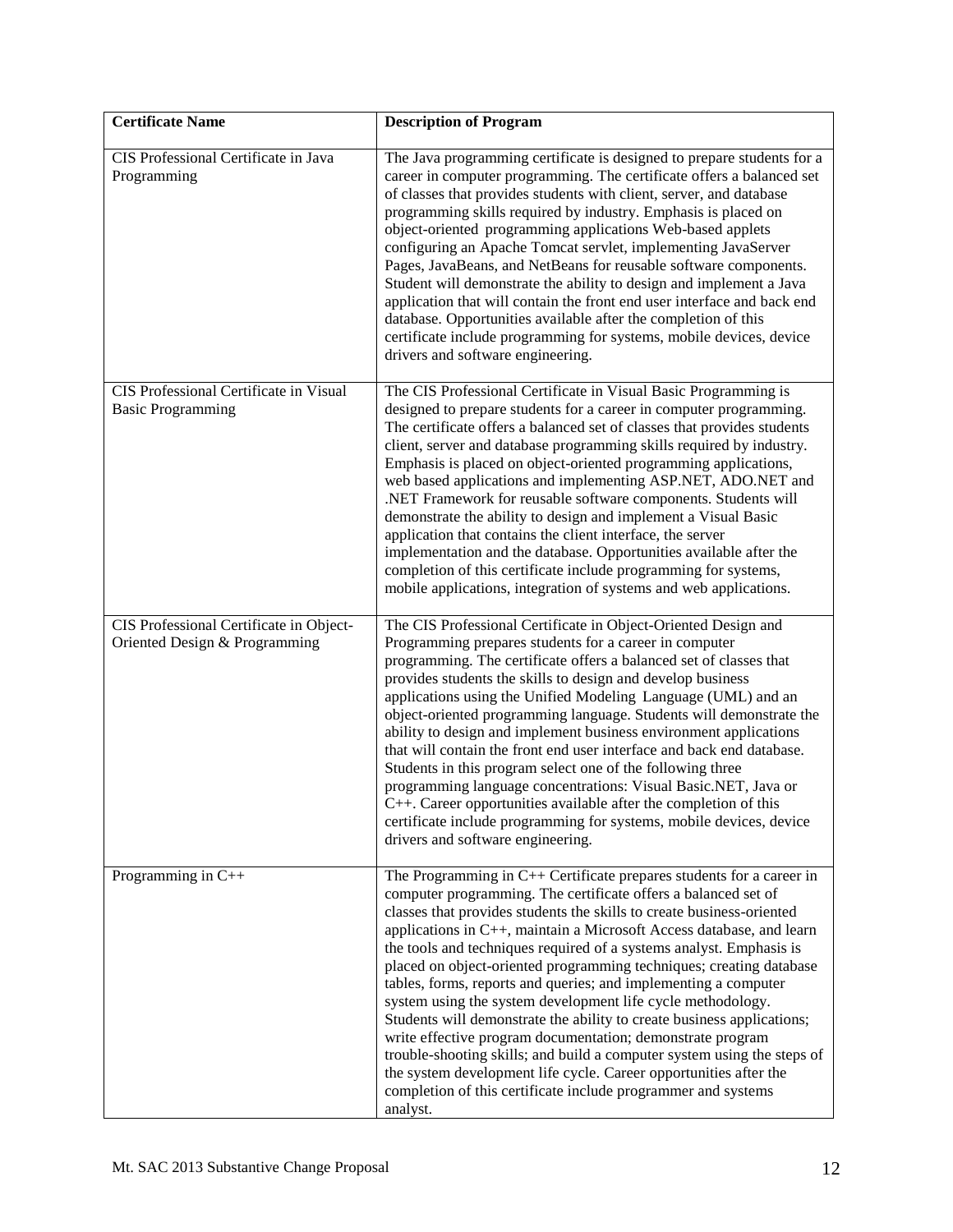| <b>Certificate Name</b>                                                           | <b>Description of Program</b>                                                                                                                                                                                                                                                                                                                                                                                                                                                                                                                                                                                                                                                                                                                                                                                                   |
|-----------------------------------------------------------------------------------|---------------------------------------------------------------------------------------------------------------------------------------------------------------------------------------------------------------------------------------------------------------------------------------------------------------------------------------------------------------------------------------------------------------------------------------------------------------------------------------------------------------------------------------------------------------------------------------------------------------------------------------------------------------------------------------------------------------------------------------------------------------------------------------------------------------------------------|
| Programming in Visual Basic                                                       | The Programming in Visual Basic Certificate is designed to prepare<br>students for a career in computer programming. The certificate offers<br>a balanced set of classes that provides students the client, server and<br>database programming skills required by industry. Emphasis is placed<br>on object-oriented programming applications, web based applications,<br>and implementing ASP.NET, ADO.NET and .NET Framework for<br>reusable software components. Students will demonstrate the ability<br>to design and implement a Visual Basic application that contains the<br>client interface, the server implementation and the database.<br>Opportunities available after the completion of this certificate include<br>programming for systems, mobile applications, integration of systems<br>and web applications. |
| CIS Professional Certificate in Windows<br><b>Operating System Administration</b> | The CIS Professional Certificate in Windows Operating System<br>Administration is designed for returning CIS professionals with<br>several years of experience or current students who have completed<br>several CIS courses. This certificate will prepare students for technical<br>support jobs for companies using Windows operating systems. The<br>certificate will provide students the skills to install,<br>manage/administer and troubleshoot Microsoft Windows workstations<br>and Microsoft server operating systems. The courses in this certificate<br>cover the major topics of industry standard certification exams.<br>Opportunities available upon completion of the certificate program<br>include entry-level and mid-level help desk and Windows<br>Administrative positions.                             |
| CIS Professional Certificate in Web<br>Programming                                | The CIS Certificate in Web Programming provides students the<br>programming skills to create effective web pages and web sites. The<br>certificate offers a balanced set of classes that prepares students to<br>design, debug and implement both client-side and server-side web<br>programs. Emphasis is placed on acquiring programming skills in<br>various web programming, scripting or markup languages such as<br>JavaScript, HTML, DHTML, XHTML, XML, CSS, ASP, JSP, SQL<br>and Perl. Students will also learn to configure and install an Apache<br>web server in a Linux system to access a MySQL database using PHP<br>programs. Opportunities available after the completion of this<br>certificate include web programming or web and database server<br>administration.                                          |
| Hospitality: Catering                                                             | The Catering Certificate prepares students for entry-<br>level positions in catering companies, banquets facilities, hotels,<br>convention centers, fair grounds and event<br>planning companies. Students gain practical and<br>management training in: food safety and sanitation,<br>food production, menu development, developing catering business<br>plans, client meeting techniques, contract creation and banquet event<br>order development. Students who successfully complete the<br>requirements for this certificate will also earn the Food Protection<br>Manager Certification from the National Restaurant Association upon<br>passing the ServSafe Exam.                                                                                                                                                      |
| Hospitality: Hospitality Management -<br>Level I                                  | The Hospitality: Hospitality Management - Level I<br>Certificate prepares students for entry-level positions in the hospitality<br>industry. Students receive training in dining room service                                                                                                                                                                                                                                                                                                                                                                                                                                                                                                                                                                                                                                   |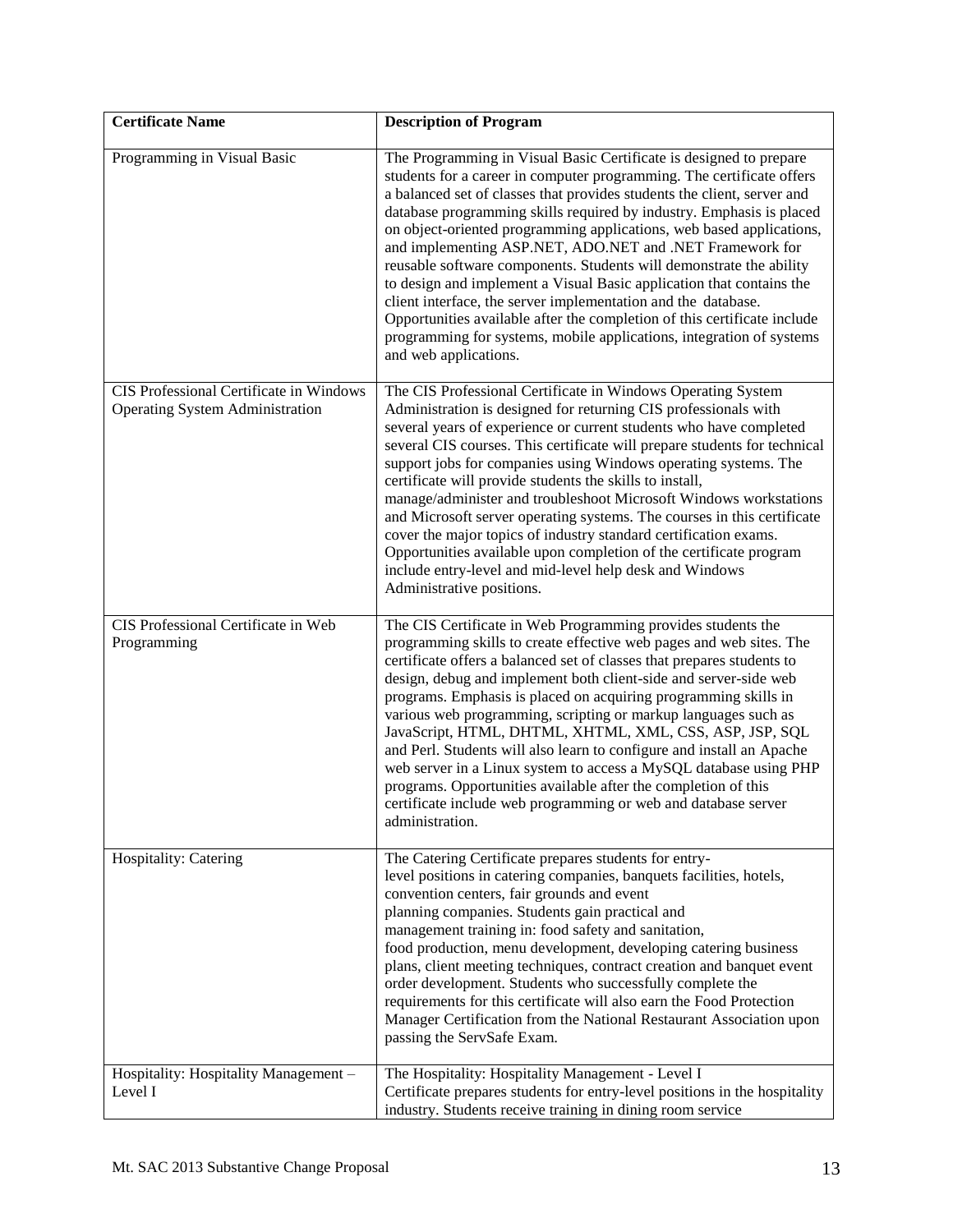| <b>Certificate Name</b>                           | <b>Description of Program</b>                                                                                                                                                                                                                                                                                                                                                                                                                                                                                                                                                                                                                                                                                                                                                                                                                                                                                                                                                                                                                                                                                      |
|---------------------------------------------------|--------------------------------------------------------------------------------------------------------------------------------------------------------------------------------------------------------------------------------------------------------------------------------------------------------------------------------------------------------------------------------------------------------------------------------------------------------------------------------------------------------------------------------------------------------------------------------------------------------------------------------------------------------------------------------------------------------------------------------------------------------------------------------------------------------------------------------------------------------------------------------------------------------------------------------------------------------------------------------------------------------------------------------------------------------------------------------------------------------------------|
|                                                   | management and lodging operations. Students who successfully<br>complete the requirements for this certificate will also be required to<br>complete a minimum of 60 non-paid or 75 paid hours of work<br>experience in the hospitality industry.                                                                                                                                                                                                                                                                                                                                                                                                                                                                                                                                                                                                                                                                                                                                                                                                                                                                   |
| Hospitality: Hospitality Management -<br>Level II | Students completing this Marketing Management certificate will have<br>gained practical world business knowledge and experience. In<br>addition, completers of the certificate will have learned to use some of<br>the latest business computer software.                                                                                                                                                                                                                                                                                                                                                                                                                                                                                                                                                                                                                                                                                                                                                                                                                                                          |
| Hospitality: Restaurant Management -<br>Level I   | The Hospitality: Restaurant Management - Level I Certificate<br>prepares the holder for an entry-level position within a restaurant.                                                                                                                                                                                                                                                                                                                                                                                                                                                                                                                                                                                                                                                                                                                                                                                                                                                                                                                                                                               |
| Hospitality: Restaurant Management -<br>Level II  | The Restaurant Management - Level II Certificate prepares students<br>for mid-level or Manager-In-Training positions in restaurants,<br>catering, hotel food and beverage outlets, theme parks and other food<br>service businesses. Students gain practical and management training<br>in: food safety and sanitation, food production, dining room service<br>management, menu development, and cost volume analysis. Students<br>who successfully complete the requirements for this certificate will<br>also earn the Food Protection Manager Certification from the National<br>Restaurant Association upon passing the ServSafe Exam.                                                                                                                                                                                                                                                                                                                                                                                                                                                                        |
| Microcomputer Productivity Software               | The Microcomputer Productivity Software certificate is designed to<br>prepare students for careers that require extensive knowledge of<br>business-related productivity software. The certificate offers a<br>balanced set of classes that enables students to maintain and<br>troubleshoot a Windows operating system, learn advanced features of<br>Excel, Access and PowerPoint software; and create commercial Web<br>sites. Emphasis is placed on customizing, optimizing and securing a<br>Windows-based computer; developing spreadsheet pivot tables and<br>macros; using Access to create and maintain database tables, forms,<br>reports and queries; creating and manipulating PowerPoint slide<br>shows with multimedia content; and using HTML and web page<br>editors to create and publish Web sites. Students will demonstrate the<br>ability to use software to store and retrieve data, solve business<br>problems and create commercial Web sites. Opportunities available<br>after the completion of this certificate include systems analyst,<br>administrative assistant and office manager. |
| Nutrition                                         | This certificate is designed to give students basic knowledge and skills<br>in nutrition science, food science, food preparation, and food safety<br>and sanitation. These core courses provide the necessary skills for<br>those seeking entry-level employment as nutrition assistants or dietary<br>service workers in hospital or school food service or with community<br>agencies such as The Federal Supplemental Nutrition Program for<br>Women, Infants, and Children (W.I.C.) and Head Start. Students<br>desiring a Bachelor of Science Degree in Nutrition (transfer program)<br>should consult with a counselor or advisor to discuss transferability of<br>courses.                                                                                                                                                                                                                                                                                                                                                                                                                                  |

The conversion of the aforementioned certificates in distance learning mode complies with all Eligibility Requirements, Standards, and Policies. The college's governing board approved [Administrative Procedure 4105 Distance Learning](http://www.mtsac.edu/instruction/learning/dlc/docs/AP%204105%20PDF%20from%20College%20AP%20Link%20May%202013.pdf) to clearly reflect the college's compliance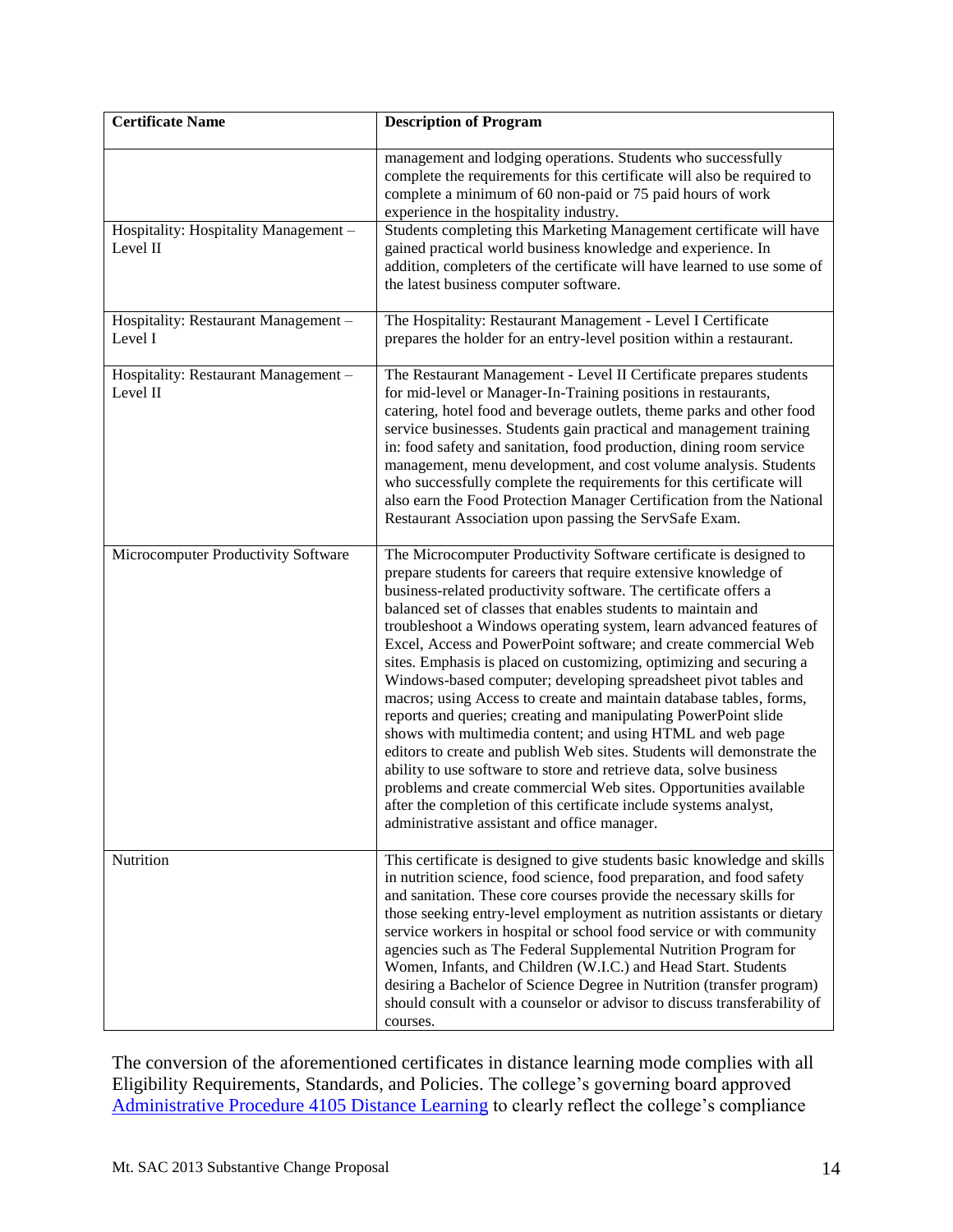with distance learning regulations. The courses follow strict curriculum development and approval process specifically required of distance learning courses. The faculty authors obtain departmental approval to convert courses into distance learning mode. The course amendment forms are reviewed and approved by the Distance Learning Committee and Educational Design Committee, Curriculum and Instruction Council, Academic Senate, and Board of Trustees. The approval process for traditional certificates and degrees is the same. The college's curriculum approval process has not yet seen proposals for fully online delivery of certificates or degrees. All course, certificate, and degree proposals reflect planning through program review and outcomes assessment.

# <span id="page-14-0"></span> **C. Description of Planning Processes that Led to this Change**

 Institutional Effectiveness, or PIE), the college supports programs in deciding their best course includes helping students to achieve their educational goals, it is clear that allowing for distance Through the college's program review process (affectionately known as Planning for of action. Through this alignment of the needs of the programs with a direct relationship to the college's mission, each area creates its plans and actions, monitors the outcomes, and systematically uses these outcomes for improvement. As the college's mission statement learning course opportunities is important.

program [\(http://www.mtsac.edu/instruction/learning/dlc/spot/\)](http://www.mtsac.edu/instruction/learning/dlc/spot/), there is an identified need for those courses. The resources available to students and to faculty for these courses are numerous (e.g., library resources, contact with the professor, and technical resources). Based on the enrollment trends and the Skills and Pedagogy for Online Teaching (SPOT) both distance learning course offerings as well as for specialized training of faculty who teach

 The proposed change does not negatively impact the college in any way; it allows for more flexible scheduling for students while providing them with the same quality of services available to those who are on campus.

 change for more distance learning in the college's course offerings will allow Mt. SAC's Students at Mt. SAC represent all walks of life, from those who are fresh from high school to those who have come back to school in mid-life while raising their children. Allowing for this students more opportunities to achieve their educational goals and to achieve academic excellence—yet another part of Mt. SAC's mission statement.

 fact, through the Distance Learning Plan, the college will explore offering fully online Numerous areas have been working on course-level conversion of traditional courses into distance learning courses although not intentionally offering certificates and degrees at least 50% online. At that course by course level, the college is working toward this proposed change. In certificates and degrees. Through the curriculum and program review process (Planning for Institutional Effectiveness, PIE), all programs are required to review their programs and work on student learning outcomes (SLOs) and administrative unit objectives (AUOs). It is through these planning endeavors that the programs to look critically at their respective program and the courses within it to assess the level of student learning and satisfaction. The use of the findings provides an evaluation loop from which the programs make changes to improve. It is through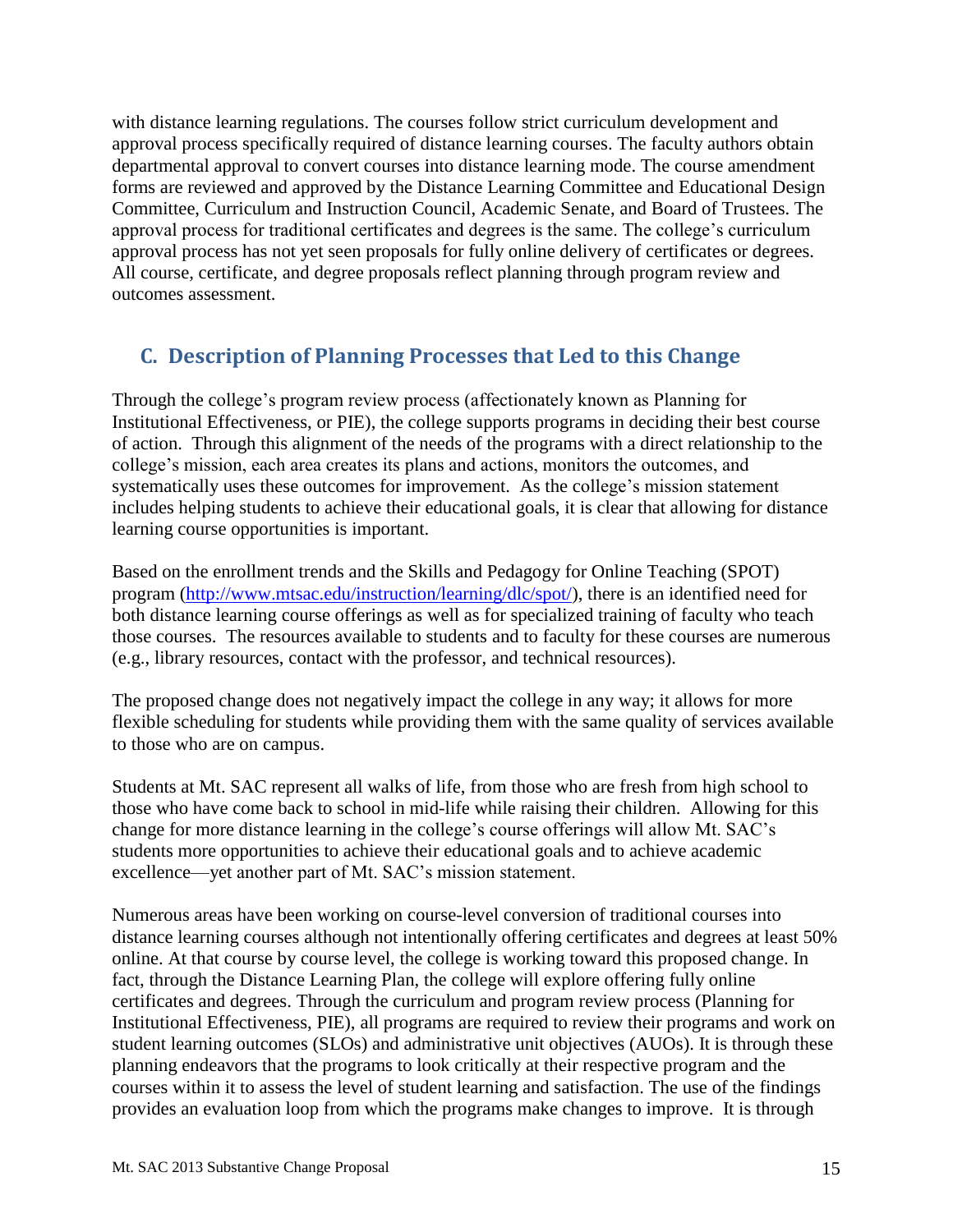courses provides an in-depth and multifaceted avenue for student-centered learning (See evident in the research study that is done concerning all distance learning courses (See Appendix this systematic and integrated planning effort that the programs are sure that they are prepared for and planning for the change. The SPOT training program for teaching of distance learning Appendix C). A final demonstration of the preparation and planning process for the change is D). It is through this research that the distance learning coordinators learn of the success and retention rates of all courses. These data are shared with the Academic Senate, and resolutions to continue distance learning course offerings and other outcomes based on these findings are enacted.

## <span id="page-15-0"></span>**D. Evidence of Human, Administrative, Financial, and Physical Resource Support for the Proposed Change**

#### Mt. SAC has an Online Learning Support Center

 who teach traditional and distance learning courses. This center is overseen by the Dean of faculty members with reassigned time: the Distance Learning Faculty Coordinator, the Assistant Reference Librarian and Librarian for Online Learning ensure students taking distance learning [\(http://www.mtsac.edu/instruction/learning/dlc/spot/\)](http://www.mtsac.edu/instruction/learning/dlc/spot/), established in 1999, that supports faculty Library and Learning Resources and houses two classified employees, the Teaching and Learning Technology Specialist and the Learning Resources Computer Technician, and two Distance Learning Faculty Coordinator. Additionally, the Distance Learning/Electronic courses have access to library resources. Moreover, the Information Technology Department works closely with the Online Learning Support Center staff to assist students and faculty involved in distance learning.

 are interested in converting their traditional courses to distance learning delivery by coaching Besides co-chairing the Distance Learning Committee, the Faculty Coordinator is also a member of the Curriculum and Instruction Council which reviews and approves traditional and distance learning course proposals. The Assistant Distance Learning Faculty Coordinator facilitates the standards prescribed in the SPOT program. Once faculty completes the SPOT program, they are Mt. SAC's Distance Learning Faculty Coordinator provides guidance and support to faculty who faculty through the Distance Learning Course Amendment and committee approval process. faculty certification process called Skills and Pedagogy for Online Teaching (SPOT) for distance learning courses. SPOT's content is designed to train faculty on how to deliver instruction effectively online and to comply with regulations concerning distance learning. SPOT is offered as a self-paced, online program. This Assistant Faculty Coordinator works with a team of faculty verifiers whose role is to review and provide feedback to the faculty on their meeting the eligible for distance learning course assignments.

 management system are required to complete training in MR Basics 1 and 2 in traditional or In addition to SPOT certification, all faculty who want to use the Moodlerooms (MR) learning online formats prior to being issued course shells for course content development. This local requirement has been established so that the college may assure standards for implementing the Distance Learning Amendment Form the online course outline of record are met. Compliance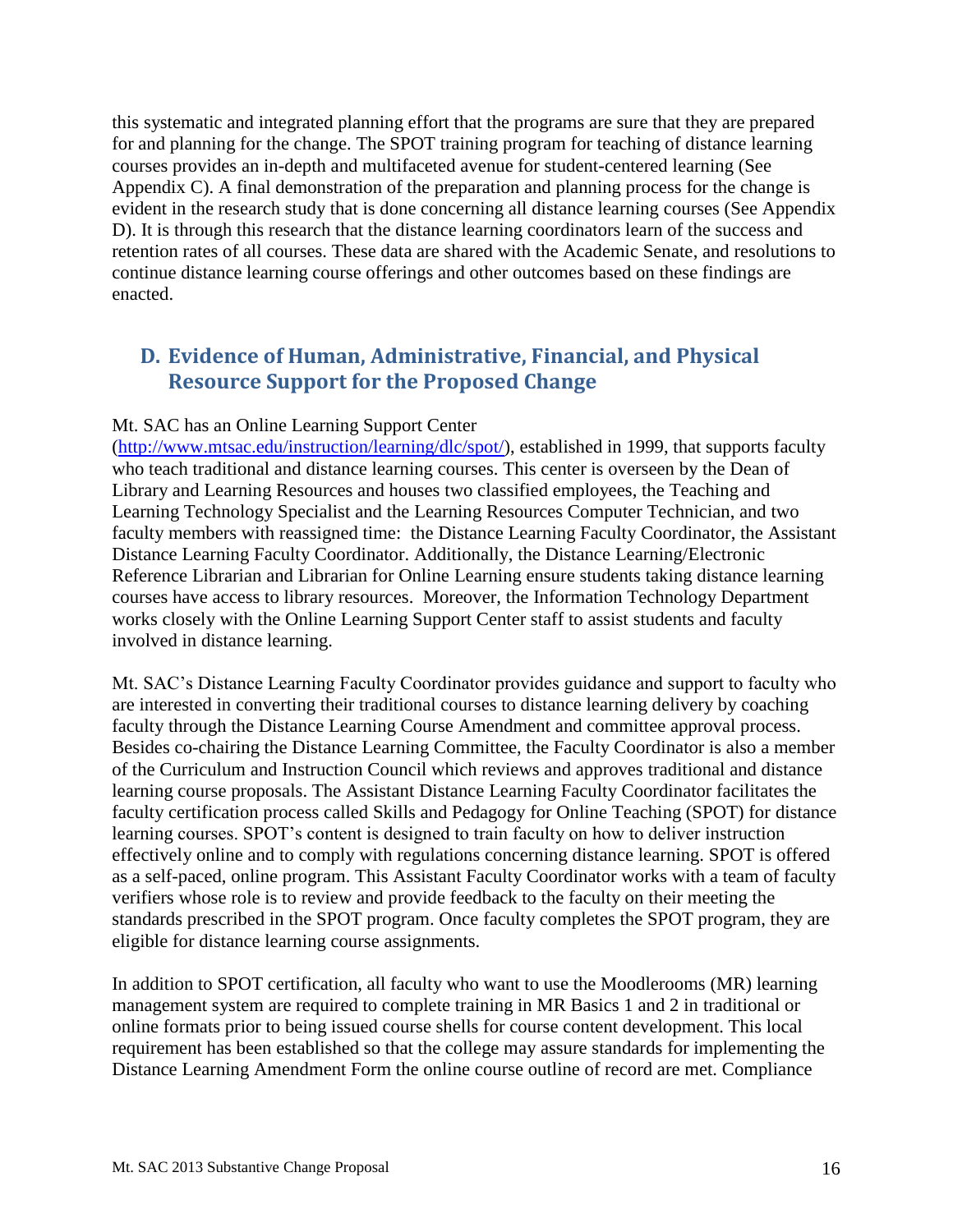with this requirement also helps the college appropriately respond to support issues from faculty and students.

 To ensure authentication, Mt. SAC uses single-sign-on credentials of faculty and students to distance learning courses in Moodlerooms, Nutrition & Food 10, Hospitality & Restaurant Management 52, and Computer Information System 21 exemplify course design that meet established standards (Appendix E). enter into the college's portal and Moodlerooms (MR) learning management system [\(http://www.mtsac.edu/instruction/learning/olsc/moodlerooms/selfhelp.html\)](http://www.mtsac.edu/instruction/learning/olsc/moodlerooms/selfhelp.html). Mt. SAC pays fees for the license and it supports an ongoing subscription to MR. Additionally, the College pays for 24hour, seven-day-per-week support for both student and faculty users. Screen casts of sample

#### Prospective students may apply to Mt. SAC online or through CCCApply

[\(http://www.cccapply.org/applications/CCCApply/apply/Mt\\_San\\_Antonio\\_College.html\)](http://www.cccapply.org/applications/CCCApply/apply/Mt_San_Antonio_College.html). Once admitted, they counseling is available for all students, as is online information about financial aid, including the can register for classes online after they set-up their account in the student portal [\(https://my.mtsac.edu/activation\\_instructions.pdf\)](https://my.mtsac.edu/activation_instructions.pdf). All students may purchase books online, and online application for student financial aid (FAFSA [http://www.mtsac.edu/financialaid/index.html\)](http://www.mtsac.edu/financialaid/index.html). Library resources are available online to all students, including the library catalog, student library accounts, an array of databases, video clips and full-length films, information tutorials and guides, and reference through phone and email contact with a librarian on duty.

 certified to do so through the SPOT. In addition, those faculty members who use MR have been well as the technical aspects of teaching online. All of the courses that are taught via distance The distance learning courses at Mt. SAC are taught by both full-time and adjunct faculty. Each Division Dean manages the courses in his/her Division, and the Vice President of Instruction oversees all of the programs. All academic faculty are hired based on the minimum qualifications for each discipline. Those faculty members who teach distance learning courses have been certified to do so [\(http://www.mtsac.edu/instruction/learning/olsc/moodlerooms/mtsac\\_mr\\_workshops.html\)](http://www.mtsac.edu/instruction/learning/olsc/moodlerooms/mtsac_mr_workshops.html). Mt. SAC online training programs address both pedagogical concerns with distance learning as learning have been approved by the Educational Design Committee [\(http://www.mtsac.edu/governance/committees/a](http://www.mtsac.edu/governance/committees/) sub-committee of the Curriculum and Instruction Council [\(http://inside.mtsac.edu/organization/committees/curriculum/\)](http://inside.mtsac.edu/organization/committees/curriculum/). Each of these courses is part of the traditional four-year course review process.

 Because the courses for which the college is seeking approval to offer through distance learning these tools derived from unit-level planning (Distance Learning/Online Learning Support Center delivery are existing courses, there is no new demand on academic personnel or physical space. The college's current planning and budgeting process accounts for the licenses and contracts with Moodlerooms, the campus portal, Banner Enterprise Application System, and OCLC WorldShare Management System, the college's newly implemented integrated library system. Moreover, to continue to strengthen the college's ability to ensure authentication, Mt. SAC is investigating tools such as Respondus and Turnitin for adoption to better support multiple assessment measures, student authentication, and the academic integrity policy. The need for PIE 2011-12 and 2012-13; Distance Learning Plan April 2013), cross-team planning with Information Technology Department, and at the institutional level through Institutional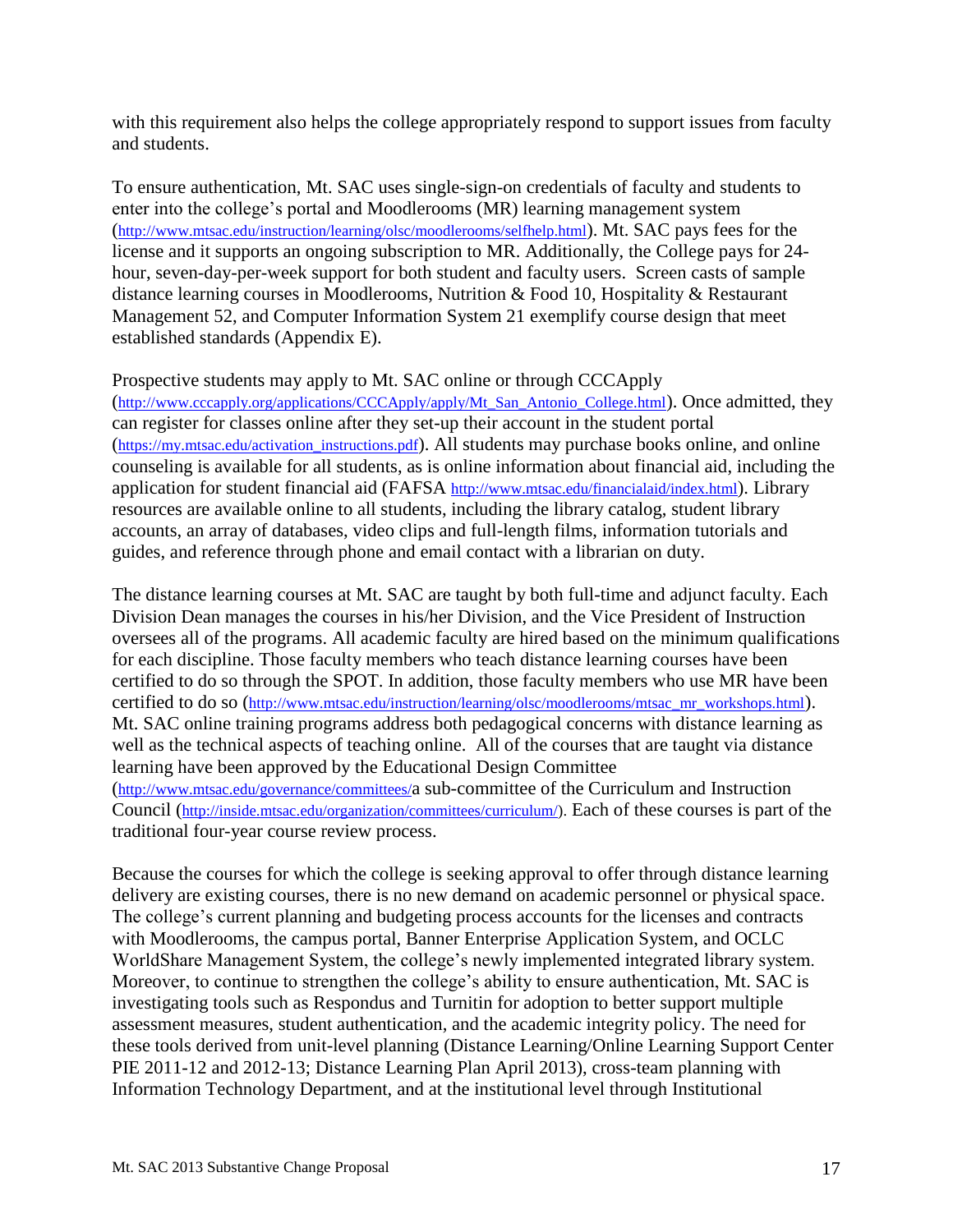Center (OLSC) has a dedicated training and learning space with 13 computers that are five years Effectiveness Committee. Specifically, the resource needs section of team level PIE are sorted and reviewed with the teams responsible for the identified needs, e.g., Information Technology on software and equipment. In terms of hardware and facilities, the Online Learning Support old. Using the existing planning and budgeting process, a plan is in place for replacement of aging equipment in order to meet performance demands of new software.

 support provided by the Library & Learning Resources Division, Instruction Office, and Information Technology Department (Appendix F). Distance Learning and Online Learning In terms of enrollment, in 2012-13, 16% of enrollment at census date were in online courses while 12% at the same time were in hybrid courses (percentage includes possible duplicate counts because students may be enrolled in at least one online and one hybrid class). The resources for Distance Learning includes dedicated personnel and supplies and institutional Support Center have support by two 100% time employees: Teaching and Learning Technology Specialist and Learning Resources Computer Technician. Additionally, two faculty on reassigned time are faculty leaders on distance learning, including oversight for the distance learning curriculum development, faculty certification program Skills and Pedagogy for Online Teaching (SPOT). A third faculty, Distance Learning/Electronic Reference Librarian also provides support ensuring that students taking distance learning courses have access to library resources. A fourth faculty, Librarian for Online Learning has just been recently hired to strengthen online learning connections to the library. This team also plans faculty development training sessions with the college's Professional and Organizational Development office and the Professional Development Council.

 Institutional support for Distance Learning includes the Library and Learning Resources LLR's responsibilities include Distance Learning, as do the LLR Administrative Secretary and institutional areas provide to supporting Distance Learning. Division (LLR) in which it resides, Instruction Office, and Information Technology. The dean of the Accounts Clerk. The Library offers a plethora of resources designed for print and electronic access for all students. The Instruction Office supports curriculum processing, planning, resources prioritization, and communication. The Information Technology Department provides support for equipment maintenance, learning management systems, training, and technical support to faculty and students. It is difficult to calculate and quantify the amount of time these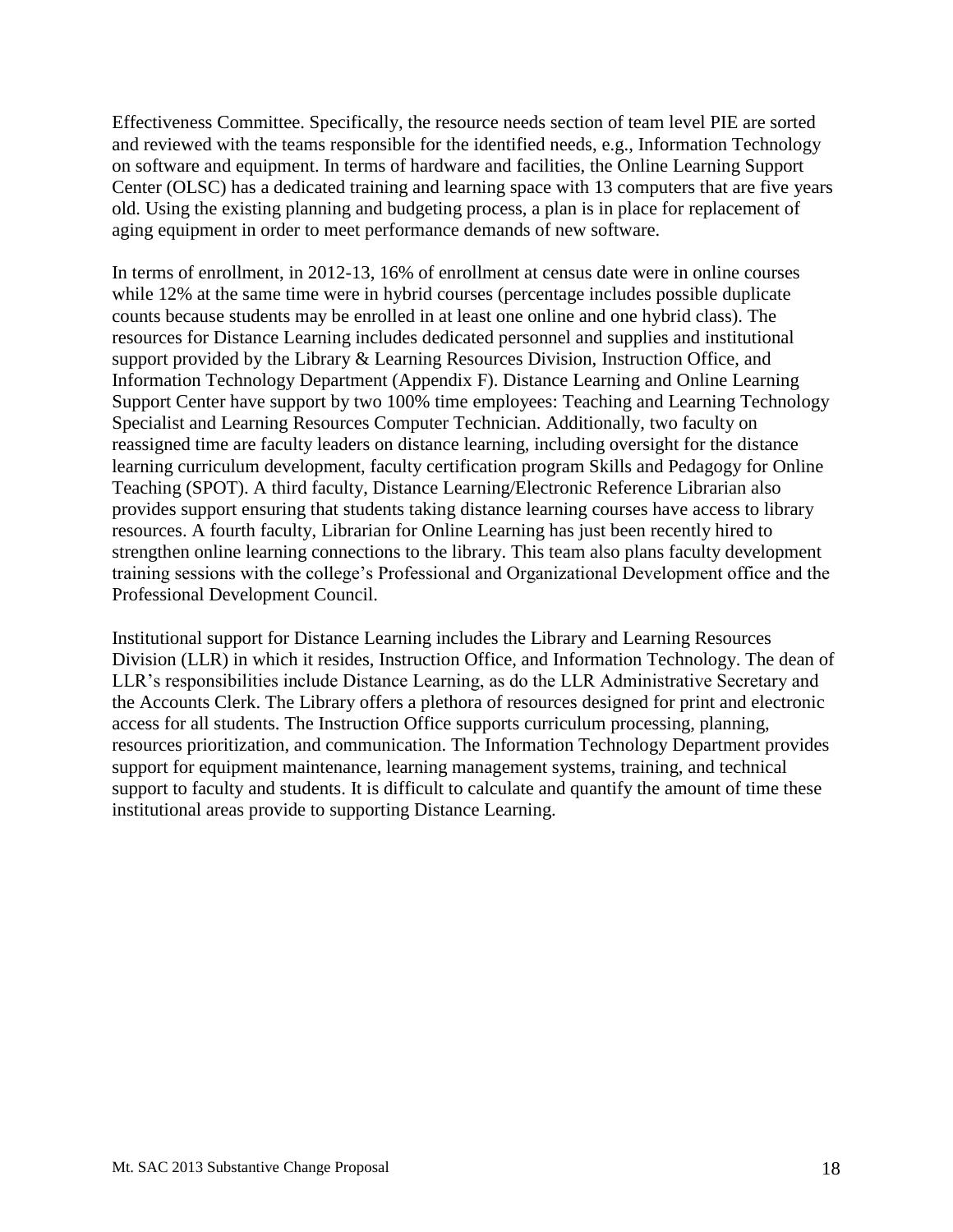currently has 129 distance learning courses, or 8.74% of 1475 active courses in the catalog. The Luminus Course Studio. The Distance Learning Committee developed a draft Distance Learning Plan (see Appendix G) in response to Academic Senate Resolution 2011-16 Distance Learning Plan and Support [\(Academic Senate Resolution 11-16 Distance Learning Plan and Support\)](http://www.mtsac.edu/administration/senates/academic/uploads/11_16_Distance_Learning_Plan_and_Support.pdf) in support of The college's planning and budgeting for distance learning are incorporated within existing processes since distance learning courses are conversions of existing curriculum. The college college's resources for instruction and student services are expended to support all students regardless of mode of instructional and service delivery as described above. Online access is offered through the following: application for admission, financial aid, orientation to college, counseling, registration for classes, library resources, campus portal, tutoring in English, math and science courses, and of course, learning management systems such as Moodlerooms and development of Mt. SAC's distance learning program. Since 1997, distance learning has grown by 600%, but resource allocation has not kept pace. Recently approved by the Academic Senate in June 2013, the draft plan will be reviewed by the President's Advisory Council and President's Cabinet for approval. The Plan details the need to strengthen planning for online certificates and degrees and appropriate support toward the college's efforts to meet state and federal regulations for distance learning. Once approved, the plan will inform unit level and cross-team planning and budgeting in our respective PIE.

 A research study of the success and retention rates of the distance learning courses is completed on-demand report. This report provides success and retention (staying enrolled past first census in a course) data to the distance learning team. The team reviews it, decides its implications, and provides feedback to the Dean of the Library and Learning Resources Center. Depending on the recommendations, the appropriate actions are taken whether it is to change the curriculum in every year (See Appendix D). The Research and Institutional Effectiveness department set up an SPOT, to ask a committee to review a specific element, or to create an Academic Senate Resolution. Each August, the Dean presents the report to the Board of Trustees. At the August 22, 2012 meeting the minutes read as follows:

 Meghan Chen, Dean, Library & Learning Resources reported on the College's Distance Learning Program. During 2011-12, nearly 6,400 students took an online course, while nearly 7,900 enrolled in a hybrid class. Both types saw a modest increase from 2010-11. Mt. SAC's student success rates mirror state and national statistics in distance learning courses. In 2011-12, the overall average success rates in online and hybrid classes was 61%, lower than the average of 74% in traditional classes. Dean Chen also told the Board that library databases are very popular with students, and e-books were accessed more than 20,000 times. Online tutoring in math and chemistry grew from 279 students in 2010-11 to 405 students this year. Dean Chen highlighted the results of a student survey and two focus groups she held regarding distance learning. Students said online classes are not easier and, in some cases, more difficult than traditional classes. Students also said having strong reading and time management skills are very helpful in online classes. Lastly, the students want more online offerings, including 100% online certificates and degrees.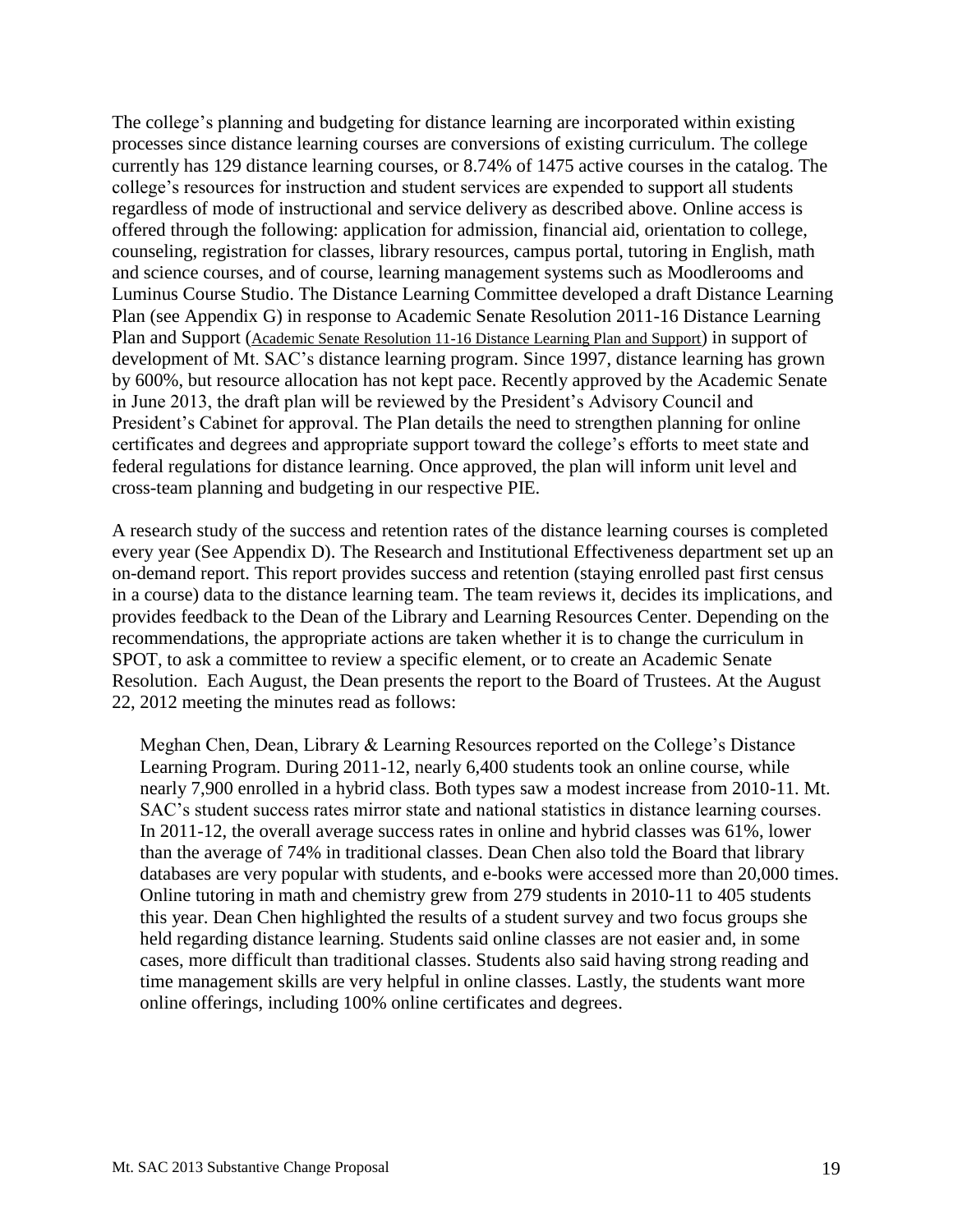# <span id="page-19-0"></span>**E. Evidence that the Institution has Received Internal or External Approvals**

 and Chancellor's Office for approval. As required by state regulations concerning distance At Mt. SAC, the Board of Trustees primarily relies upon the faculty for curriculum. The Mt. SAC Educational Design Committee, a sub-committee of the Curriculum and Instruction Council, approves all traditional and distance learning courses. The council reports its recommendations directly to the Academic Senate through the Council and Committee Reporting Structure. The college recommends courses and programs to the Board of Trustees learning, the Dean of Library and Learning Resources provides an annual report to the Board of Trustees on the status of distance learning courses, enrollment, student success, resources and services for students and faculty (Distance Learning Report to the Board August 2012 and 2013, see Appendix H).

At the August 22, 2012 meeting the minutes read as follows:

 Meghan Chen, Dean, Library & Learning Resources reported on the College's Distance Learning Program. During 2011-12, nearly 6,400 students took an online course, while nearly 7,900 enrolled in a hybrid class. Both types saw a modest increase from 2010-11. Mt. SAC's student success rates mirror state and national statistics in distance learning courses. In 2011-12, the overall average success rates in online and hybrid classes was 61%, lower than the average of 74% in traditional classes. Dean Chen also told the Board that library databases are very popular with students, and e-books were accessed more than 20,000 times. Online tutoring in math and chemistry grew from 279 students in 2010-11 to 405 students this year. Dean Chen highlighted the results of a student survey and two focus groups she held regarding distance learning. Students said online classes are not easier and, in some cases, more difficult than traditional classes. Students also said having strong reading and time management skills are very helpful in online classes. Lastly, the students want more online offerings, including 100% online certificates and degrees

 Cabinet, and budgets are approved by the Board of Trustees. The above processes account The Board of Trustees approves curriculum proposals and changes and budgets through the college's shared governance processes. These processes have internal controls that assure proposals for changes and budgets are based on data analysis and collegial input before they are vetted through appropriate campus groups. The Educational Design Committee and Distance Learning Committee review and recommend for approval all curriculum proposals, and recommendations are forwarded to Curriculum and Instruction Council, Academic Senate, and Board of Trustees for approval. The PIE and budget planning processes also require data analysis, back-up documentation, unit- and team-level input, and campus approval processes. The college budget development process reflects institutional PIE, assumptions of revenues and expenditures, data review of previous' years' financial statements and expenditure history, and anticipation of future financial obligations. This process is vetted by the Budget Committee, President's Advisory Council, President's for distance learning courses and resources necessary to support the current courses. Mt.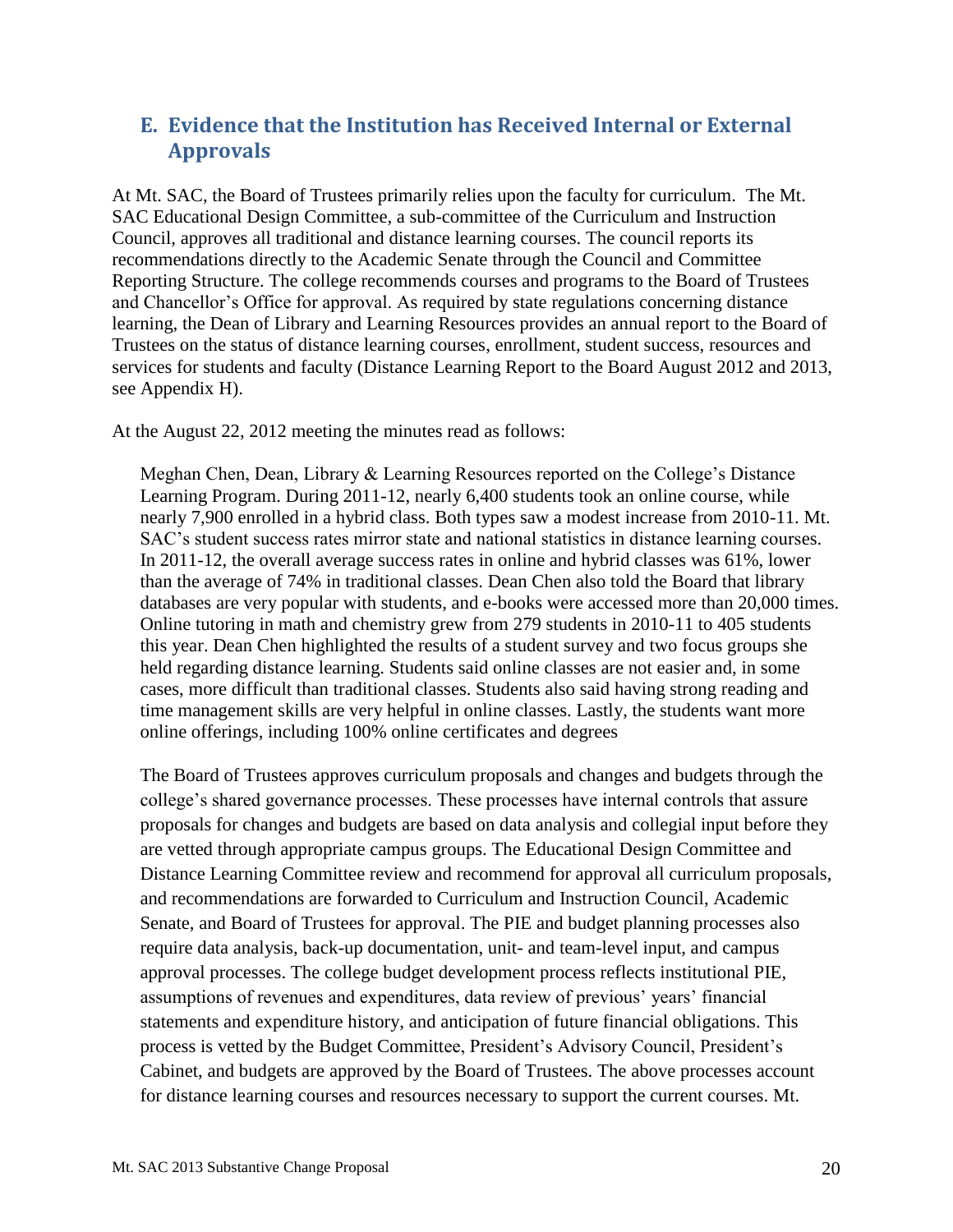SAC will continue to use these processes to connect planning to resources allocations for any developments in distance learning.

# <span id="page-20-0"></span>**F. Evidence that the Eligibility Requirements will be Fulfilled**

1. Authority

 *[College Catalog](http://www.mtsac.edu/catalog/2012/2012-13_catalog.pdf) (page 3)*). The scope of the authority covers the development and the offering of distance learning course. The authority for Mt. San Antonio College (Mt. SAC) is the Board of Trustees. The Board derives its authority from California Education Code 70902 and governs on behalf of the citizens of the Mt. SAC Community College District (*See [Board Policy](http://www.mtsac.edu/governance/trustees/policies.html) —BP 2200*). Mt. SAC is evaluated and accredited by the Accrediting Commission for Community and Junior Colleges [\(ACCJC\)](http://www.accjc.org/wp-content/uploads/2013/03/Twelve-Common-Questions-and-Answers-About-Regional-Accreditation_rev-3_11-131.pdf) of the Western Association of Schools and Colleges. Accreditation authorizes the College to offer and receive Title IV federal funding (i.e., financial aid for students and other federal grants and contracts) and to offer educational courses and programs including awarding of degrees and certificates (See

2. Mission

 *personal, educational, and career goals in an environment of academic excellence.* The Mt. SAC's mission is defined and adopted in [Board Policy](http://www.mtsac.edu/governance/trustees/policies.html) 1200 and is published in the current Catalog and Schedule of Classes. The mission supports the population served by the College, and it clarifies Mt. SAC's commitment to student learning: *The mission of Mt. San Antonio College is to welcome all students and to support them in achieving their*  Board of Trustees reviews these statements annually at its winter two-day study session. The College's vision and core values serve to support the intent of the mission as well (See *[Board Policy—](http://www.mtsac.edu/governance/trustees/policies.html)BP 1200; [College Mission, Vision and Core Values](http://www.mtsac.edu/about/mission.html)*). The offering of distance learning courses allows Mt. SAC to fulfill this mission for its students.

3. Governing Board

Mt. SAC's governing board is responsible for guaranteeing the quality, the integrity, and the financial stability of the institution as it ensures the achievement of the College mission. The membership of the board is appropriate for it to fulfill all board responsibilities and reflects the interest of its constituents and the public in its activities and in its decisions. None of the board members has ownership or other personal financial interest in the College. The Board adheres to its conflict of interest policy as it dutifully ensures the academic and fiscal integrity of the College (See *[Board Policies—](http://www.mtsac.edu/governance/trustees/policies.html) BP 2010, 2210, and 2715; [Administrative Procedure](http://www.mtsac.edu/governance/trustees/policies.html) 2710)*. The Board of Trustees determined that under California Law the College is required to move from at-large to zoned-area representation. The number of Board members will be increased from five to seven in January 2014 in order to appropriately represent the Mt. SAC District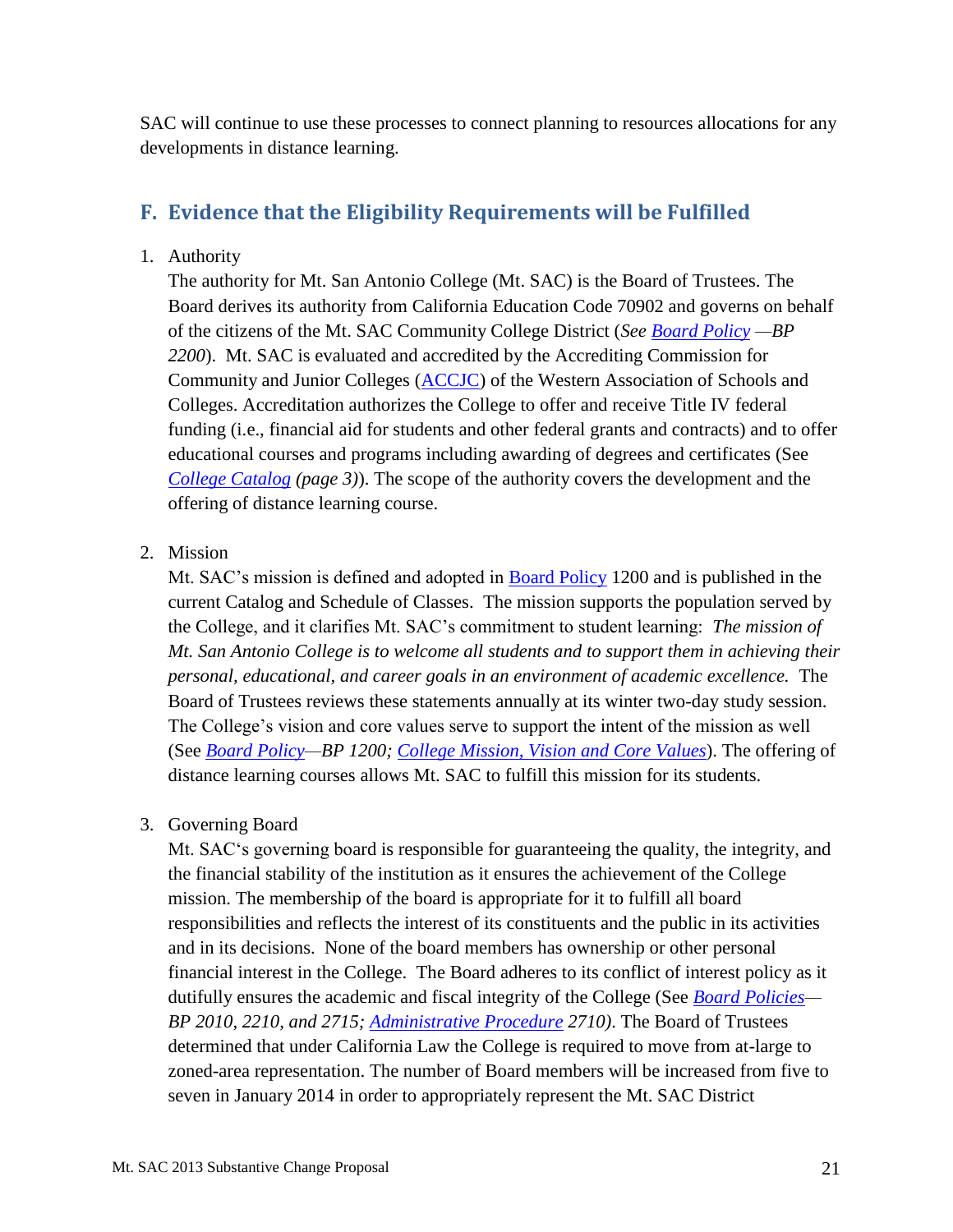constituents. The Board engages in discussion about distance learning each year and is supportive of the program and services.

#### 4. Chief Executive Officer

 governing board. The President/CEO fully supports distance learning courses. Mt. SAC has a Chief Executive Officer (CEO) who has been appointed by the governing board per Board Policy 2430 (See *[Board Policies—](http://www.mtsac.edu/governance/trustees/policies.html)BP2430*). The CEO has full-time responsibility, administers board policies, and does not serve as the chair of the

#### 5. Administrative Capacity

 to carry out the College's mission. Their preparation and experience is scrutinized Administrative Procedure 7122 (See *[Administrative Procedures-](http://www.mtsac.edu/governance/trustees/policies.html) AP7122*). The Mt. SAC has 67 administrative staff (Fall 2012 IPEDS) to support the services necessary through rigorous Management Employee Selection Procedures delineated in administrative staff is sufficient to support distance learning courses.

#### 6. Operational Status

Mt. SAC serves students who are actively pursuing its degree and certificate programs, as well as life-long learning goals. Distance learning courses are part of the degree and certificate programs of the college.

#### 7. Degrees

 *[College Catalog](http://www.mtsac.edu/catalog/2012/2012-13_catalog.pdf) – see Associate Degrees on pages 61-95)*. Mt. SAC offers a wide range Mt. SAC offers a wide range of educational programs, 91 of which lead to Associate Degrees. 27,160 of Mt. SAC students are enrolled in degree-applicable courses (See of educational programs. The degrees and certificates that students can earn by taking distance learning courses are of the same quality of education as those earned by students taking traditional courses.

#### 8. Educational Programs

Mt. SAC's degree programs fit its mission and are based on recognized higher education fields of study. These programs are sufficient in their content and length of study required (See *[Educational Design Committee;](http://www.mtsac.edu/governance/committees/eddesign/) [Curriculum and Instruction Council](http://www.mtsac.edu/governance/committees/curriculum/)*). Instructors are contractually obligated to teach to the standards of their disciplines and to honor the official course outline of record, both of which ensure that courses focus on identified student outcomes and are conducted with quality and rigor (See *[Agreement--](http://inside.mtsac.edu/departments/admin/personnel/faculty/2011-14_Faculty_year2.pdf) [Mt. San Antonio College District and Faculty Association](http://inside.mtsac.edu/departments/admin/personnel/faculty/2011-14_Faculty_year2.pdf) Article 18.B.,Teaching Faculty Performance Expectancies*) 91 degree programs are two academic years in length (See *[College Catalog](http://www.mtsac.edu/catalog/2012/2012-13_catalog.pdf)*). In 2012, the College added language to the Administrative Procedures and Board Policies on prerequisites that mandate discipline faculty follow the course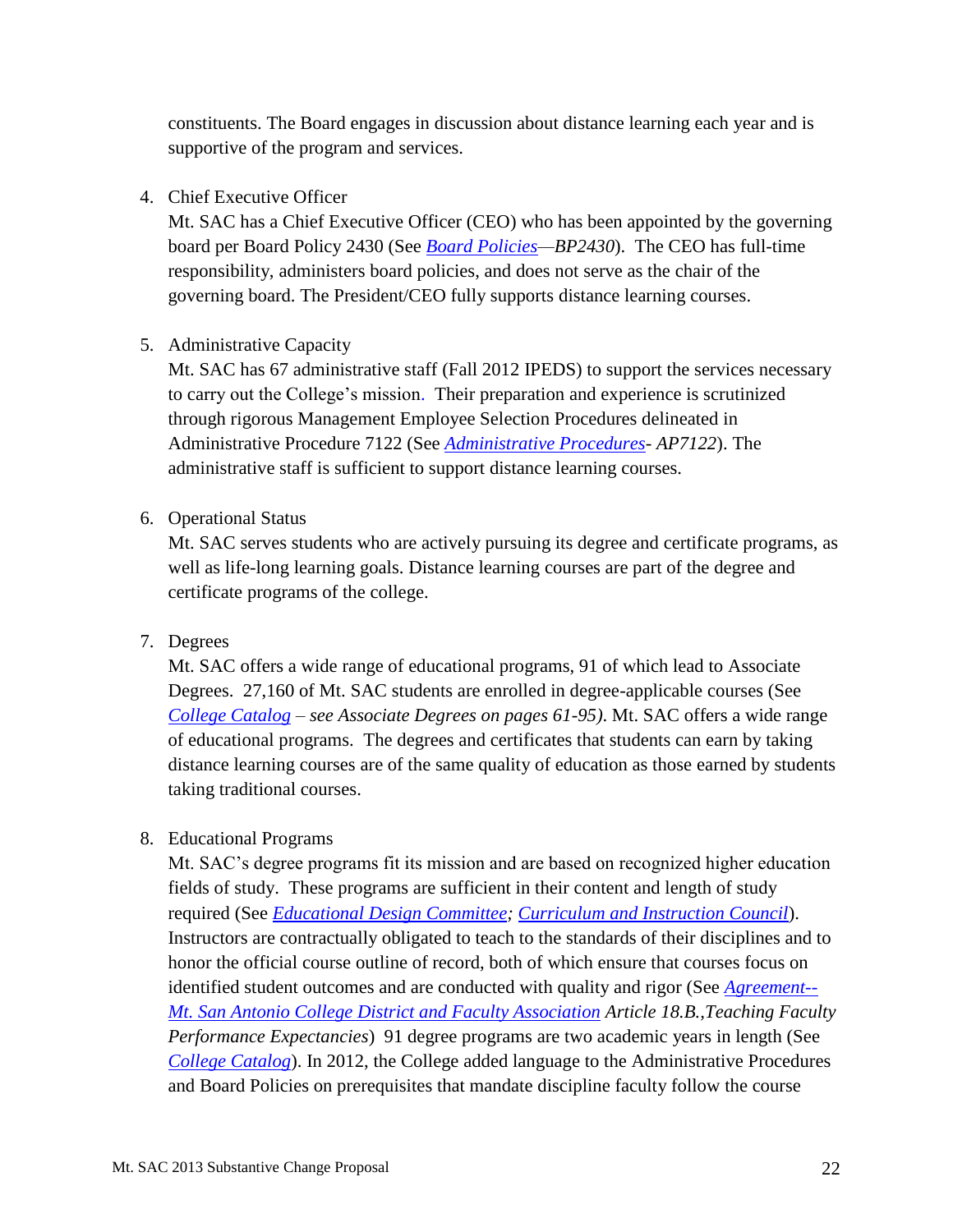outline of record. Courses offered via distance learning are of the same quality and rigor as those offered through traditional instruction. All faculty teaching distance learning courses have been certified to do so through completion of the college's Skills and Pedagogy for Online Teaching (SPOT) program.

9. Academic Credit

Mt. SAC awards academic credit based on accepted practices of higher education per Administrative Procedures 4020, 4070, and 4080 Catalog Section Three: Credits and Grades (pages 12-14) (See *[Administrative Procedures—](http://www.mtsac.edu/governance/trustees/policies.html)AP 4020, 4070, and 4080; [College Catalog\)](http://www.mtsac.edu/catalog/2012/2012-13_catalog.pdf)*. Courses offered via distance learning are of the same quality as traditional courses, thus credit earned is comparable.

#### 10. Student Learning and Achievement

 *page*). The measurable objectives for courses offered via distance learning are the same as those for courses offered through traditional instruction. 11. General Education Mt. SAC defines student learning outcomes (SLOs) for all of its courses and programs. SLOs are documented in the electronic hosting system, TracDat. Course, program, and general education outcomes information is also available in the College Catalog. The assessment of these outcomes is documented in the annual program review process which ensures that students completing the College's courses and programs (i.e., degrees and certificates) are achieving these expected outcomes (See *[College Catalog](http://www.mtsac.edu/catalog/2012/2012-13_catalog.pdf)*; *[Outcomes Web](http://www.mtsac.edu/instruction/outcomes/)* 

Mt. SAC's degree programs feature a component of general education that ensures breadth of knowledge and promotes the academic inquiry of its students per *[Administrative Procedures](http://www.mtsac.edu/governance/trustees/policies.html)* 4070 and 4080 (See *[College Catalog-](http://www.mtsac.edu/catalog/2012/2012-13_catalog.pdf)-Section Eight: General Education Requirements and Philosophy (page 62); [College Schedule of Classes-](http://www.mtsac.edu/schedule/2013_Spring_Schedule.pdf)- Graduation Requirements (pages 41-42)*). Mathematics, Reading, Writing, and Speaking Competency requirements are also stipulated in the above documents. The College has learning outcomes for the students who complete its general education pattern. These outcomes apply to both traditional and DL courses. The College's General Education program is scrutinized for rigor and quality by the Curriculum Committee (See *[Educational Design Committee;](http://www.mtsac.edu/governance/committees/eddesign/) [Curriculum and Instruction Council](http://www.mtsac.edu/governance/committees/curriculum/)*).

#### 12. Academic Freedom

 At Mt. SAC, both intellectual freedom and independence are guaranteed for all instruction, regardless of mode of delivery per Board Policy 4030 and Administrative Procedure 4030 (See *[Board Policies; Administrative Procedures;](http://www.mtsac.edu/governance/trustees/policies.html) [College Catalog-](http://www.mtsac.edu/catalog/2012/2012-13_catalog.pdf)- Section Three: Attendance and Enrollment*).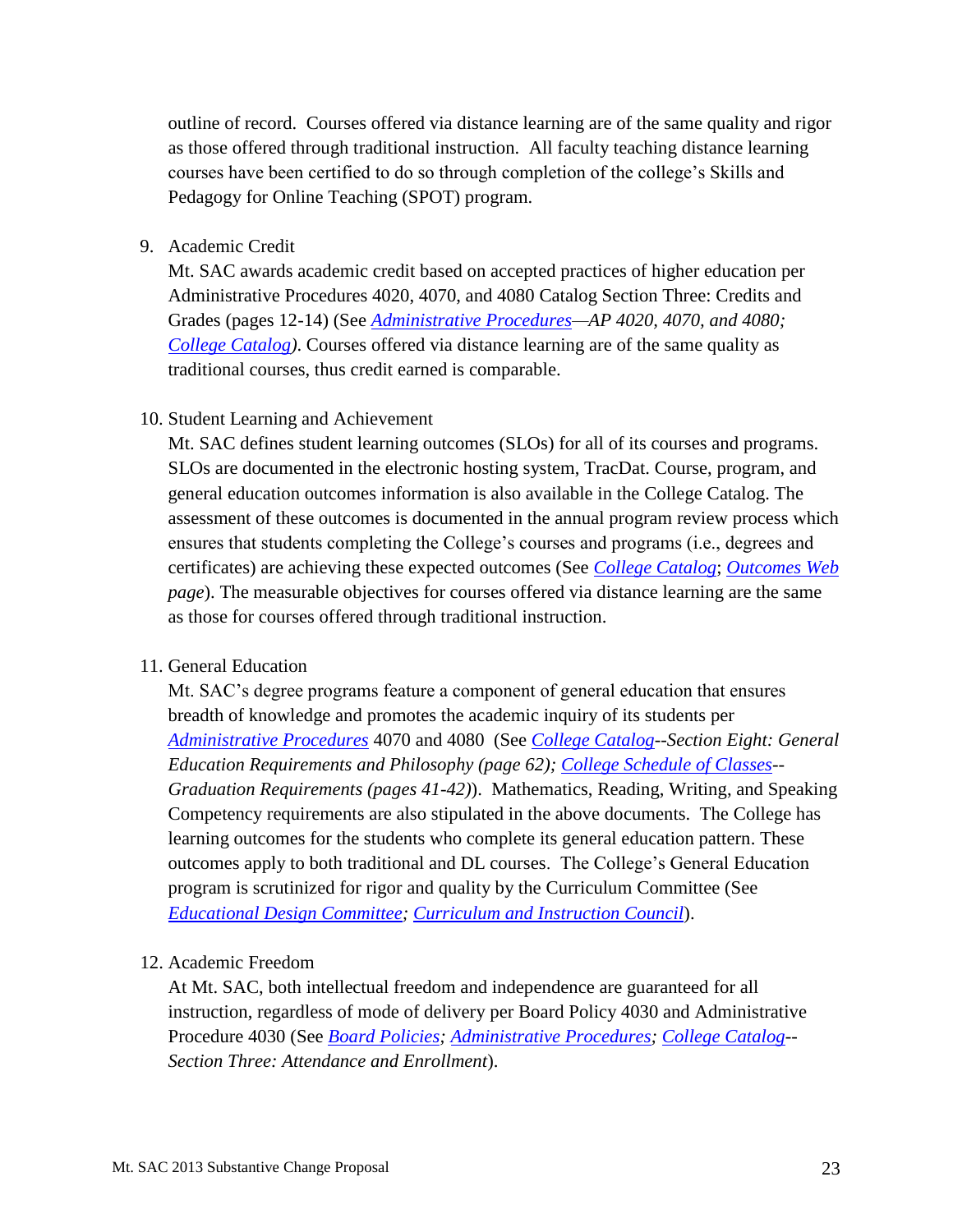#### 13. Faculty

 Article 18.B. - Teaching Faculty Performance Expectancies (See *[Agreement--Mt. San](http://inside.mtsac.edu/departments/admin/personnel/faculty/2011-14_Faculty_year2.pdf)  [Antonio College District and Faculty Association](http://inside.mtsac.edu/departments/admin/personnel/faculty/2011-14_Faculty_year2.pdf)*). Distance learning courses are Mt. SAC has 406 full-time faculty members (Fall 2012 IPEDS) who have met California State mandated minimum qualifications and thus are qualified to conduct the institution's programs. Faculty duties and responsibilities are clearly outlined in the Faculty Contract developed and taught by faculty who meet the minimum qualifications to teach the discipline and who have completed the Skills and Pedagogy for Online Teaching (SPOT) training program.

#### 14. Student Services

 *Student Life*). Comparable services are provided for distance learning students with online services are accessible by all Mt. SAC students whether they take traditional or distance learning courses. Mt. SAC provides student services that are supportive of student learning for all of its students per Board Policies 5010-5560 and Administrative Procedures 5010-5550 in alignment with its institutional mission (See *[Board Policies; Administrative Procedures;](http://www.mtsac.edu/governance/trustees/policies.html) [College Catalog-](http://www.mtsac.edu/catalog/2012/2012-13_catalog.pdf)-Section Two: Matriculation and Section Four: Student Services and* 

 Online orientation, counseling, and success workshops are available for all students, as is Prospective students may apply to Mt. SAC online or through CCCApply [\(http://www.cccapply.org/applications/CCCApply/apply/Mt\\_San\\_Antonio\\_College.html\)](http://www.cccapply.org/applications/CCCApply/apply/Mt_San_Antonio_College.html). Once admitted, they can register for classes online after they set-up their account in the student portal [\(https://my.mtsac.edu/activation\\_instructions.pdf\)](https://my.mtsac.edu/activation_instructions.pdf). They pay for their classes and fees online; they add or drop classes online. All students may purchase books online. online information about financial aid, including the application for student financial aid (FAFSA [http://www.mtsac.edu/financialaid/index.html\)](http://www.mtsac.edu/financialaid/index.html).

 through an online appointment booking tool, and students may reserve study rooms using Library resources are available online to all students, including the library catalog, student library accounts, an array of databases, video clips and full-length films, information tutorials and guides, and reference through phone and email contact with a librarian on duty. Library information science courses LIBR 1 and 1A are now also available online. Furthermore, students may use online tutoring in English, Math, Chemistry, and Physics. Students may make appointments with counselors and tutors LibCal an online tool for self-service.

Students may take the Online Learning Readiness Survey to gauge their readiness to take distance learning courses including technological readiness [http://www.mtsac.edu/distancelearning/quiz/.](http://www.mtsac.edu/distancelearning/quiz/) This resource is shared traditionally with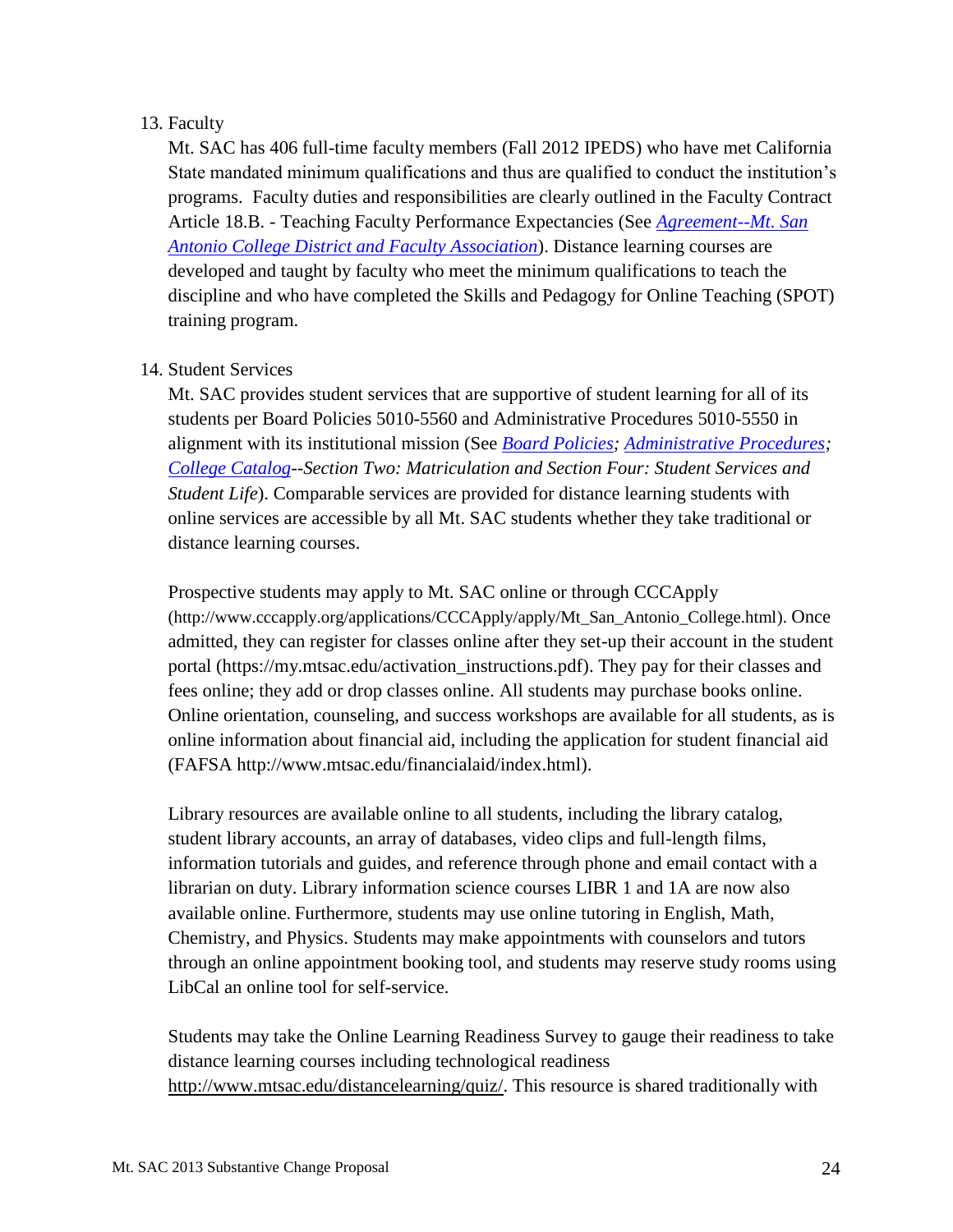students who are considering taking distance learning courses may prepare for them by all faculty who teach distance learning courses and all counselors to support their efforts in raising students' awareness about succeeding in distance learning courses. Moreover, taking Study Techniques and Skills for Online Learning, a one-unit hybrid course designed to teach students how to learn online.

#### 15. Admissions

 payment processes for distance learning students Mt. SAC adheres to admission policies (per Board Policy 5010 and Administrative Procedure 5010-5012) in support of its mission that identifies the qualifications of students who are suitable for its programs (See *[Board Policies; Administrative](http://www.mtsac.edu/governance/trustees/policies.html)  [Procedures](http://www.mtsac.edu/governance/trustees/policies.html)*). There are no special admissions requirements, registration, fee structure or

[\(http://www.mtsac.edu/instruction/learning/distlearn/\)](http://www.mtsac.edu/instruction/learning/distlearn/).

#### 16. Information and Learning Resources

Mt. SAC provides to its students sufficient information and learning resources and services in support of its mission and all educational programs (See *[College Catalog-](http://www.mtsac.edu/catalog/2012/2012-13_catalog.pdf)- Section 5: Instruction and Learning Resources (page 23), and [College Schedule of](http://www.mtsac.edu/schedule/spring.html)  [Classes:](http://www.mtsac.edu/schedule/spring.html) Campus Services (page 34)*).

 These resources are also available to support students taking courses via distance learning [\(http://www.mtsac.edu/instruction/learning/library/\)](http://www.mtsac.edu/instruction/learning/library/).

#### 17. Financial Resources

Mt. SAC budgets and financial statements document financial resources which adequately support its student learning programs and services, assure financial stability, and provides for ongoing improvement in institutional effectiveness (See *[Board Policies-](http://www.mtsac.edu/governance/trustees/policies.html) -BP 6200*). Ongoing budget cuts are done primarily through reductions in status quo line items, not filling vacant positions, and gaining efficiency. For efficiencies, President's Cabinet evaluates College practices in areas like copying and printing and operation of units like the Wellness Center and the Child Development Center. One-time or limited duration budget cuts were for big ticket items such as paying retiree health premiums out of the trust and doing without technology or scheduled maintenance projects until Measure RR funds become available. The financial support of distance learning courses is equal to that of those taught through traditional instruction.

#### 18. Financial Accountability

On April 1<sup>st</sup> of each year, Mt. SAC contracts with an independent Certified Public Auditor. The audit is conducted in accordance with standards applicable to financial audits contained in Governmental Accounting Standards Board Statements Numbers 34 and 35 using the Business Type Activity Model recommended by the Chancellor's Office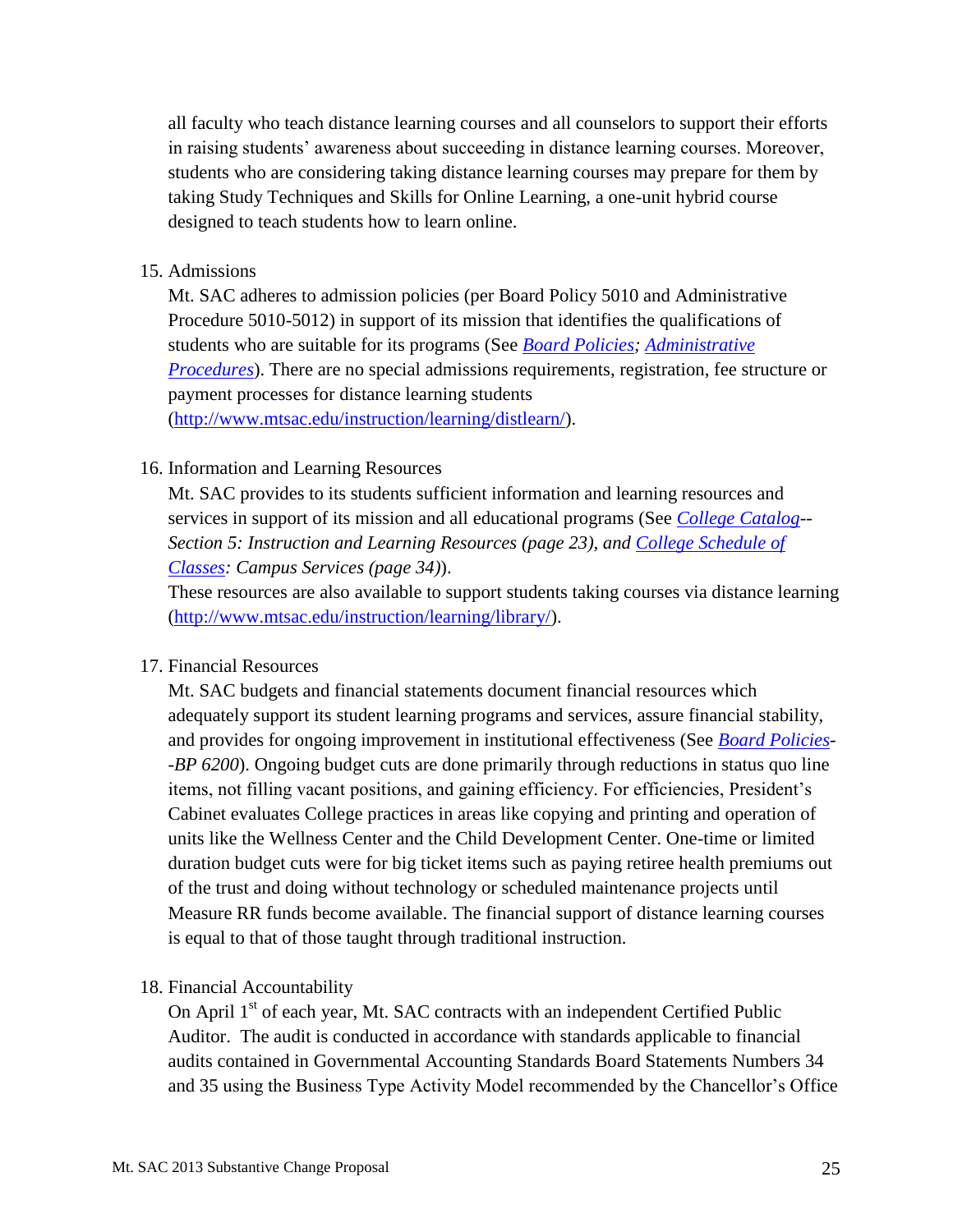The distance learning/Online Learning Support Center team participates in program committee on Fiscal and Accountability Standards, and it follows the guidelines and requirements as set forth in the California Community Colleges "Contracted District Audit Manual" (See *[Audit Reports](http://www.mtsac.edu/about/facts/audit_report.html)*). The distance learning program is held to the same high standards as other programs of study at the college regarding fiscal accountability. review and the allocation of resources as part of the campus-wide process.

#### 19. Institutional Planning and Evaluation

Mt. SAC evaluates and publicizes how well it is accomplishing its purposes via its mission statement. It has evidence of planning for improvement in all areas. The institution assesses the progress it has made in achieving its goals and uses an evaluation cycle and planning tied to resource allocation to make decisions for improvement (See *Planning for Institutional Effectiveness*; *Annual Report; College News and Press Releases; Student Learning Outcomes progress reports*). The College engages in campus-wide assessment of student learning outcomes with results used for program improvement (See *Mt. SAC Status [Report](http://www.mtsac.edu/administration/accreditation/2013/Learning%20Outcomes/2%20MtSAC-SLOProf-Oct11-2012.pdf) on Student Learning Outcomes Implementation*). The development of distance learning courses is included in the planning cycle of the college.

#### 20. Public Information

Mt. SAC publishes its catalog and schedule, and uploads on its website, precise and up-todate information on the following:

- Official name, address, telephone number(s), and website address of the institution (See *[College Catalog](http://www.mtsac.edu/catalog/2012/2012-13_catalog.pdf) (page 30*)
- Educational mission (See *[College Catalog](http://www.mtsac.edu/catalog/2012/2012-13_catalog.pdf)*--*Section One: The College*)
- *of Study Leading to an Associate Degree (page 61); [College Catalog-](http://www.mtsac.edu/catalog/2012/2012-13_catalog.pdf)-Section Ten:* Course, program, and degree offerings (See *[College Catalog-](http://www.mtsac.edu/catalog/2012/2012-13_catalog.pdf)-Section Seven: Programs of Study Leading to a Certificate (page 28); [College Catalog-](http://www.mtsac.edu/catalog/2012/2012-13_catalog.pdf)-Section Eight: Programs Course Descriptions (page 108)*
- Academic calendar and program length (See *[College Catalog-](http://www.mtsac.edu/catalog/2012/2012-13_catalog.pdf)-College Calendar (page vi)*
- Academic freedom statement (See *[College Catalog-](http://www.mtsac.edu/catalog/2012/2012-13_catalog.pdf)-Section 3: Academic Policies and Requirements (page 11)*
- Available student financial aid (See *[College Catalog-](http://www.mtsac.edu/catalog/2012/2012-13_catalog.pdf)-Section Four: Student Services and Student Life (page 19)*
- Available learning resources (See *[College Catalog-](http://www.mtsac.edu/catalog/2012/2012-13_catalog.pdf)-Section Five: Instruction and Learning Resources (page 23)*
- Names and degrees of administrators and faculty (See *[College Catalog-](http://www.mtsac.edu/catalog/2012/2012-13_catalog.pdf)-Section Thirteen: Faculty and Academic Administrators (page 251)*
- Names of governing board members (See *[College Catalog-](http://www.mtsac.edu/catalog/2012/2012-13_catalog.pdf)-Section One: The College (page 2)*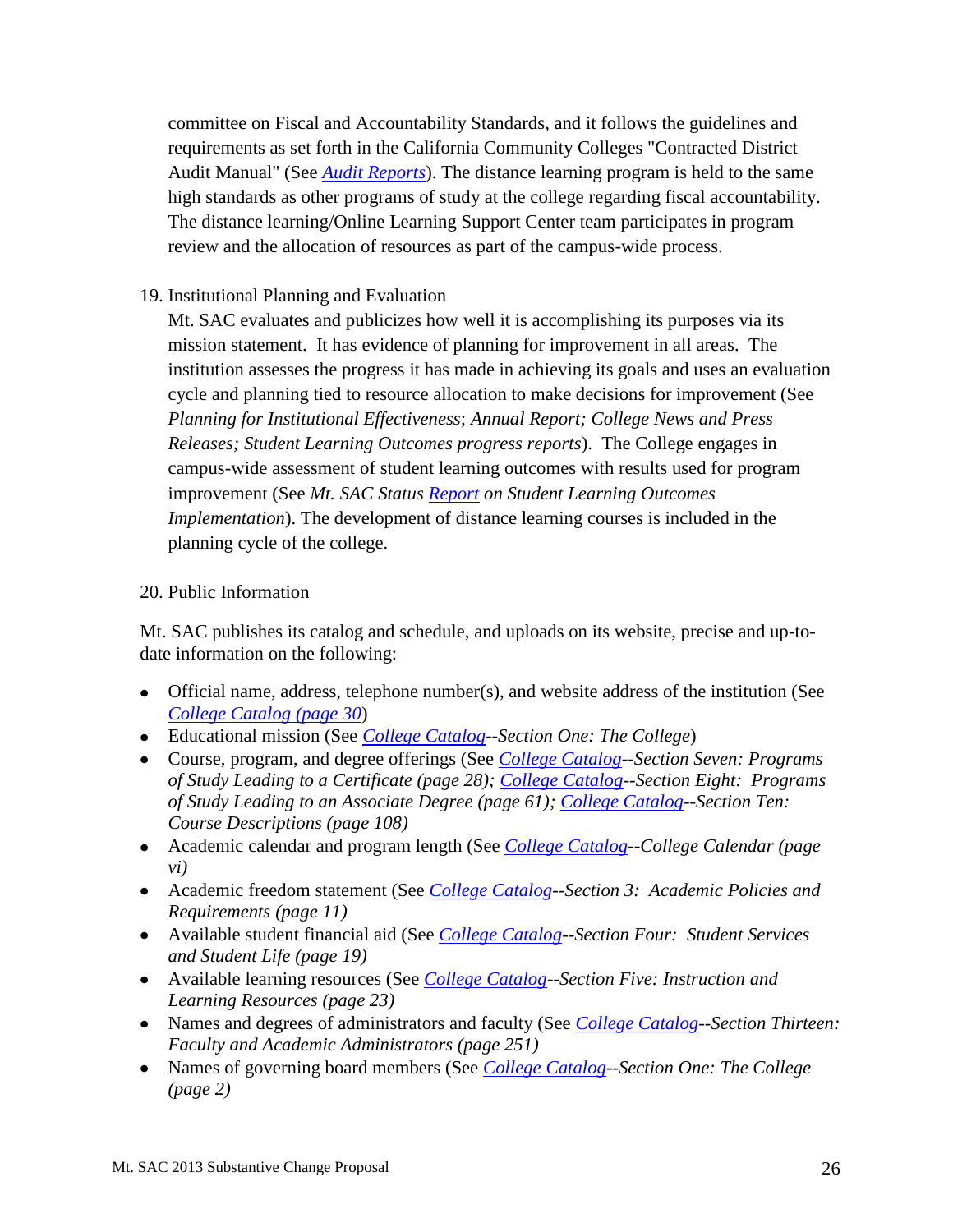- Admission requirements (See *College Catalog* Section Two: Matriculation (page 6)
- Student fees and other financial obligations (See *[College Catalog-](http://www.mtsac.edu/catalog/2012/2012-13_catalog.pdf)-Section Two: Matriculation (page 6)*
- *(*See *page 97)* Degrees, certificates, graduation, and transfer requirements (*See [College Catalog-](http://www.mtsac.edu/catalog/2012/2012-13_catalog.pdf)- Section Seven: Programs of Study Leading to a Certificate (*See *page 28); [College](http://www.mtsac.edu/catalog/2012/2012-13_catalog.pdf) [Catalog-](http://www.mtsac.edu/catalog/2012/2012-13_catalog.pdf)-Section Eight: Programs of Study Leading to an Associate Degree (*See *page 61); [College Catalog-](http://www.mtsac.edu/catalog/2012/2012-13_catalog.pdf)-Section Nine: Transferring to California Colleges and Universities*
- *Twelve: College Policies and Notices (*See *page 245)* Academic regulations, including academic honesty (*See [College Catalog-](http://www.mtsac.edu/catalog/2012/2012-13_catalog.pdf)-Section*
- *Notices (*See *page 246)* Nondiscrimination policy (*See [College Catalog-](http://www.mtsac.edu/catalog/2012/2012-13_catalog.pdf)-Section Twelve: College Policies and*
- Acceptance of transfer credits (See *[College Catalog-](http://www.mtsac.edu/catalog/2012/2012-13_catalog.pdf)-Section Two: Matriculation*)
- *Policies and Notices (*See *page 245)* Grievance and complaint procedures (See *[College Catalog-](http://www.mtsac.edu/catalog/2012/2012-13_catalog.pdf)-Section Twelve: College*
- Sexual harassment policy (See *[College Catalog-](http://www.mtsac.edu/catalog/2012/2012-13_catalog.pdf)-Section Twelve: College Policies and Notices (*See *page 246)*
- Refund of fees (See *[College Catalog-](http://www.mtsac.edu/catalog/2012/2012-13_catalog.pdf)-Section Two: Matriculation (*See *page 8)*
- Student Learning Outcomes (See *[SLO by Certificate / Degree / Discipline](http://www.mtsac.edu/instruction/outcomes/sloinfo.html)*)
- Distance Learning webpages with information and resources for faculty and students. <http://www.mtsac.edu/instruction/learning/distlearn/>
- Distance Learning Plan
- 21. Relations with Accrediting Commission

Mt. SAC adheres to the eligibility requirements, the accreditation standards, and the policies of the Commission. The College fully agrees to disclose any and all information required by the Commission (See *[Board Policies-](http://www.mtsac.edu/governance/trustees/policies.html)-BP 3200*). The disclosure of the College to the Commission is always honest, timely, and accurate in accordance with Commission policy. The submission of this Substantive Change Proposal and the one in 2009 illustrate the college's adherence to the policies of the Commission.

# <span id="page-26-0"></span> **G. Evidence that the Accreditation Standards will be Fulfilled and Policies**

Mt. SAC continually complies with the standards set by the Commission.

#### **Standard I: Institutional Mission and Effectiveness**

A. Mission: Offering distance learning to its students supports the mission of Mt. to support students in achieving their educational goals in an environment of academic excellence" (Board approved June 2013). Because of the diversity of the service area of Mt. SAC, distance learning opportunities will allow those who cannot come to campus traditionally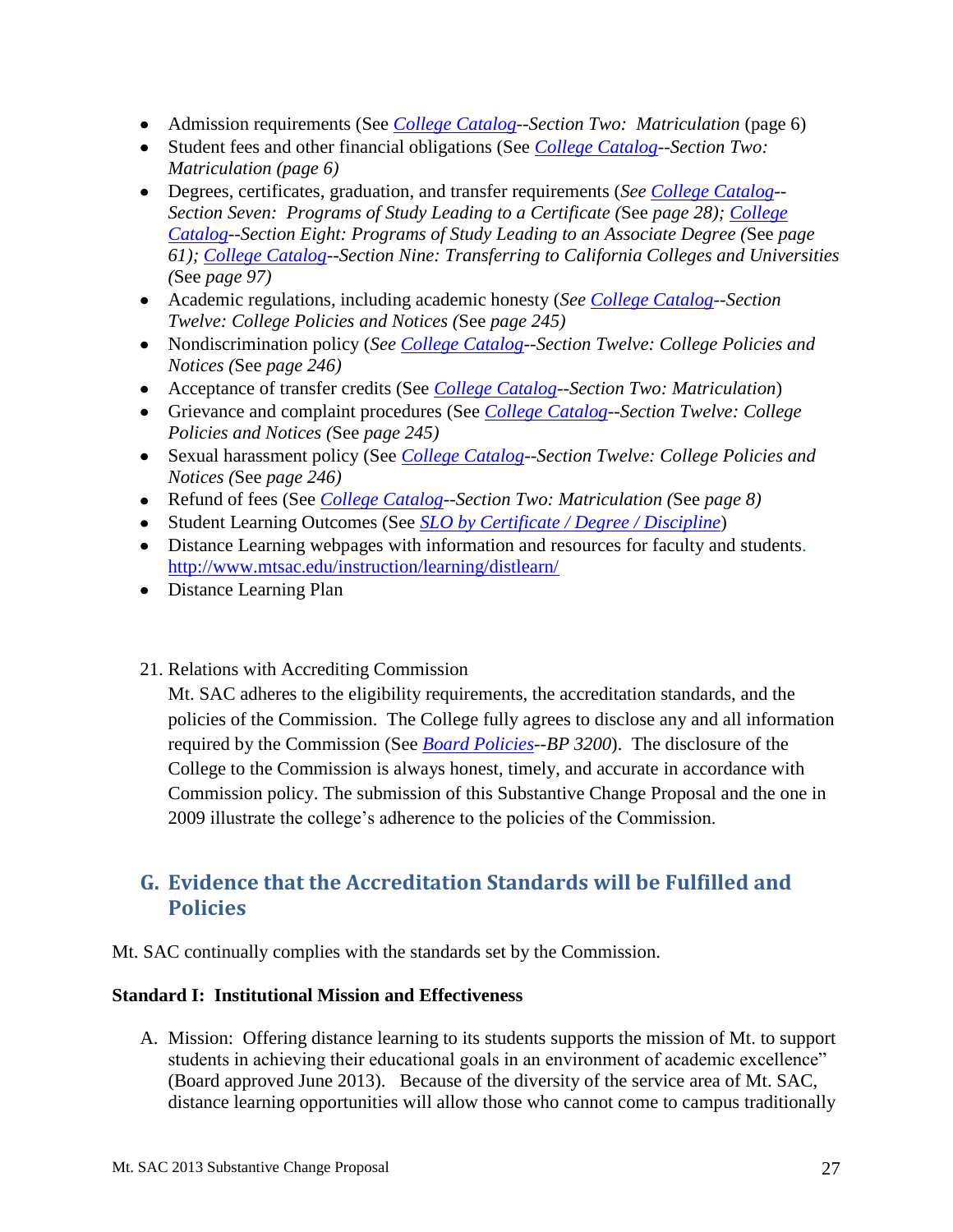the chance to attend college. Because of Mt. SAC's commitment to ensure that all distance learning courses meet the same high standards as traditional courses, academic excellence is maintained.

B. Improving Institutional Effectiveness: Mt. SAC supports student learning, and this will continue to be allocated to distance learning to achieve the high quality of education change reflects that continued and focused support. Appropriate resources have been and that is provided by the college to those in its service area.

#### **Standard II: Student Learning Programs and Services**

- A. Instructional Programs: Offering instruction via distance learning allows flexibility in campus. The quality of the programs offering courses via distance learning remains at Record for a distance learning course is the same for the traditional offering of the same course. Thus, SLOs for a distance learning course are the same as those for the scheduling for students who are members of the workforce, are raising families while they continue their education, or have disabilities that prevent them from coming to the high standards of all of the programs at Mt. SAC. Discipline faculty are responsible for creating student learning outcomes for all courses at Mt. SAC, including those offered through distance learning, and for assessing those outcomes. The Course Outline of traditional offering of the same course. In addition, the distance learning program includes in its program review SLOs.
- B. Student Support Services: The following student services are offered online at Mt. SAC:

*Application*  [http://www.cccapply.org/applications/CCCApply/apply/Mt\\_San\\_Antonio\\_College.html](http://www.cccapply.org/applications/CCCApply/apply/Mt_San_Antonio_College.html) 

*Registration* <https://myportal.mtsac.edu/cp/home/loginf>

*The purchasing of textbooks* <http://bookstore.mtsac.edu/SiteText.aspx?id=6592>

*Counseling* <https://my.mtsac.edu/OnlineCounseling/Welcome.aspx>

 <http://www.mtsac.edu/instruction/learning/olsc/moodlerooms/selfhelp.html>*Assistance with Moodlerooms (MR)* 

*The College Catalog* <http://www.mtsac.edu/catalog/>

*The Schedule of Classes* <http://www.mtsac.edu/schedule/index.html>

*Financial Aid Information* <http://www.mtsac.edu/financialaid/>

[http://www.mtsac.edu/instruction/learning/library/,](http://www.mtsac.edu/instruction/learning/library/) library resources are available online C. Library and Academic Support Services: The Mt. SAC Library offers a variety of services online to all of the students at the college. Via the Library's homepage,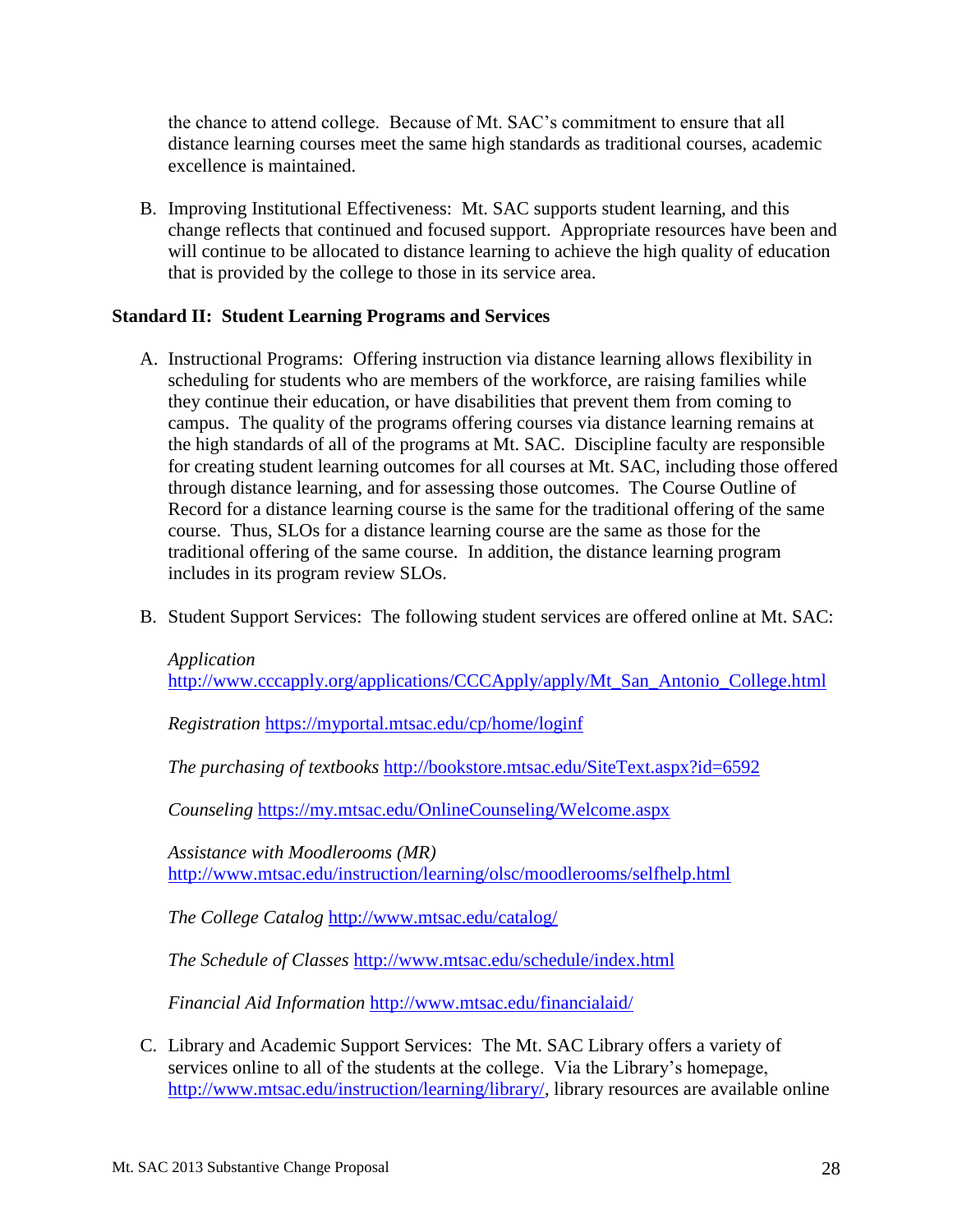students twenty-four hours per day, seven days a week. to all students, including the library catalog, student library accounts, 100 databases, 27,000 e-books, video clips and over 3,000 captioned streaming media, information tutorials and guides, and reference through phone and email contact with a librarian on duty. Library information science courses LIBR 1 and 1A are now also available online. Furthermore, students may use online tutoring in English, Math, Chemistry, and Physics. Students may make appointments with tutors through an online appointment booking tool, and students may reserve study rooms using LibCal an online tool for self-service. The Library's homepage and websites are updated traditionally, and all of the services that can be accessed through the Library's homepage are available to all Mt. SAC

 students who are considering taking distance learning courses may prepare for them by Further, students may take the Online Learning Readiness Survey to gauge their readiness to take distance learning courses including technological readiness [http://www.mtsac.edu/distancelearning/quiz/.](http://www.mtsac.edu/distancelearning/quiz/) This resource is shared traditionally with all faculty who teach distance learning courses and all counselors to support their efforts in raising students' awareness about succeeding in distance learning courses. Moreover, taking Study Techniques and Skills for Online Learning, a one-unit hybrid designed to teach students how to learn online.

#### **Standard III: Resources**

- members who teach distance learning must be certified by completing the college's SPOT program: Skills and Pedagogy for Online Teaching. Those who use Moodlerooms Center (OLSC) offers additional professional development workshops for distance Technician, and two faculty members with reassigned time: the Distance Learning the Distance Learning/Electronic Reference Librarian ensures students taking distance A. Human Resources: Faculty teaching distance learning courses in any discipline must meet the minimum qualifications to teach in that discipline. In addition, all faculty must obtain additional training in the use of this course management system. Through the office of Professional and Organizational Development, the Online Learning Support learning faculty. The Online Learning Support Center houses two classified employees, the Teaching and Learning Technology Specialist and the Learning Resources Computer Faculty Coordinator, the Assistant Distance Learning Faculty Coordinator. Additionally, learning courses have access to library resources. Moreover, the Information Technology Department works closely with the Online Learning Support Center staff to assist students and faculty involved in distance learning.
- B. Physical Resources: The Online Learning Support Center is a lab available for faculty to use when requiring assistance with distance learning. The Learning Resources Center is a lab for students to use when requiring on campus assistance with distance learning.
- Banner, in summer 2009. This system integrated fully with the Blackboard Learning C. Technology Resources: Mt. SAC transitioned to its new student information system, Management System in use at that time and now integrates with Moodlerooms the new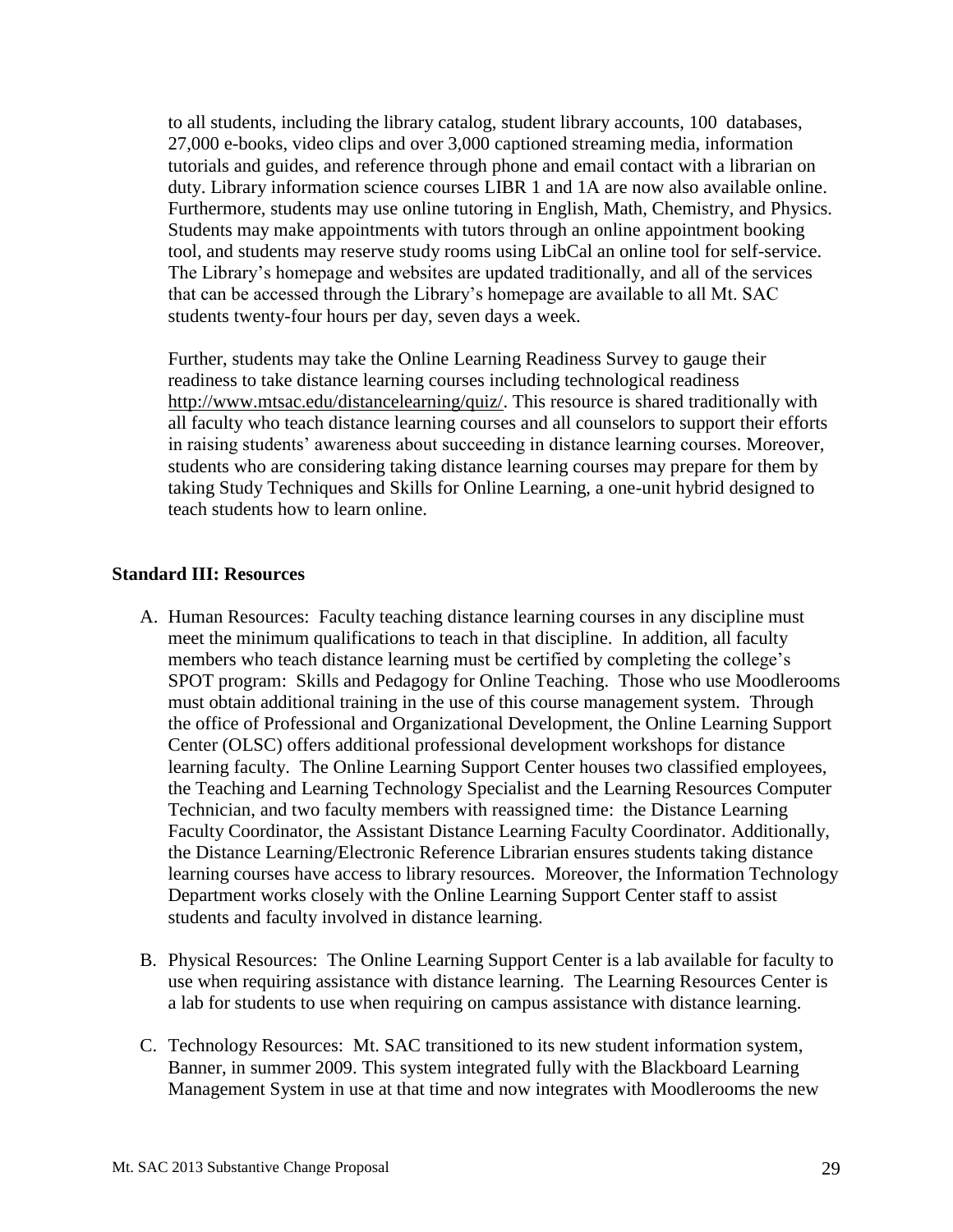Plan, Distance Learning Plan, and Technology Master Plan and the college's institutional system adopted in 2012-13. Distance learning is included in the Educational Master plan.

D. Financial Resources: Mt. SAC has committed itself to supporting distance learning as it of faculty teaching traditional courses. The Library has a wide array of electronic commitment to the Distance Learning Program (See Appendix F). achieves its mission. The cost of distance learning faculty is not differentiated from that resources that are searchable for students on-and off-campus, and these documents do tend to have the full, electronic article. It is through this electronic financial resource that Mt. SAC excels in offering students on-demand library research services. There are other, numerous, areas in which Mt. SAC uses it financial resources to support distance learning students including CCC Apply, on-line registration, on-line purchasing of textbooks, online counseling services, assistance with Moodlerooms, and other on-line information sources and services such as the college Catalog, the Schedule of Classes and Financial Aid Information. Finally, the OLSC has an ongoing budget that indicates Mt. SAC's

#### **Standard IV: Leadership and Governance**

The Mt. SAC Board of Trustees serves to guide and to direct the operations of the college. The President/CEO of Mt. SAC is appointed by the Board of Trustees. The Mt. San Antonio College District supports distance learning as is evident by the variety of resources that have been dedicated to distance learning. The faculty participates in governance through the Academic Senate which appoints the Online Learning Faculty Coordinator and the Assistant Online Learning Faculty Coordinator to their roles. In addition, the Academic Senate appoints faculty to the Educational Design Committee and appoints the Curriculum Liaison. The Academic Senate receives reports from its governance committees, and it makes recommendations for action.

#### **Commission Policies**

Overall, the College operates under the guise of many internal policies and procedures and maintains its alignment with all state and federal policies. The previous section reviews the ACCJC standards pertaining to the following ACCJC policies:

- 1. Policy on Distance learning and on Correspondence Education (Standards II.A.1, *II.A.1b, II.A.2, II.A.2.d, II.B.1, II.B.3.a, II.C.1, II.C.1.c*)
- *for Non-U.S. Nationals* 2. (not applicable) *Policy on Good Practice in Overseas International Education Programs*
- 3. *Policy on Transfer of Credit; Policy on Award of Credit* (*Standards II.A.2.h, II.A.6, II.A.6.a, III.A.1.a*)
- 4. *Policy on Closing an Institution* (*Standards II.A.6.b*)
- 5. *Policy on Institutional Advertising, Student Recruitment, and Representation of Accreditation Status* (*Standards II.A.6.c*)
- 6. *Policy on Contractual Relations with Non-Regionally Accredited Organizations* (*Standards III.D.3.g*)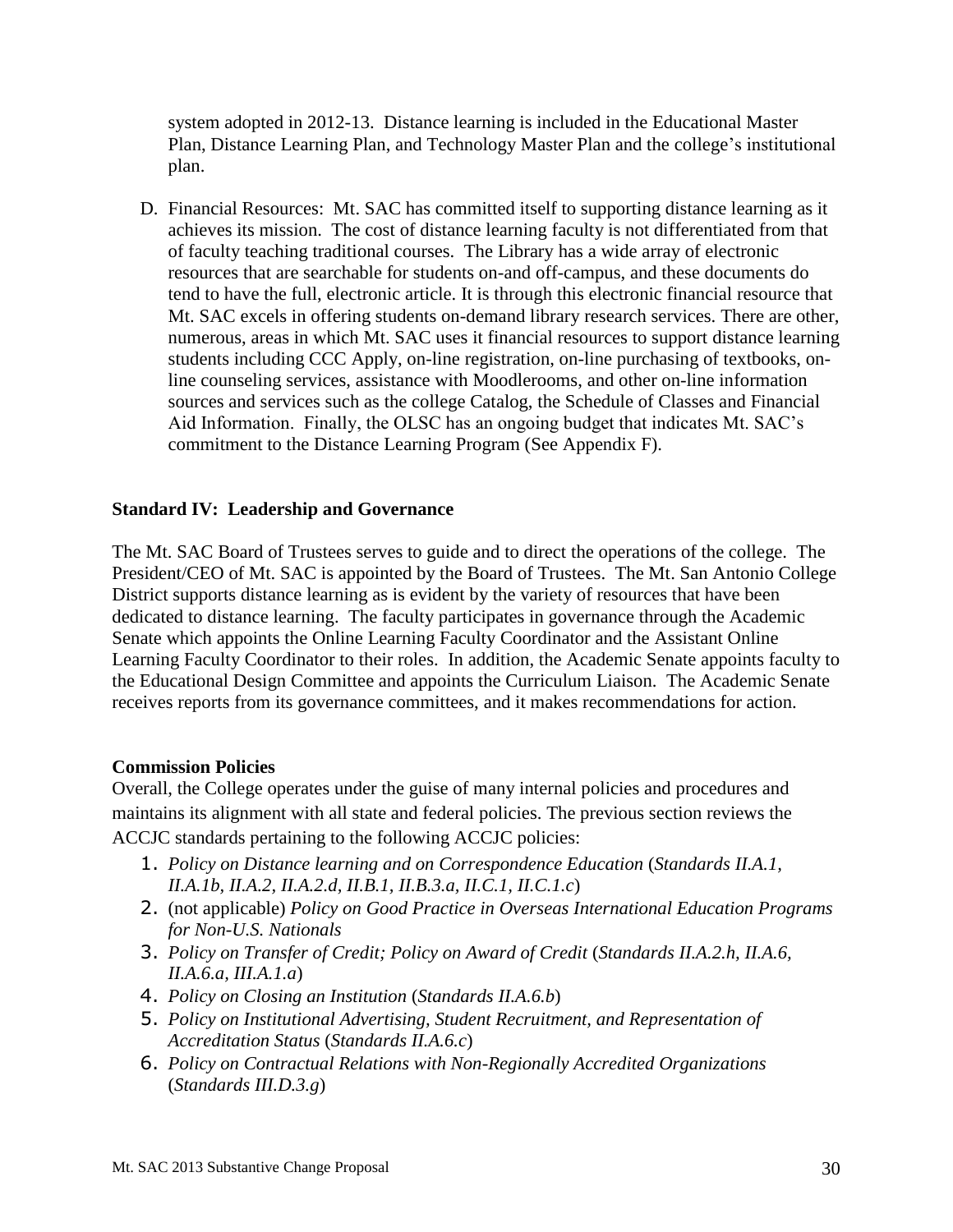7. (not applicable) *Policy and procedures for the Evaluation of Institutions in Multi-College/Multi-Unit Districts or Systems*

 Per ACCJC requirements, the following policies must be addressed outside of the narrative directed at the standards.

#### **Policy on Institutional Compliance with Title IV**

 from Disabled Students Programs and Services, are ongoing members of the Distance Learning a residential address and are identified to have no physical presence on campus. The College complies with all Title IV requirements under the Higher Education Opportunities Act (HEOA). Its loan default rates are reasonable and are being tracked closely and measures taken to decrease them (e.g., Aid Like a Pay Check research project). The college established processes to assure compliance with provisions on accessibility, traditional and substantive contact, credit hours, student authentication, and state authorization. The college's curriculum approval process for distance learning courses is reflected in the Distance Learning Course Amendment Forms which requires faculty to describe in detail how they intend to deliver instruction from a distance, the tools and resources they will use, the amount of traditional contact time with each required task, faculty feedback and student-to-student communication, accessibility features, and links to library and student support services. Counseling faculty, one Committee to assure courses are accessible. The college's Distance Learning Classroom Visitation and Distance Learning Student Evaluation procedures support compliance with regulations and local curriculum standards for academic rigor and regular and substantive contact. Students taking distance learning courses must use their Mt. SAC credentials to log into Moodlerooms, and Testing Services provides a monitored setting for students who take in-person exams as required by distance learning faculty. Additionally, the college has taken steps to secure authorization from states in which a few of Mt. SAC students retain a residential address, and the college is identifying these students by their enrollment solely in 100% online courses. In 2012-13, there were 8 students who meet that criterion. The college continues to refine its methods for identifying students who are de facto not physically present on campus and to obtain authorization to offer distance learning courses to these students. The college will meet the federal deadline of July 2014 in fully securing authorization from states in which students retain

#### **Policy on Institutional Degrees and Credits**

 and credits. The Education Design Committee evaluates all courses and programs using a rigorous method. It takes into consideration the measurable objectives and how they are aligned The College has many processes in place to review the content, length, and breadth of its degrees with what is needed for a graduate of a course or program. The process is required for all distance learning courses, and the committee recommends these course proposals for approval through the governance process including Academic Senate and Board of Trustees approval.

#### **Policy on Institutional Integrity and Ethics**

Multiple College **Board Policies and Administrative Procedures** address the integrity and ethics of employees as well as students. The College complies with Title IV program responsibilities, and it closely monitors information it makes available to its constituents to ensure that it is accurate. The College's programs and courses information are available online through WebCMS as well as through the College's schedule of classes and its catalog. Employees and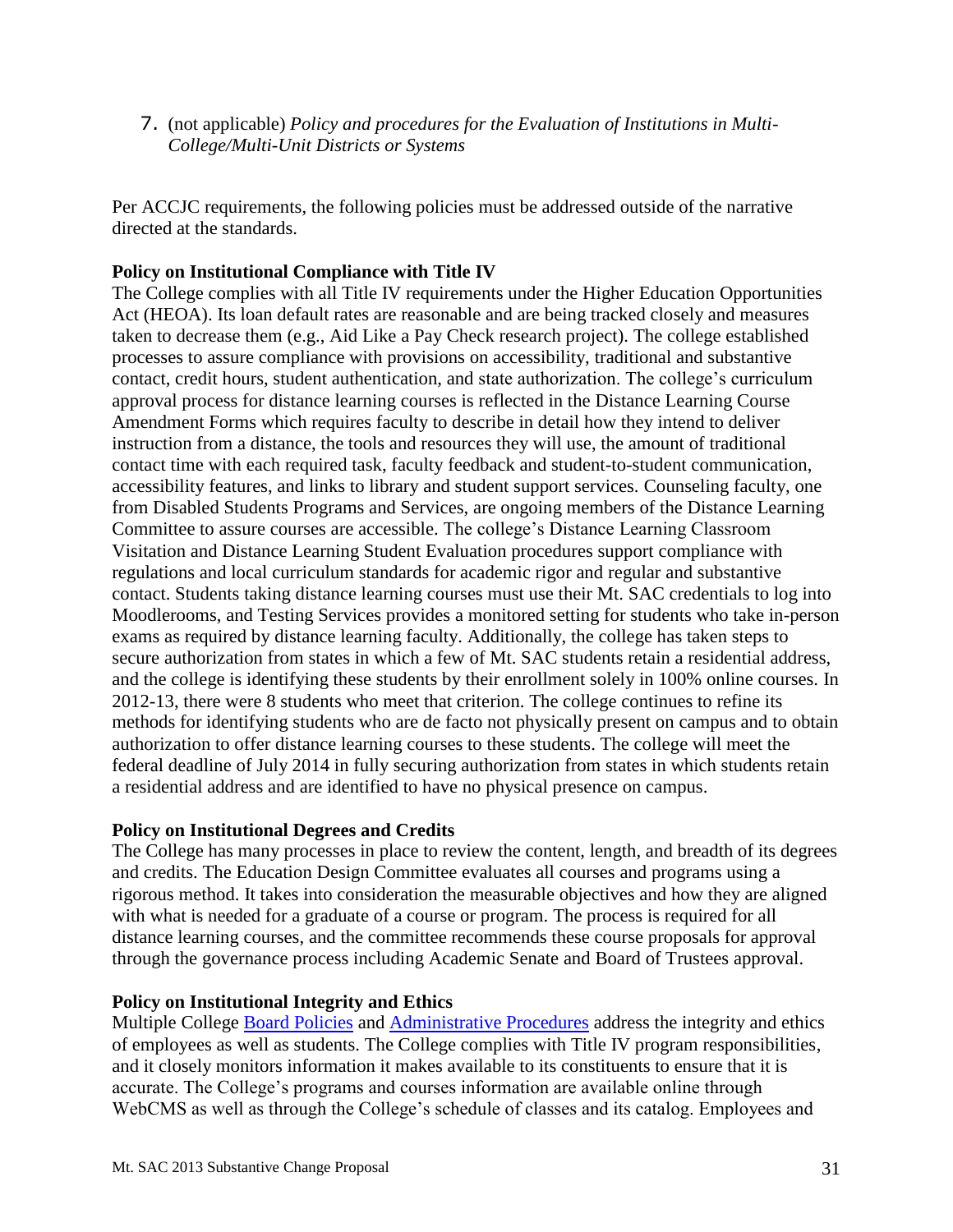the general public are able to anonymously contact the College to notify it of possible illegal activities.

 The standing of the College is evident in many areas. For example, the confidence that the College's District constituents have in it is evident with the passing of the last two bond campaigns. Mt. SAC has such a prestigious reputation as indicated by the fact that it is asked to apply for and is awarded major research grants from the Federal Government (e.g., Cybersecurity).

# <span id="page-31-0"></span>**Appendix A: Mt. San Antonio College Distance Learning Participant Demographics**

 The following table separated college-wide credit enrolled students into those who took at least one distance learning class (DL) within the academic year and those who took only traditional on-campus classes (RG). For the past three years, the percentage of students who enrolled in at least one distance learning class has increased steadily from 21.9% to 23.6%. Asian and White students were slightly more likely to take distance learning classes. Female students were also more likely than male students to take distance learning classes.

| College                                       |      |                 | ACADYR2010-2011<br><b>ACADYR 2011-2012</b><br><b>ACADYR 2012-2013</b> |                  |             |           |       |               |      |               |                       |           |        |        |
|-----------------------------------------------|------|-----------------|-----------------------------------------------------------------------|------------------|-------------|-----------|-------|---------------|------|---------------|-----------------------|-----------|--------|--------|
| <b>Wide</b><br><b>Unduplicated</b>            |      | $N = 38052$     |                                                                       |                  | $N = 36360$ |           |       | $N = 36141$   |      |               | <b>Three YR Total</b> |           |        |        |
| <b>Credit</b>                                 |      | DL <sup>^</sup> |                                                                       | RG <sup>^^</sup> |             | <b>DL</b> |       | <b>RG</b>     |      | <b>DL</b>     |                       | <b>RG</b> |        |        |
| <b>Enrollment</b><br>Count                    | #    | %               | #                                                                     | %                | #           | $\%$      | #     | $\frac{9}{6}$ | #    | $\frac{0}{0}$ | #                     | $\%$      | #      | %      |
| <b>Enrollment</b>                             | 8328 | 21.9%           | 29724                                                                 | 78.1%            | 8354        | 23.0%     | 28006 | 77.0%         | 8521 | 23.6%         | 27620                 | 76.4%     | 110553 | 100.0% |
| American<br>Indian or<br>Alaska Native        | 26   | 0.3%            | 88                                                                    | 0.3%             | 28          | 0.3%      | 62    | 0.2%          | 15   | 0.2%          | 58                    | 0.2%      | 277    | 0.3%   |
| Asian                                         | 2273 | 27.3%           | 5831                                                                  | 19.6%            | 2148        | 25.7%     | 5272  | 18.8%         | 2134 | 25.0%         | 5057                  | 18.3%     | 22715  | 20.5%  |
| <b>Black or African</b><br>American           | 482  | 5.8%            | 1692                                                                  | 5.7%             | 449         | 5.4%      | 1533  | 5.5%          | 481  | 5.6%          | 1432                  | 5.2%      | 6069   | 5.5%   |
| Hispanic,<br>Latino                           | 3514 | 42.2%           | 15581                                                                 | 52.4%            | 3802        | 45.5%     | 15454 | 55.2%         | 4175 | 49.0%         | 15987                 | 57.9%     | 58513  | 52.9%  |
| Native<br>Hawaiian or<br><b>Other Pacific</b> |      |                 |                                                                       |                  |             |           |       |               |      |               |                       |           |        |        |
| Islander                                      | 50   | 0.6%            | 157                                                                   | 0.5%             | 47          | 0.6%      | 128   | 0.5%          | 29   | 0.3%          | 121                   | 0.4%      | 532    | 0.5%   |
| Two or More<br>Races                          | 207  | 2.5%            | 622                                                                   | 2.1%             | 228         | 2.7%      | 686   | 2.4%          | 245  | 2.9%          | 721                   | 2.6%      | 2709   | 2.5%   |
| White                                         | 1409 | 16.9%           | 4503                                                                  | 15.1%            | 1355        | 16.2%     | 4016  | 14.3%         | 1221 | 14.3%         | 3669                  | 13.3%     | 16173  | 14.6%  |
| Ethnicity<br>Unknown                          | 367  | 4.4%            | 1250                                                                  | 4.2%             | 297         | 3.6%      | 855   | 3.1%          | 221  | 2.6%          | 575                   | 2.1%      | 3565   | 3.2%   |
| Female                                        | 4339 | 52.1%           | 14760                                                                 | 49.7%            | 4443        | 53.2%     | 13801 | 49.3%         | 4555 | 53.5%         | 13758                 | 49.8%     | 55656  | 50.3%  |
| Male                                          | 3914 | 47.0%           | 14701                                                                 | 49.5%            | 3833        | 45.9%     | 13963 | 49.9%         | 3889 | 45.6%         | 13635                 | 49.4%     | 53935  | 48.8%  |
| Gender<br>Unknown                             | 75   | 0.9%            | 263                                                                   | 0.9%             | 78          | 0.9%      | 242   | 0.9%          | 77   | 0.9%          | 227                   | 0.8%      | 962    | 0.9%   |

^ Students with at least one Distance Learning class enrolled ^^ Students enrolled in traditional on-campus classes only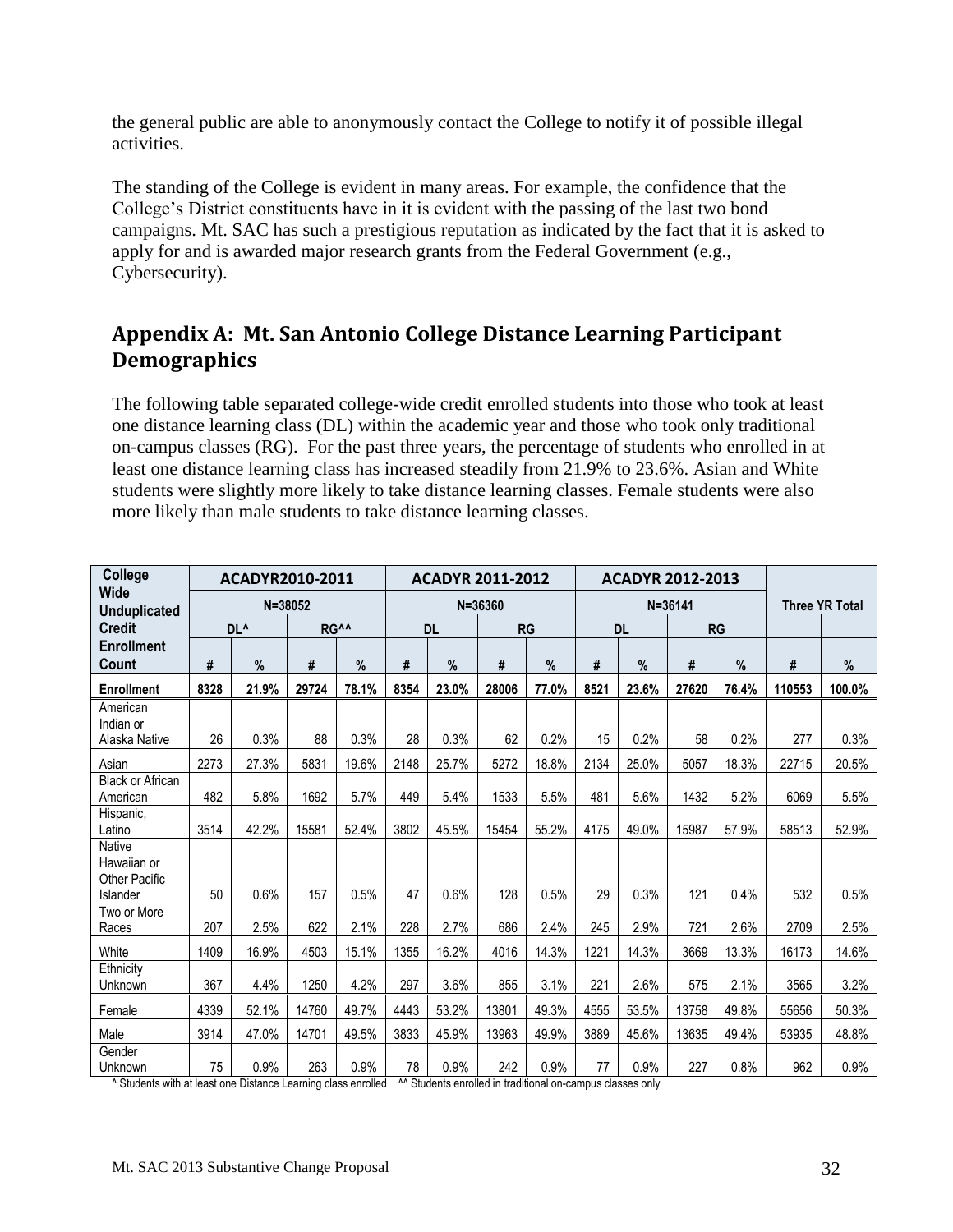# <span id="page-32-0"></span>**Appendix B: Mt. San Antonio College Enrollment Figures**

### Mt. San Antonio College Overall College-wide and Distance Learning Credit Enrollment

 students annually for the past three year. An academic year is composed of in the sequence of decrease slightly over the last three years. Latino students remain the largest ethnic group of our By academic year, Mt. San Antonio College (Mt. SAC) served between 36141 to 38052 credit summer, fall, winter, and spring terms. A summary of the three-year credit enrollment aggregated by ethnicity and gender is provided below. College wide credit enrollment at has college enrollment and the number continues to grow. Asian and White students are the second and third largest ethnic groups and are decreasing in numbers. Female students continue to outnumbered male students in enrollment during this period.

| <b>College Wide</b><br><b>Unduplicated Credit</b><br><b>Enrollment Count (End of</b><br>Term) | <b>Academic Year</b><br>2010-2011 |                |       | <b>Academic Year</b><br>2011-2012 | <b>Academic Year</b><br>2012-2013 |                |  |
|-----------------------------------------------------------------------------------------------|-----------------------------------|----------------|-------|-----------------------------------|-----------------------------------|----------------|--|
| <b>Demographics</b>                                                                           | Count                             | <b>Percent</b> | Count | Percent                           | Count                             | <b>Percent</b> |  |
| <b>Total Enrollment</b>                                                                       | 38052                             | 100.0%         | 36360 | 100.0%                            | 36141                             | 100.0%         |  |
| American Indian or Alaska<br><b>Native</b>                                                    | 114                               | 0.3%           | 90    | 0.2%                              | 73                                | 0.2%           |  |
| Asian                                                                                         | 8104                              | 21.3%          | 7420  | 20.4%                             | 7191                              | 19.9%          |  |
| <b>Black or African American</b>                                                              | 2174                              | 5.7%           | 1982  | 5.5%                              | 1913                              | 5.3%           |  |
| Hispanic, Latino                                                                              | 19095                             | 50.2%          | 19256 | 53.0%                             | 20162                             | 55.8%          |  |
| Native Hawaiian or Other<br>Pacific Islander                                                  | 207                               | 0.5%           | 175   | 0.5%                              | 150                               | 0.4%           |  |
| Two or More Races                                                                             | 829                               | 2.2%           | 914   | 2.5%                              | 966                               | 2.7%           |  |
| White                                                                                         | 5912                              | 15.5%          | 5371  | 14.8%                             | 4890                              | 13.5%          |  |
| <b>Ethnicity Unknown</b>                                                                      | 1617                              | 4.2%           | 1152  | 3.2%                              | 796                               | 2.2%           |  |
| Female                                                                                        | 19099                             | 50.2%          | 18244 | 50.2%                             | 18313                             | 50.7%          |  |
| Male                                                                                          | 18615                             | 48.9%          | 17796 | 48.9%                             | 17524                             | 48.5%          |  |
| Gender Unknown                                                                                | 338                               | 0.9%           | 320   | 0.9%                              | 304                               | 0.8%           |  |

# <span id="page-32-1"></span>**Appendix C: Skills and Pedagogy for Online Teaching (SPOT) Documentation**

<http://www.mtsac.edu/instruction/learning/dlc/spot/>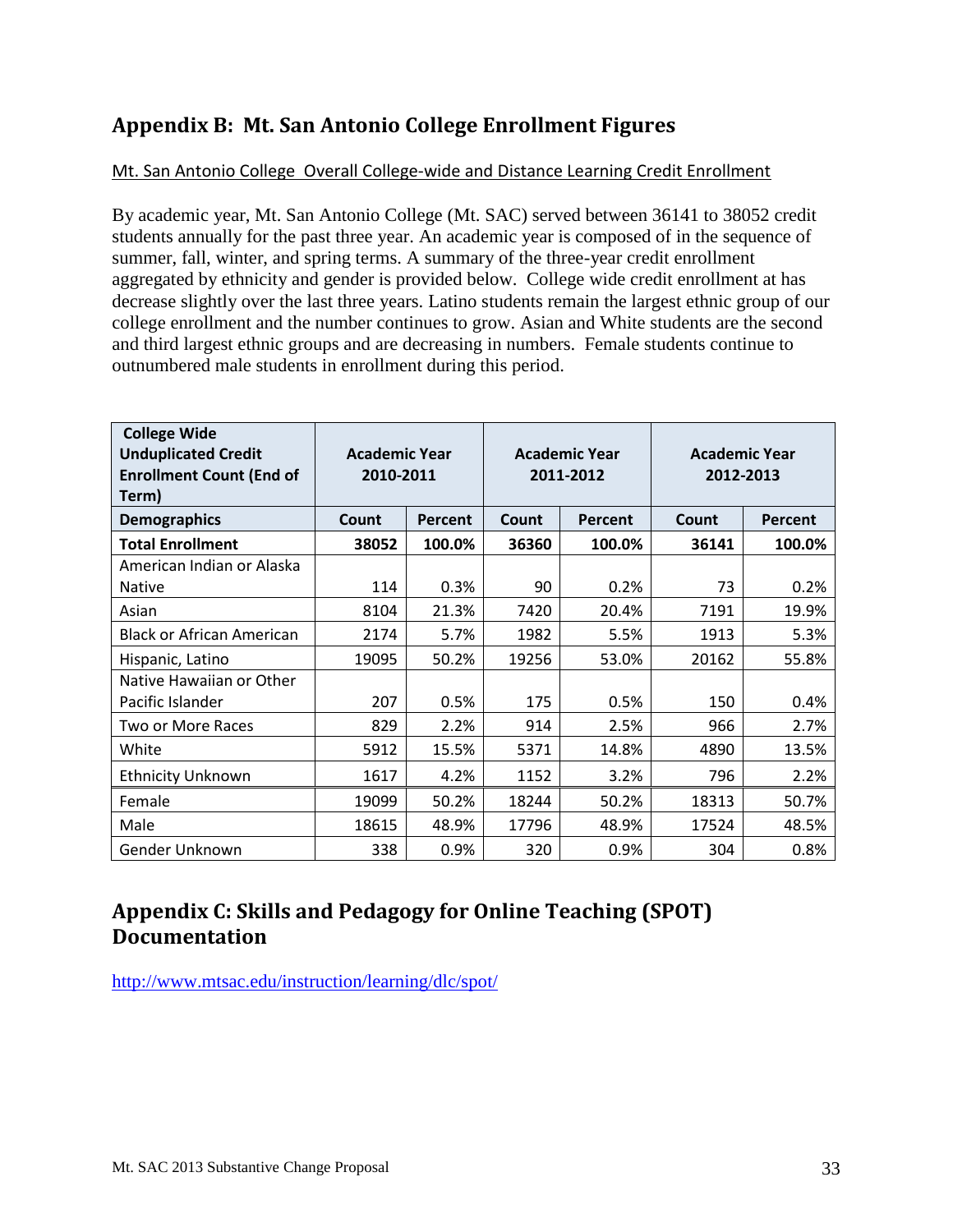# <span id="page-33-0"></span> **Appendix D: Mt. San Antonio College Distance Learning Student Achievement Data**

Course Success and Retention Rates by Schedule Type

 in Distance Learning in comparison with the traditional on-campus class sections. Adopting The following tables show the three-year retention and success rates of hybrid and online classes from the California Community College Chancellor's Office Data Mart definitions, retention is defined here as the number of students who stayed enrolled through the end of term out of the total enrollment count of a class by census date. Success is defined as the number of students who received passing grades of 'A', 'B', 'C', or 'P' out of the total enrollment count of a class by census date.

 A summary of the retention and success rates of Distance Learning and of traditional on-campus Additionally, percentage of course enrollment with a "W" grade by class schedule type is also week of a traditional term class or 20% of a short term section. classes from academic years of 2010-2011, 2011-2012, and 2012-2013 is provided below, aggregated by class schedule type and by academic year. More detailed retention and success rate data by term within each academic year and by class schedule type are also provided. provided. A "W" grade is assigned when a student withdraws from a course passed the deadline to withdraw without notation on his/her academic record which occurs by the end of the third

 continue to be lower than that of the on-campus traditional classes. This trend is consistent with very helpful to succeeding in online courses. Course success and retention rates of hybrid and online classes within the period being examined historic data. Percentages of students receiving "W" grades by schedule type indicate that students enrolled in hybrid or online classes were more likely to withdraw late into the semester. However, there is indication of an upward trend: in 2012-13, student success rate in hybrid and online classes inched up by 1.5% compared to the previous year. Results from two student focus groups and an online survey show that students find online courses to demand much more time than they expected, and students find strong reading, writing, and time-management skills are

| <b>Academic YR</b> | <b>Schedule</b><br><b>Type</b> | <b>Total Credit Course</b><br><b>Enrollment</b> | <b>Success</b><br>Rate | <b>Retention</b><br>Rate | % with "W"<br>Grade |
|--------------------|--------------------------------|-------------------------------------------------|------------------------|--------------------------|---------------------|
| 2010-2011          | Hybrid                         | 7971                                            | 62.0%                  | 81.2%                    | 14.5%               |
| 2010-2011          | Online                         | 6368                                            | 59.8%                  | 81.5%                    | 12.4%               |
| 2010-2011          | Traditional                    | 187163                                          | 71.5%                  | 87.6%                    | 10.0%               |
| YR2010-2011        | Total                          | 201502                                          | 70.7%                  | 87.1%                    | 10.2%               |
| 2011-2012          | Hybrid                         | 7897                                            | 61.7%                  | 79.6%                    | 15.0%               |
| 2011-2012          | Online                         | 6392                                            | 56.0%                  | 78.0%                    | 14.3%               |
| 2011-2012          | Traditional                    | 176030                                          | 71.2%                  | 87.0%                    | 10.2%               |
| YR2011-2012        | Total                          | 190316                                          | 70.3%                  | 86.4%                    | 10.6%               |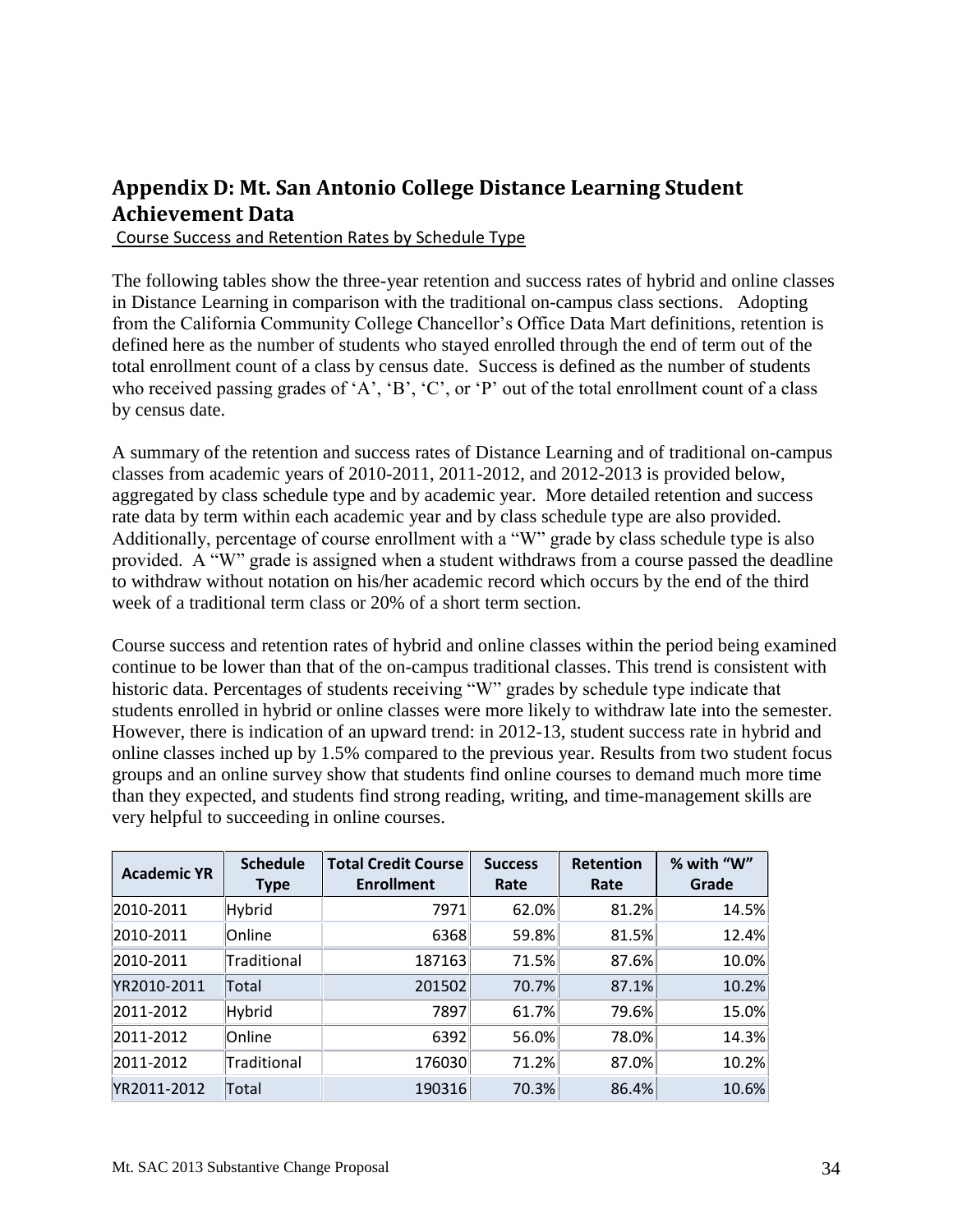| <b>Academic YR</b> | <b>Schedule</b><br><b>Type</b> | <b>Total Credit Course</b><br><b>Enrollment</b> | <b>Success</b><br>Rate | <b>Retention</b><br>Rate | % with "W"<br>Grade |
|--------------------|--------------------------------|-------------------------------------------------|------------------------|--------------------------|---------------------|
| 2012-2013          | Hybrid                         | 7990                                            | 63.0%                  | 81.5%                    | 17.1%               |
| 2012-2013          | Online                         | 6194                                            | 58.4%                  | 79.8%                    | 18.4%               |
| 2012-2013          | Traditional                    | 174991                                          | 71.6%                  | 88.0%                    | 11.5%               |
| YR2012-2013        | Total                          | 189175                                          | 70.8%                  | 87.5%                    | 12.0%               |

In general, regardless of class schedule type, students who attended short terms such as summer and winter were more likely to retain and succeed than those attended the longer terms such as fall and spring. This tendency is observed across all three years being examined.

| YR2010-2011 Course Success and<br><b>Retention Rates by</b><br><b>Schedule Type by Term</b> | <b>Total Course</b><br><b>Enrollment</b> | <b>Retention</b><br>Rate | <b>Success</b><br>Rate | % with "W"<br>Grade |
|---------------------------------------------------------------------------------------------|------------------------------------------|--------------------------|------------------------|---------------------|
| <b>Hybrid</b>                                                                               | 7971                                     | 81.2%                    | 62.0%                  | 14.5%               |
| 2010 Summer                                                                                 | 295                                      | 84.7%                    | 75.3%                  | 7.8%                |
| <b>2010 Fall</b>                                                                            | 2816                                     | 81.7%                    | 61.4%                  | 15.2%               |
| 2011 Winter                                                                                 | 598                                      | 89.8%                    | 80.3%                  | 6.9%                |
| 2011 Spring                                                                                 | 4262                                     | 79.5%                    | 59.0%                  | 15.5%               |
| Online                                                                                      | 6368                                     | 81.5%                    | 59.8%                  | 12.4%               |
| 2010 Summer                                                                                 | 1147                                     | 81.2%                    | 63.5%                  | 10.2%               |
| 2010 Fall                                                                                   | 2745                                     | 81.2%                    | 55.8%                  | 14.0%               |
| 2011 Winter                                                                                 | 1194                                     | 84.3%                    | 68.8%                  | 9.1%                |
| 2011 Spring                                                                                 | 1282                                     | 79.8%                    | 56.6%                  | 14.0%               |
| <b>Traditional</b>                                                                          | 187163                                   | 87.6%                    | 71.5%                  | 10.0%               |
| 2010 Summer                                                                                 | 11152                                    | 90.3%                    | 80.0%                  | 5.5%                |
| 2010 Fall                                                                                   | 82162                                    | 87.7%                    | 70.1%                  | 10.7%               |
| 2011 Winter                                                                                 | 14713                                    | 91.4%                    | 81.5%                  | 5.1%                |
| 2011 Spring                                                                                 | 79136                                    | 86.3%                    | 69.8%                  | 10.7%               |
| <b>Grand Total</b>                                                                          | 201502                                   | 87.1%                    | 70.7%                  | 10.2%               |

| YR2011-2012 Course Success<br>and Retention Rates by<br><b>Schedule Type by Term</b> | <b>Total Course</b><br><b>Enrollment</b> | <b>Retention</b><br>Rate | <b>Success</b><br>Rate | % with "W"<br>Grade |
|--------------------------------------------------------------------------------------|------------------------------------------|--------------------------|------------------------|---------------------|
| <b>Hybrid</b>                                                                        | 7897                                     | 79.6%                    | 61.7%                  | 15.0%               |
| 2011 Summer                                                                          | 573                                      | 84.1%                    | 69.3%                  | 9.8%                |
| 2011 Fall                                                                            | 3454                                     | 78.1%                    | 58.3%                  | 17.4%               |
| 2012 Winter                                                                          | 778                                      | 83.3%                    | 71.7%                  | 8.1%                |
| 2012 Spring                                                                          | 3092                                     | 79.5%                    | 61.6%                  | 15.0%               |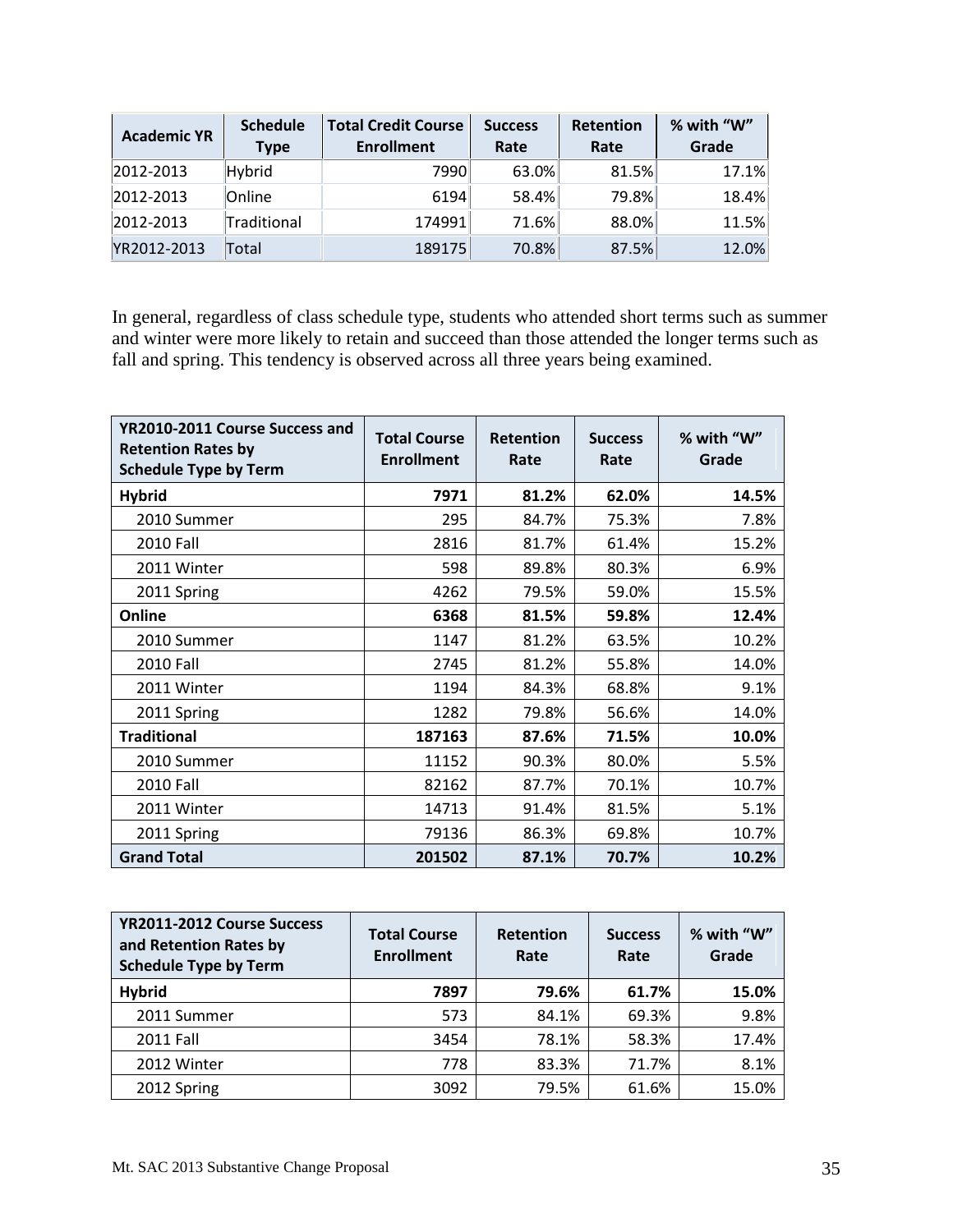| YR2011-2012 Course Success<br>and Retention Rates by<br><b>Schedule Type by Term</b> | <b>Total Course</b><br><b>Enrollment</b> | <b>Retention</b><br>Rate | <b>Success</b><br>Rate | % with "W"<br>Grade |
|--------------------------------------------------------------------------------------|------------------------------------------|--------------------------|------------------------|---------------------|
| Online                                                                               | 6392                                     | 78.0%                    | 56.0%                  | 14.3%               |
| 2011 Summer                                                                          | 1059                                     | 81.8%                    | 63.5%                  | 10.2%               |
| 2011 Fall                                                                            | 2027                                     | 76.4%                    | 50.9%                  | 15.4%               |
| 2012 Winter                                                                          | 1065                                     | 78.9%                    | 63.8%                  | 13.9%               |
| 2012 Spring                                                                          | 2241                                     | 77.3%                    | 53.5%                  | 15.6%               |
| <b>Traditional</b>                                                                   | 176030                                   | 87.0%                    | 71.2%                  | 10.2%               |
| 2011 Summer                                                                          | 9973                                     | 91.1%                    | 81.8%                  | 5.4%                |
| 2011 Fall                                                                            | 79737                                    | 86.6%                    | 69.7%                  | 10.9%               |
| 2012 Winter                                                                          | 12743                                    | 90.7%                    | 80.9%                  | 5.2%                |
| 2012 Spring                                                                          | 73577                                    | 86.1%                    | 69.8%                  | 11.0%               |
| <b>Grand Total</b>                                                                   | 190319                                   | 86.4%                    | 70.3%                  | 10.6%               |

| YR2012-2013 Course Success<br>and Retention Rates by<br><b>Schedule Type by Term</b> | <b>Total Course</b><br><b>Enrollment</b> | <b>Retention</b><br>Rate | <b>Success</b><br>Rate | % with "W"<br>Grade |
|--------------------------------------------------------------------------------------|------------------------------------------|--------------------------|------------------------|---------------------|
| <b>Hybrid</b>                                                                        | 7990                                     | 81.5%                    | 63.0%                  | 17.1%               |
| 2012 Summer                                                                          | 569                                      | 80.8%                    | 67.3%                  | 15.1%               |
| 2012 Fall                                                                            | 3464                                     | 80.2%                    | 60.2%                  | 17.3%               |
| 2013 Winter                                                                          | 663                                      | 87.6%                    | 75.1%                  | 12.4%               |
| 2013 Spring                                                                          | 3294                                     | 81.8%                    | 62.6%                  | 18.2%               |
| Online                                                                               | 6194                                     | 79.8%                    | 58.4%                  | 18.4%               |
| 2012 Summer                                                                          | 974                                      | 78.7%                    | 60.6%                  | 17.4%               |
| 2012 Fall                                                                            | 1933                                     | 79.3%                    | 55.6%                  | 17.0%               |
| 2013 Winter                                                                          | 1079                                     | 83.9%                    | 68.1%                  | 15.8%               |
| 2013 Spring                                                                          | 2208                                     | 78.6%                    | 55.3%                  | 21.4%               |
| <b>Traditional</b>                                                                   | 174991                                   | 88.0%                    | 71.6%                  | 11.5%               |
| 2012 Summer                                                                          | 10608                                    | 90.9%                    | 80.8%                  | 7.6%                |
| 2012 Fall                                                                            | 77578                                    | 87.4%                    | 70.1%                  | 11.6%               |
| 2013 Winter                                                                          | 11745                                    | 93.2%                    | 83.4%                  | 6.7%                |
| 2013 Spring                                                                          | 75060                                    | 87.4%                    | 70.1%                  | 12.6%               |
| <b>Grand Total</b>                                                                   | 189175                                   | 87.5%                    | 70.8%                  | 12.0%               |

# <span id="page-35-0"></span> **Appendix E: Screen Shots of Sample Distance Learning Courses in Moodlerooms**

See separate PDF files: Nutrition & Food 10, Hospitality Restaurant Management 52, and Computer Information System Programming 21